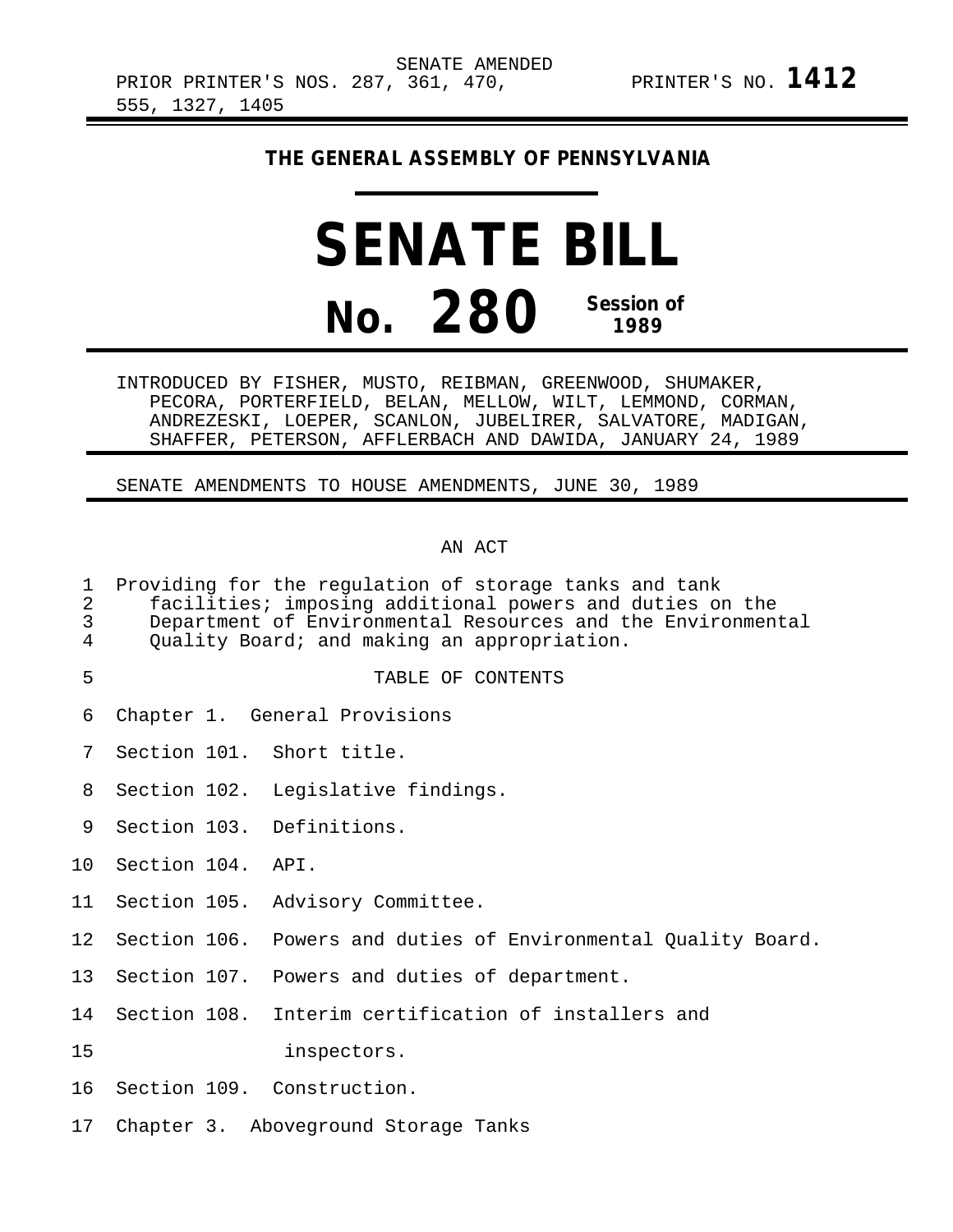| 1  | Section 301.        | Aboveground storage tank requirements.                     |
|----|---------------------|------------------------------------------------------------|
| 2  | Section 302.        | Interim requirements.                                      |
| 3  | Section 303.        | Registration.                                              |
| 4  |                     | Section 304. Permits and plans.                            |
| 5  |                     | Chapter 5. Underground Storage Tanks                       |
| 6  | Section 501.        | Underground storage tank requirements.                     |
| 7  | Section 502.        | Interim requirements and discontinued use.                 |
| 8  | Section 503.        | Registration.                                              |
| 9  | Section 504.        | Permits and plans.                                         |
| 10 | Section 505.        | Commercial heating oil storage tanks.                      |
| 11 | Section 506.        | Small operator assistance program for underground          |
| 12 |                     | storage tanks.                                             |
| 13 |                     | Chapter 7. Financial Provisions                            |
| 14 | Section 701.        | Financial responsibility.                                  |
| 15 | Section 702.        | Storage Tank Fund.                                         |
| 16 | Section 703.        | Underground Storage Tank Indemnification Board.            |
| 17 | Section 704.        | Underground Storage Tank Indemnification Fund.             |
| 18 | Section 705.        | Powers and duties of Underground Storage Tank              |
| 19 |                     | Indemnification Board.                                     |
| 20 |                     | Section 706. Eligibility of claimants.                     |
| 21 | Section 707. Audit. |                                                            |
| 22 |                     | Section 708. Sunset review.                                |
| 23 |                     | Section 709. Loan fund.                                    |
| 24 |                     | Chapter 9. Spill Prevention Response Plan                  |
| 25 |                     | Section 901. Submission of spill prevention response plan. |
| 26 |                     | Section 902. Content of spill prevention response plan.    |
| 27 | Section 903.        | Aboveground Storage Tank Facility Emergency                |
| 28 |                     | Response Plan.                                             |
| 29 |                     | Section 904. Review of spill prevention response plan.     |
| 30 |                     | Section 905. Notification.                                 |
|    |                     |                                                            |

19890S0280B1412 - 2 -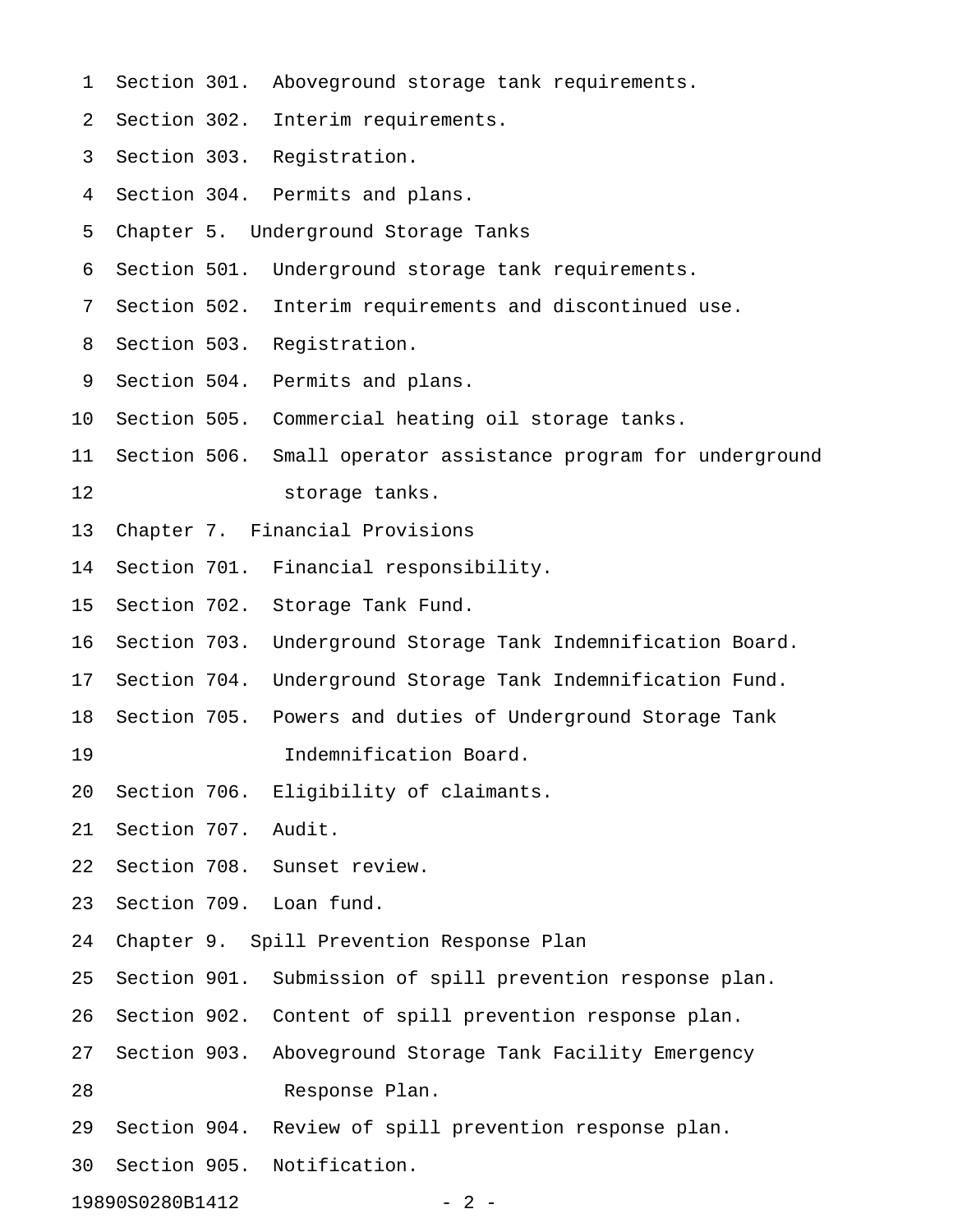| $\mathbf 1$     |               | Chapter 11. Siting of New Aboveground Storage Tank Facility   |
|-----------------|---------------|---------------------------------------------------------------|
| 2               |               | and Regulations                                               |
| 3               |               | Section 1101. Notification.                                   |
| 4               |               | Section 1102. Siting regulations.                             |
| 5               |               | Chapter 13. Enforcement                                       |
| 6               |               | Section 1301. Withholding permit.                             |
| 7               |               | Section 1302. Responsibilities of owners and operators.       |
| 8               |               | Section 1303. Protection of water supplies.                   |
| 9               |               | Section 1304. Public nuisances.                               |
| 10              |               | Section 1305. Suits to abate nuisances and restrain           |
| 11              |               | violations.                                                   |
| 12 <sub>1</sub> |               | Section 1306. Criminal penalties.                             |
| 13              |               | Section 1307. Civil penalties.                                |
| 14              |               | Section 1308. Proceedings where waters are polluted from many |
| 15              |               | sources.                                                      |
| 16              |               | Section 1309. Enforcement orders.                             |
| 17              |               | Section 1310. Unlawful conduct.                               |
| 18              |               | Section 1311. Presumption.                                    |
| 19              | Section 1312. | Existing rights and remedies preserved.                       |
| 20              |               | Section 1313. Appealable actions.                             |
| 21              |               | Section 1314. Limitation on action.                           |
| 22              |               | Section 1315. Collection of fines and penalties.              |
| 23              |               | Chapter 21. Miscellaneous Provisions                          |
| 24              |               | Section 2101. Start-up costs.                                 |
| 25              |               | Section 2102. Saved from repeal.                              |
| 26              |               | Section 2103. Severability.                                   |
| 27              |               | Section 2104. Repeals.                                        |
| 28              |               | Section 2105. Effective date.                                 |
| 29              |               | The General Assembly of the Commonwealth of Pennsylvania      |
| 30              |               | hereby enacts as follows:                                     |

19890S0280B1412 - 3 -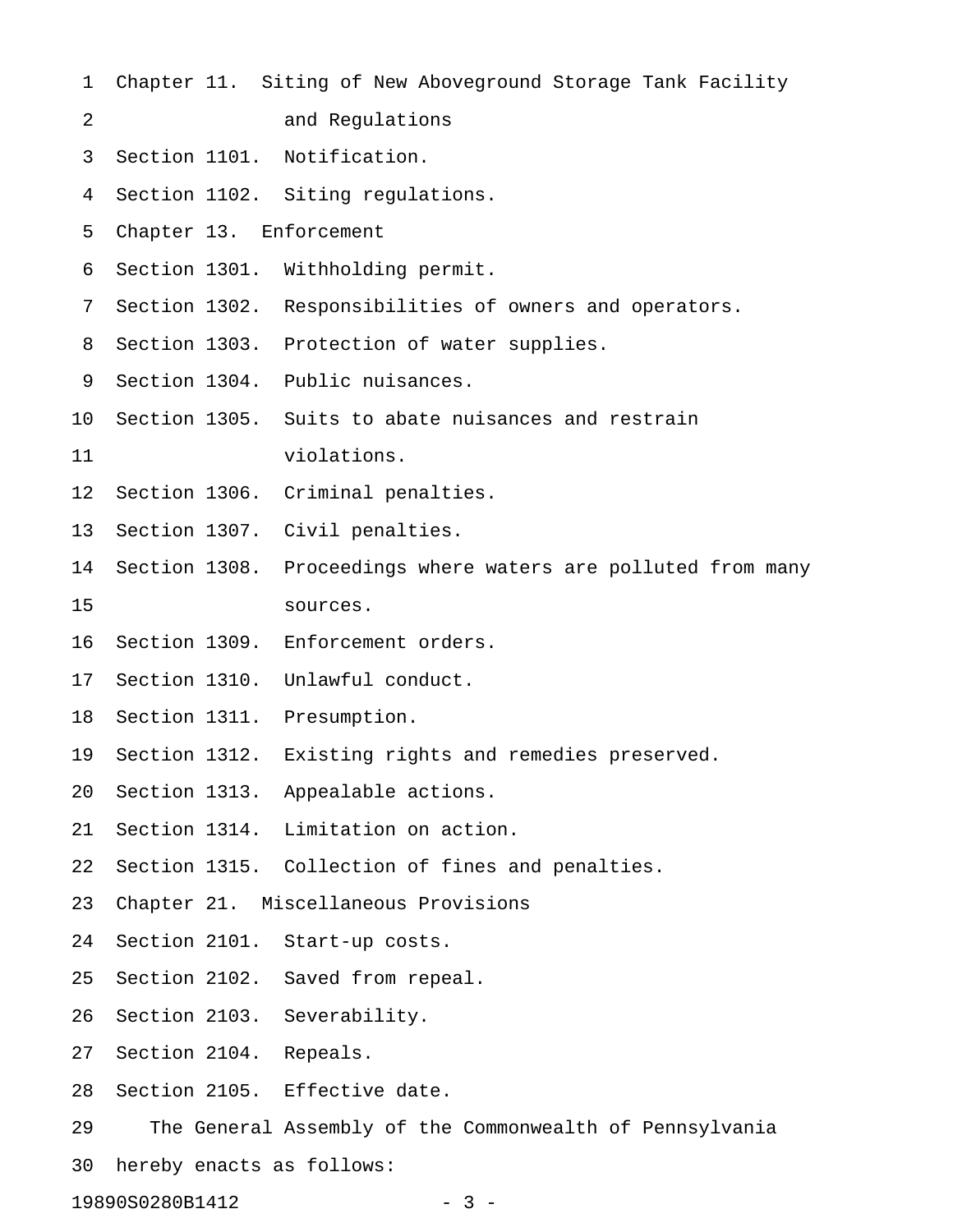| 1  | CHAPTER 1                                                     |
|----|---------------------------------------------------------------|
| 2  | GENERAL PROVISIONS                                            |
| 3  | Section 101. Short title.                                     |
| 4  | This act shall be known and may be cited as the Storage Tank  |
| 5  | and Spill Prevention Act.                                     |
| 6  | Section 102. Legislative findings.                            |
| 7  | Findings enumerated.--The General Assembly of the<br>(a)      |
| 8  | Commonwealth finds and declares that:                         |
| 9  | The lands and waters of this Commonwealth constitute<br>(1)   |
| 10 | a unique and irreplaceable resource from which the well-being |
| 11 | of the public health and economic vitality of this            |
| 12 | Commonwealth is assured.                                      |
| 13 | These resources have been contaminated by releases<br>(2)     |
| 14 | and ruptures of regulated substances from both active and     |
| 15 | abandoned storage tanks.                                      |
| 16 | Once contaminated, the quality of the affected<br>(3)         |
| 17 | resources may not be completely restored to their original    |
| 18 | state.                                                        |
| 19 | When remedial action is required or undertaken, the<br>(4)    |
| 20 | cost is extremely high.                                       |
| 21 | Contamination of groundwater supplies caused by<br>(5)        |
| 22 | releases from storage tanks constitutes a grave threat to the |
| 23 | health of affected residents.                                 |
| 24 | (6)<br>Contamination of these resources must be prevented     |
| 25 | through improved safeguards on the installation and           |
| 26 | construction of storage tanks.                                |
| 27 | Declaration.--The General Assembly declares these<br>(b)      |
| 28 | storage tank releases to be a threat to the public health and |
| 29 | safety of this Commonwealth and hereby exercises the power of |
| 30 | the Commonwealth to prevent the occurrence of these releases  |

19890S0280B1412 - 4 -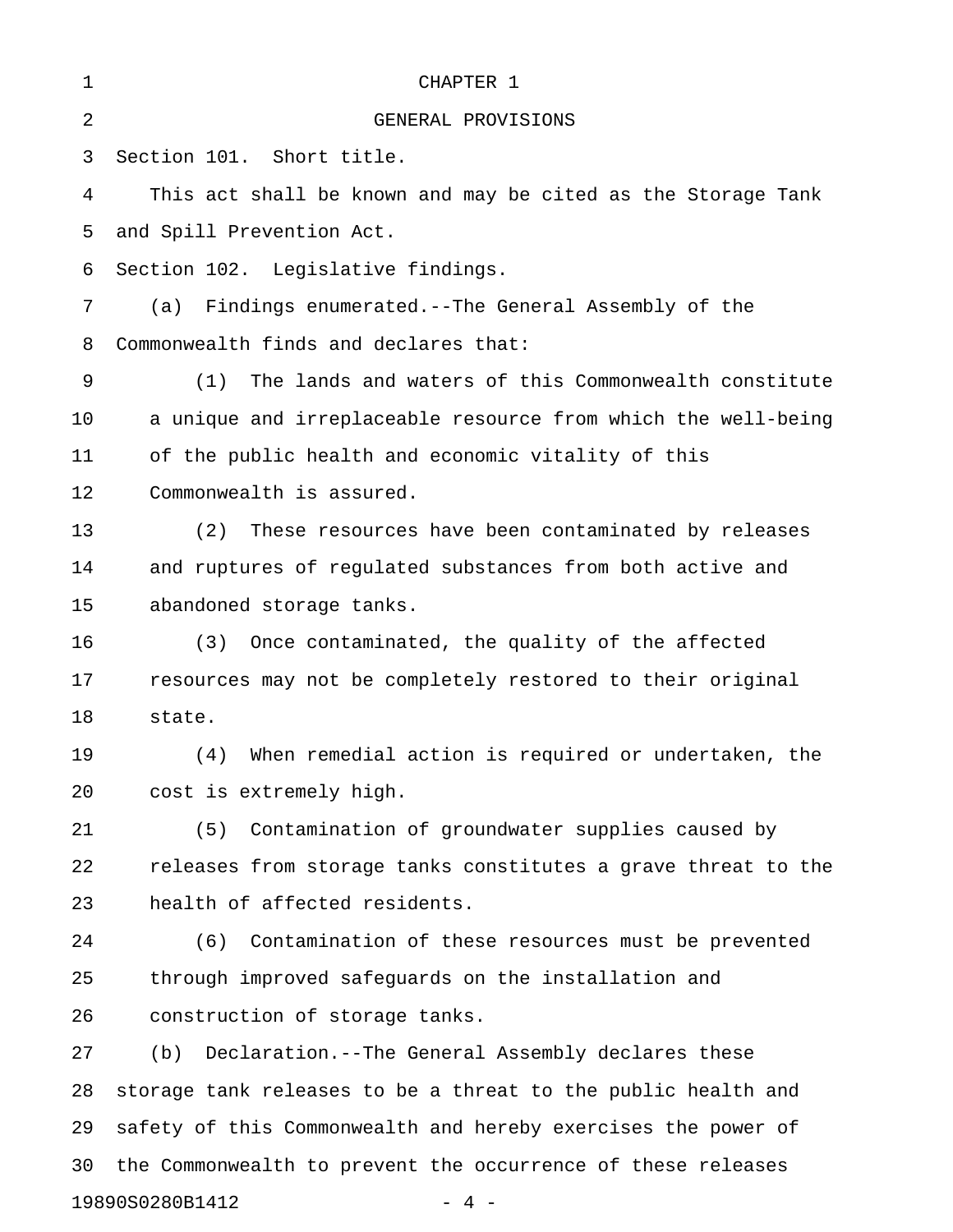1 through the establishment of a regulatory scheme for the storage 2 of regulated substances in new and existing storage tanks and to 3 provide liability for damages sustained within this Commonwealth 4 as a result of a release and to require prompt cleanup and 5 removal of such pollution and released regulated substance. 6 Section 103. Definitions.

7 The following words and phrases when used in this act shall 8 have the meanings given to them in this section unless the 9 context clearly indicates otherwise:

10 "Aboveground storage tank." Any one or combination of 11 stationary tanks with a capacity in excess of 250 gallons, 12 including underground pipes and dispensing systems connected 13 thereto within the storage tank facility, which is or was used 14 to contain an accumulation of regulated substances, and the 15 volume of which, including the volume of all piping within the 16 storage tank facility, is greater than 90% above the surface of 17 the ground. The term includes any tank which can be visually 18 inspected, from the exterior, in an underground area. The term 19 shall not include any of the following:

20 (1) A farm, municipal or residential tank of 1,100 21 gallons or less capacity used for storing motor fuel for 22 noncommercial purposes.

23 (2) A tank used for storing heating oil for consumptive 24 use on the premises where stored.

25 (3) A pipeline facility, including gathering lines, 26 regulated under:

27 (i) the Natural Gas Pipeline Safety Act of 1968 28 (Public Law 90-481, 82 Stat. 720, 49 U.S.C. App. § 1671 29 et seq.).

30 (ii) the Hazardous Liquid Pipeline Safety Act of 19890S0280B1412 - 5 -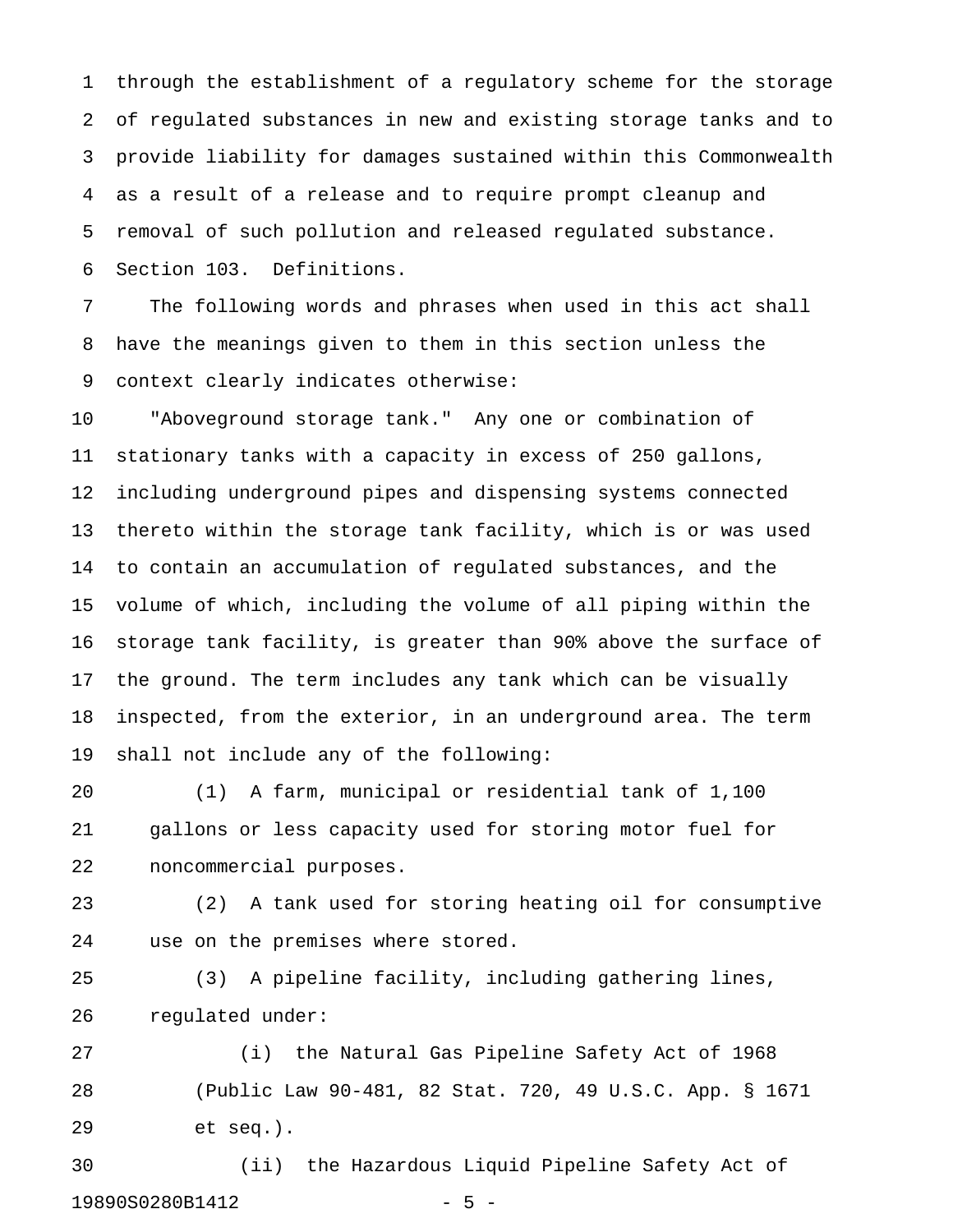1 1979 (Public Law 96-129, 93 Stat. 989, 49 U.S.C. § 2001 2 et seq.); or

3 (iii) An interstate or intrastate pipeline facility 4 regulated under State laws comparable to the provisions 5 of law referred to in subparagraph (i) or (ii).

6 (4) A surface impoundment, pit, pond or lagoon.

7 (5) A storm water or wastewater collection system.

8 (6) A flow-through process tank, including but not 9 limited to, a pressure vessel or process vessel and oil and 10 water separators.

11 (7) A nonstationary tank liquid trap or associated 12 gathering lines directly related to oil and gas production or 13 gathering operations.

14 (8) Tanks which are used to store brines, crude oil, 15 drilling or frac fluids and similar substances or materials 16 and are directly related to the exploration, development or 17 production of crude oil or natural gas regulated under the 18 act of December 19, 1984 (P.L.1140, No.223), known as the Oil 19 and Gas Act.

20 (9) Tanks regulated under the act of May 31, 1945 21 (P.L.1198, No.418), known as the Surface Mining Conservation 22 and Reclamation Act.

23 (10) Tanks used for the storage of products which are 24 regulated pursuant to the Federal Food, Drug, and Cosmetic 25 Act (52 Stat. 1040, 21 U.S.C. § 301 et seq.).

26 (11) Tanks permitted pursuant to the act of July 7, 1980 27 (P.L.380, No.97), known as the Solid Waste Management Act, 28 including, but not limited to, piping, tanks, collection and 29 treatment systems used for leachate, methane gas and methane 30 gas condensate management.

19890S0280B1412 - 6 -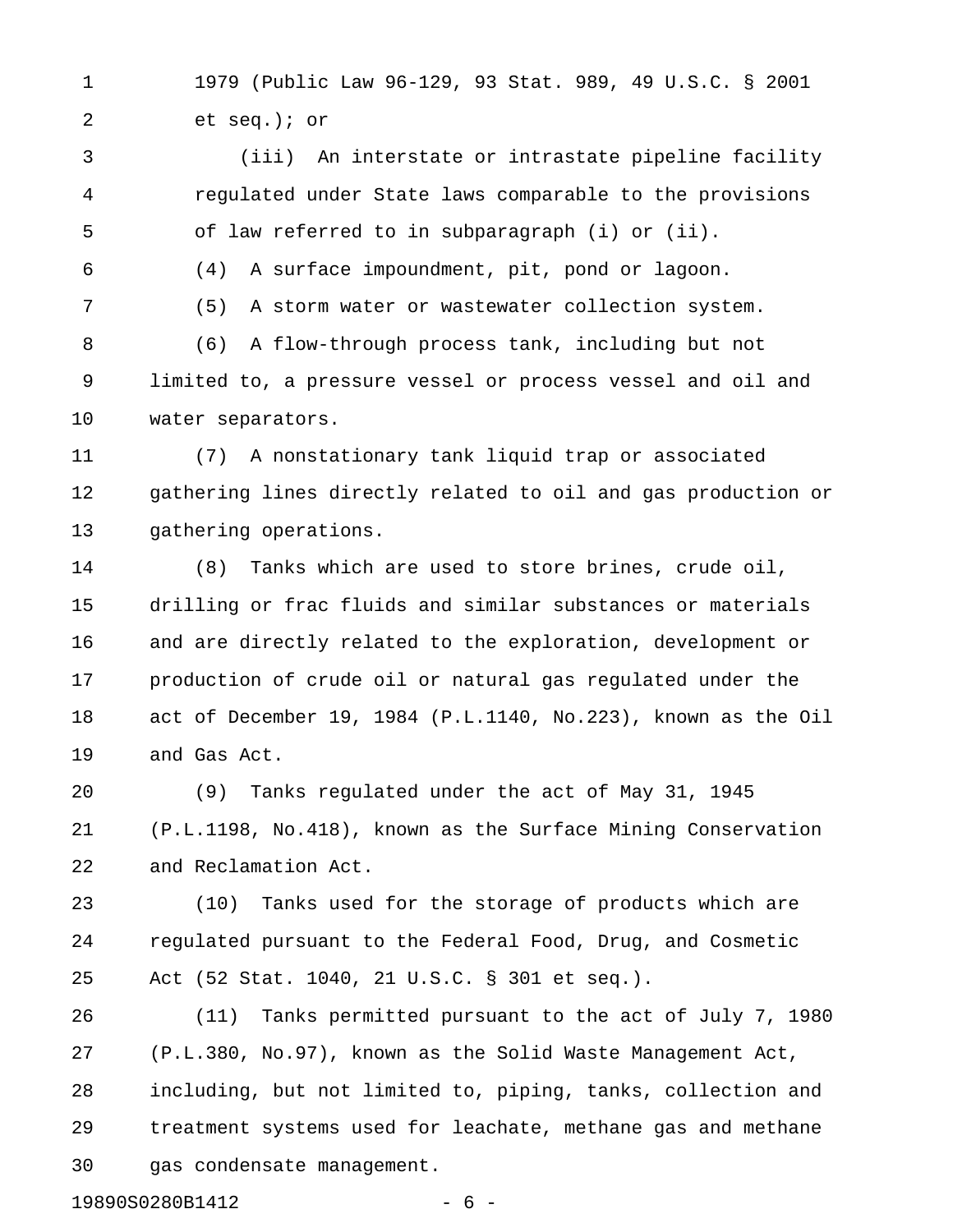1 (12) A tank of 1,100 gallons or less in capacity located 2 on a farm used solely to store or contain substances that are 3 used to facilitate the production of crops, livestock and 4 livestock products on such farm.

5 (13) Tanks which are used to store propane gas.

6 (14) Any other tank excluded by regulations promulgated 7 pursuant to this act.

8 The term shall not include any pipes connected to any tank 9 described in paragraphs (1) through (13).

10 "Cathodic protection." A technique to prevent corrosion of a 11 metal surface by making that surface the cathode of an 12 electrochemical cell.

13 "Certified inspector." A person certified by the department 14 to conduct environmental audits and inspections of tanks or tank 15 facilities. A certified inspector shall not be an employee of a 16 tank owner.

17 "Certified installer." A person certified by the department 18 to install, erect, construct, modify or remove storage tanks. A 19 certified installer may be an employee of a tank owner.

20 "Commercial heating oil storage tank." Underground storage 21 tank in excess of 3,000 gallons used for storage of heating oil 22 for the consumptive use of the premises where stored.

23 "Comprehensive Environmental Response, Compensation and 24 Liability Act of 1980." Public Law 96-510, 94 Stat. 2767. 25 "Corrective action." The term shall include the following:

26 (1) Containing, assessing or investigating a release. 27 (2) Removing a release or any material affected by a 28 release.

29 (3) Taking measures to prevent, mitigate, abate or 30 remedy releases, pollution and potential for pollution, 19890S0280B1412 - 7 -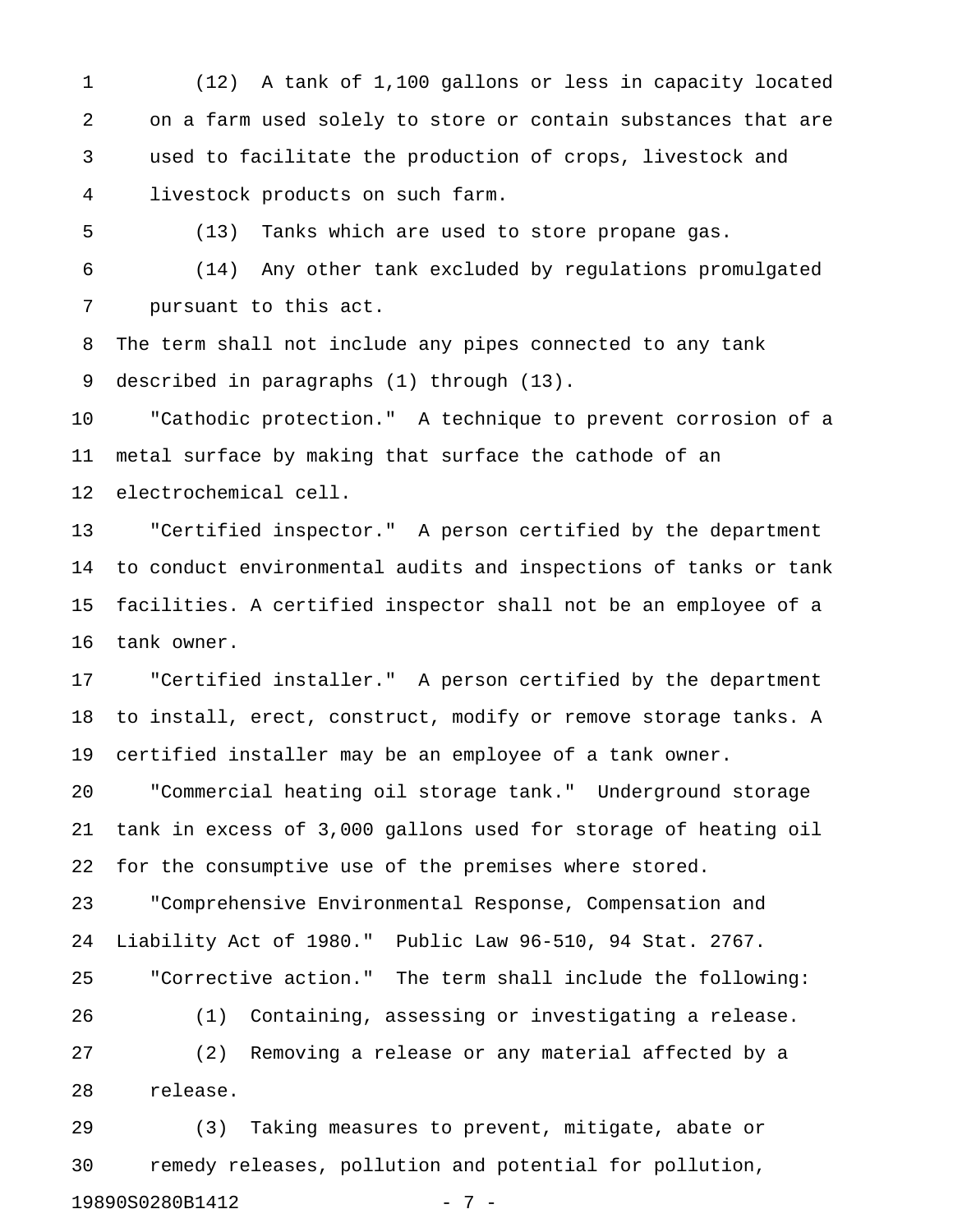1 nuisances and damages to the public health, safety or 2 welfare, including, but not limited to, waters of this 3 Commonwealth, including surface water and groundwater, public 4 and private property, shorelines, beaches, water columns and 5 bottom sediments, soils and other affected property, 6 including wildlife and other natural resources.

7 (4) Taking actions to prevent, abate, mitigate or 8 respond to a violation of this act THAT THREATENS PUBLIC < 9 HEALTH OR THE ENVIRONMENT.

10 (5) Temporarily or permanently relocating residents, 11 providing alternative water supplies or undertaking an 12 exposure assessment.

13 (6) Does not include the cost of routine inspections, 14 routine investigations and permit activities not associated 15 with a release.

16 "Department." The Department of Environmental Resources of 17 the Commonwealth.

18 "Environmental Hearing Board." The board established 19 pursuant to the act of July 13, 1988 (P.L.530, No.94), known as 20 the Environmental Hearing Board Act.

21 "Environmental Quality Board." The board established 22 pursuant to section 1920-A of the act of April 9, 1929 (P.L.177, 23 No.175), known as The Administrative Code of 1929, for the 24 purposes set forth in that section.

25 "Exposure assessment." An assessment to determine the extent 26 of exposure of, or potential for exposure of, individuals, the 27 biological community and all other natural resources to releases 28 from a storage tank based on, but not limited to, such factors 29 as the nature and extent of contamination and the existence of 30 or potential for pathways of human exposure (including 19890S0280B1412 - 8 -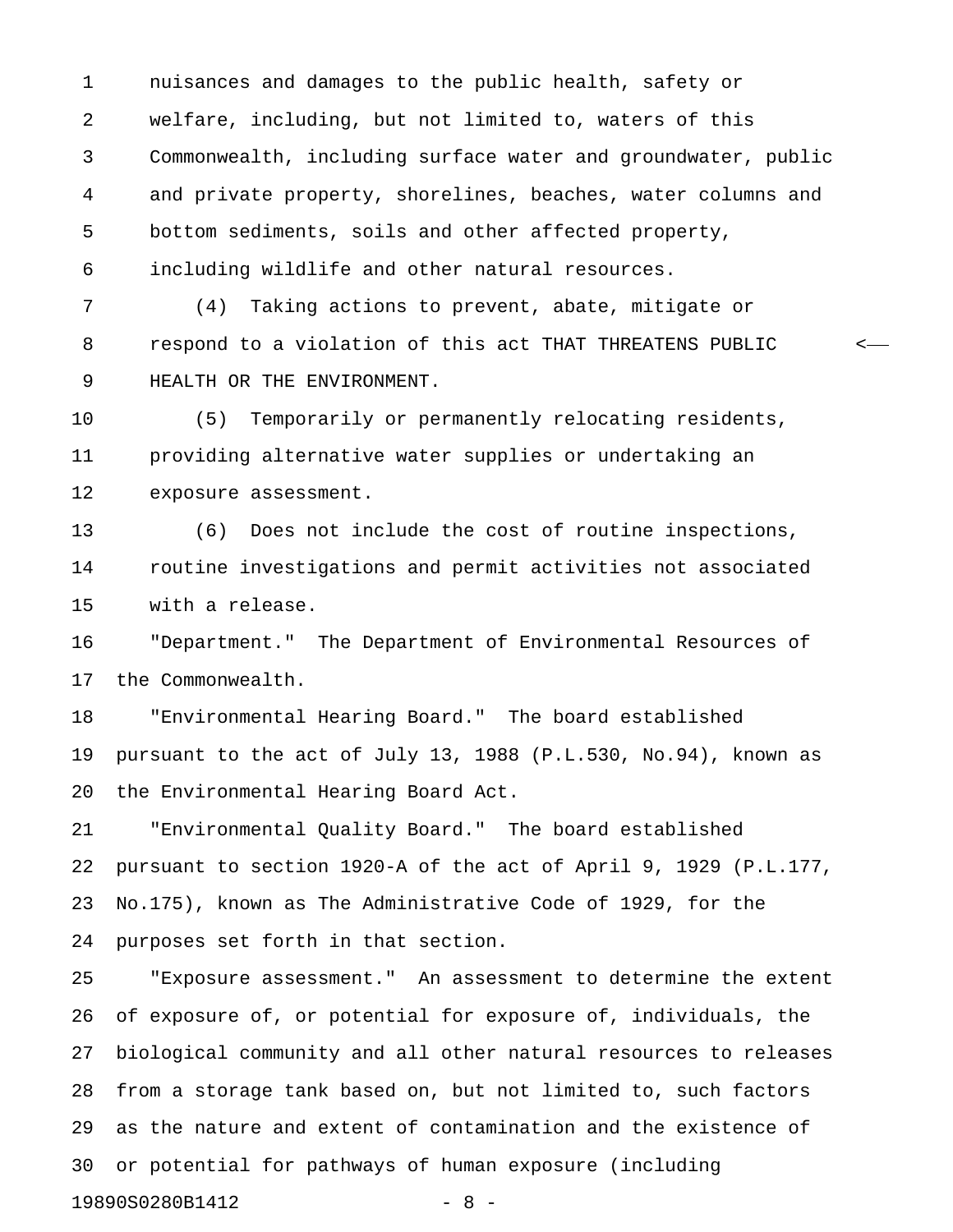1 groundwater or surface water contamination, air emissions, soil 2 contamination and food chain contamination), the size of the 3 community within the likely pathways of exposure and the 4 comparison of expected human exposure levels to the short-term 5 and long-term health effects associated with identified 6 contaminants.

7 "Farm." Land used for the production for commercial purposes 8 of crops, livestock and livestock products, including the 9 processing of retail marketing of such crops, livestock or 10 livestock products if more than 50% of such processed or 11 merchandised products are produced by the farm operator. "Crops, 12 livestock and livestock products" include, but are not limited 13 to:

14 (1) Field crops, including corn, wheat, oats, rye, 15 barley, hay, potatoes and dry beans.

16 (2) Fruits, including apples, peaches, grapes, cherries 17 and berries.

18 (3) Vegetables, including tomatoes, snap beans, cabbage, 19 carrots, beats, onions and mushrooms.

20 (4) Horticultural specialties, including nursery stock, 21 ornamental shrubs, ornamental trees and flowers.

22 (5) Livestock and livestock products, including cattle, 23 sheep, hogs, goats, horses, poultry, furbearing animals, 24 milk, eggs and furs.

25 (6) Aquatic plants and animals and their by-products. 26 "Hazardous Liquid Pipeline Safety Act of 1979." Public Law 27 96-129, 93 Stat. 989, 49 U.S.C. § 2001 et seq.

28 "Monitoring system." A system capable of detecting releases 29 in connection with an aboveground or underground storage tank. 30 "Natural Gas Pipeline Safety Act of 1968." Public Law 90- 19890S0280B1412 - 9 -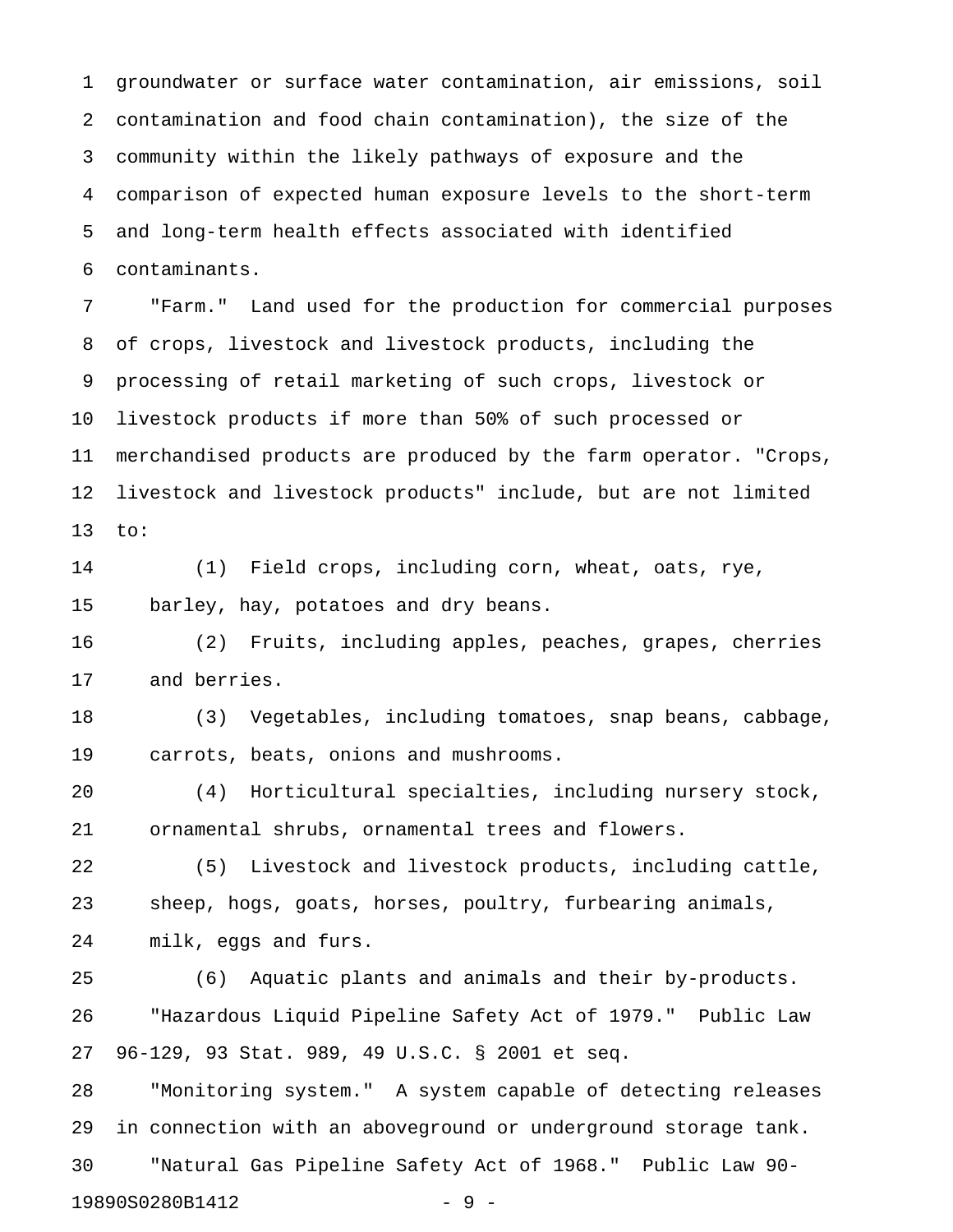1 481, 82 Stat. 720, 49 U.S.C. app. § 1671 et seq.

2 "Operator." Any person who manages, supervises, alters, 3 controls, or has responsibility for the operation of a storage 4 tank.

5 "Owner."

6 (1) In the case of a storage tank in use on the 7 effective date of this act, or brought into use after that 8 date, any person who owns or has an ownership interest in a 9 storage tank used for the storage, containment, use or 10 dispensing of regulated substances.

11 (2) In the case of an aboveground storage tank in use 12 before the effective date of this act, but no longer in use 13 on the effective date of this act, any person who owned the 14 aboveground tank, immediately before the discontinuance of 15 its use, as well as any person who meets the definition of 16 owner in paragraph (1).

17 (3) In the case of an underground storage tank, the 18 owner of an underground storage tank holding regulated 19 substances on or after November 8, 1984, and the owner of an 20 underground storage tank at the time all regulated substances 21 were removed when removal occurred prior to November 8, 1984. 22 "Person." Any individual, partnership, corporation, 23 association, joint venture, consortium, institution, trust, 24 firm, joint-stock company, cooperative enterprise, municipality, 25 municipal authority, Federal Government or agency, Commonwealth 26 department, agency, board, commission, or authority, or any 27 other legal entity whatsoever which is recognized by law as the 28 subject of rights and duties. In any provisions of this act 29 prescribing a fine, imprisonment or penalty, or any combination 30 of the foregoing, the term "person" shall include the officers 19890S0280B1412 - 10 -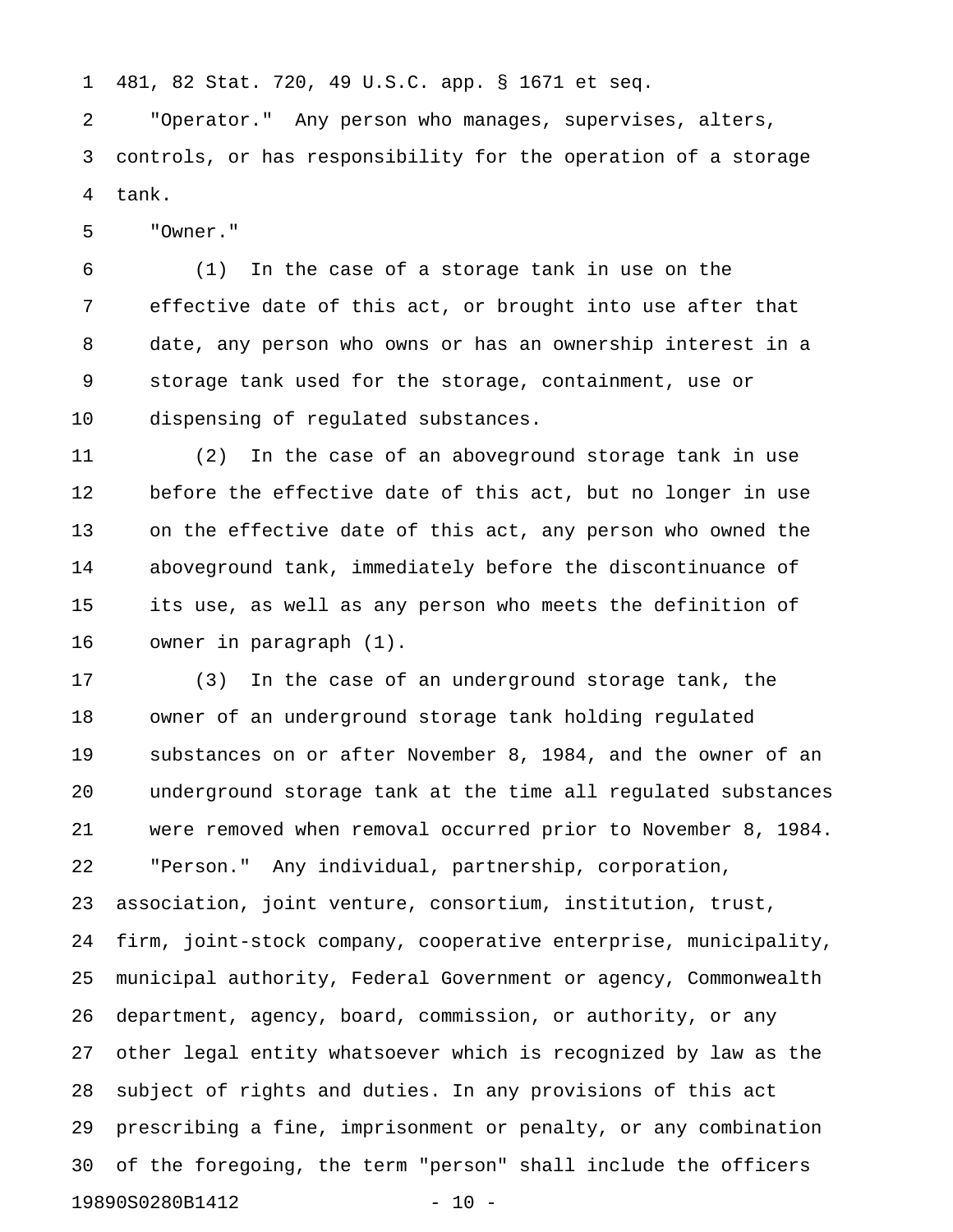1 and directors of any corporation or other legal entity having 2 officers and directors.

3 "Pressure vessel." A vessel used in industrial processes 4 designed to withstand pressures above 15 psig.

5 "Process vessel." A vessel in industrial or commercial 6 operation in which, during use, there is a mechanical, physical 7 or chemical change of the contained substances taking place. The 8 industrial or commercial process may include, but is not limited 9 to, mixing, separating, chemically altering, dehydrating, 10 extracting, refining or polishing of the substances in the tank. 11 The term does not include tanks used only to store substances 12 prior to sale or to store feedstock prior to additional 13 processing.

14 "Regulated substance." An element, compound, mixture, 15 solution or substance that, when released into the environment, 16 may present substantial danger to the public health, welfare or 17 the environment which is:

18 (1) any substance defined as a hazardous substance in 19 section 101(14) of the Comprehensive Environmental Response, 20 Compensation, and Liability Act of 1980 (Public Law 96-510, 21 94 Stat. 2767), but not including any substance regulated as 22 a hazardous waste under Subtitle C of the Resource 23 Conservation and Recovery Act of 1976 (Public Law 94-580, 42 24 U.S.C. § 6901 et seq.);

25 (2) petroleum, including crude oil or any fraction 26 thereof and hydrocarbons which are liquid at standard 27 conditions of temperature and pressure (60 degrees Fahrenheit 28 and 14.7 pounds per square inch absolute), including, but not 29 limited to, oil, petroleum, fuel oil, oil sludge, oil refuse, 30 oil mixed with other nonhazardous wastes and crude oils, 19890S0280B1412 - 11 -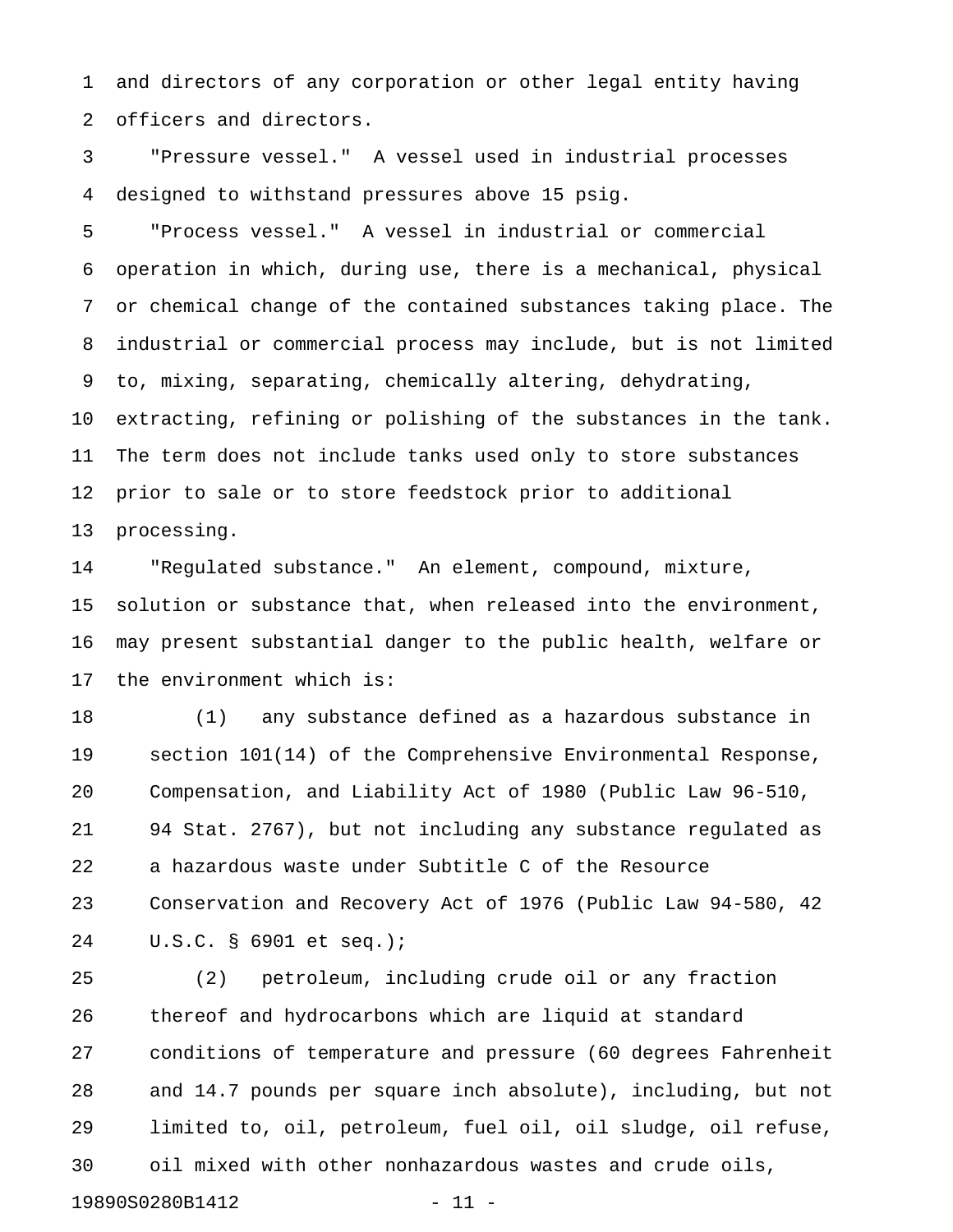#### 1 gasoline and kerosene; and OR <

2 (3) any other substance determined by the department by 3 regulation whose containment, storage, use or dispensing may 4 present a hazard to the public health and safety or the 5 environment, but not including gaseous substances used 6 exclusively for the administration of medical care. 7 The term does not include the storage or use of animal waste in 8 normal agricultural practices.

9 "Release." Any spilling, leaking, emitting, discharging, 10 escaping, leaching or disposing from a storage tank into surface 11 waters and groundwaters of this Commonwealth or soils or 12 subsurface soils in an amount equal to or greater than the 13 reportable released quantity determined under section 102 of the 14 Comprehensive Environmental Response, Compensation and Liability 15 Act of 1980, and regulations promulgated thereunder, or an 16 amount equal to or greater than a discharge as defined in 17 section 311 of the Federal Water Pollution Control Act (62 Stat. 18 1155, 33 U.S.C. § 1321) and regulations promulgated thereunder. 19 The term shall also include spilling, leaking, emitting, 20 discharging, escaping, leaching or disposing from a storage tank 21 into a containment structure or facility that poses an immediate 22 threat of contamination of the soils, subsurface soils, 23 surfacewater or groundwater.

24 "Resource Conservation and Recovery Act of 1976." Public Law 25 94-580, 42 U.S.C. § 6901 et seq.

26 "Secondary containment." An additional layer of impervious 27 material creating a space in which a release of a regulated 28 substance from a storage tank may be detected before it enters 29 the environment.

30 "Secretary." The Secretary of Environmental Resources of the 19890S0280B1412 - 12 -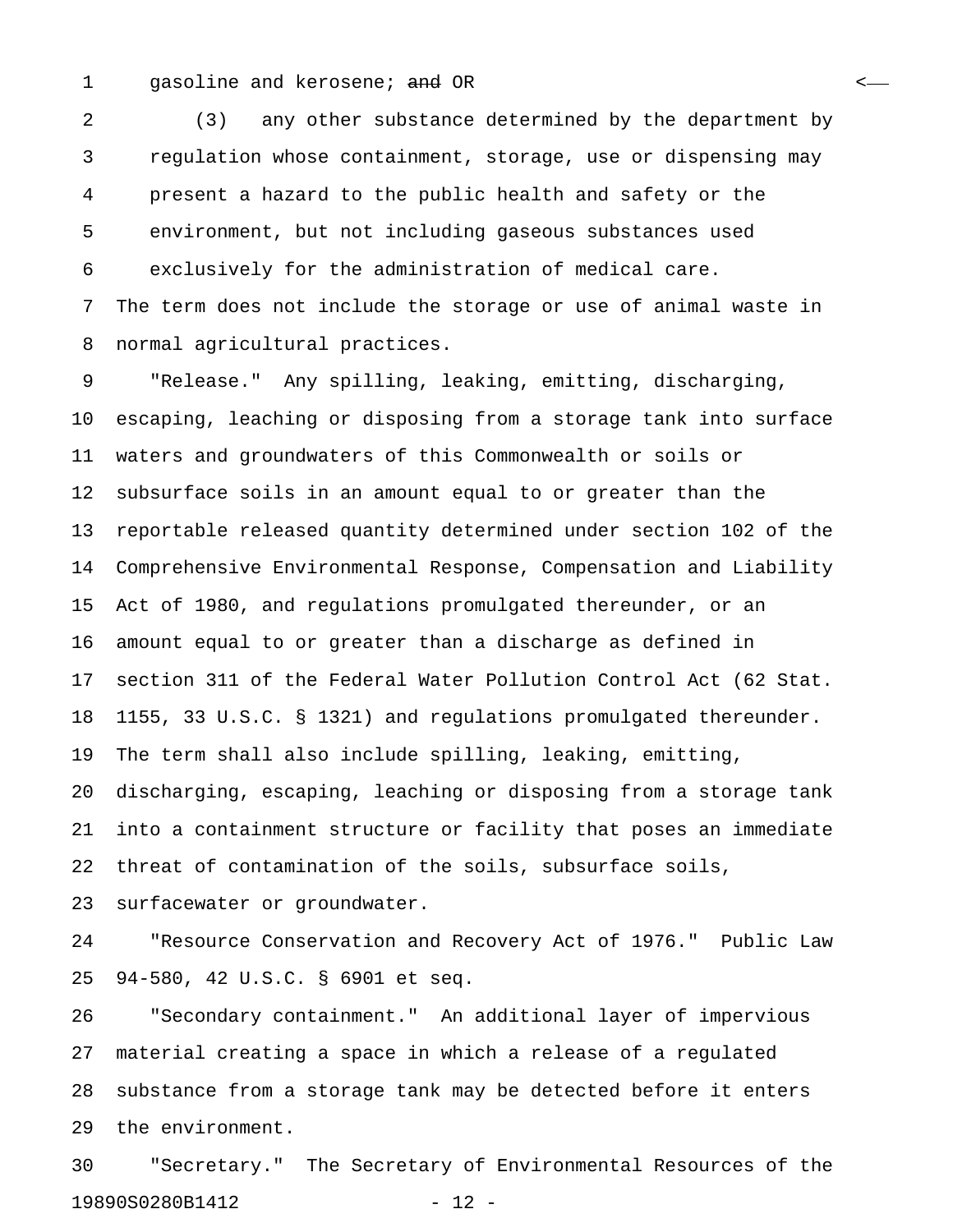1 Commonwealth.

2 "Small aboveground storage tank." Any aboveground storage 3 tank having a capacity equal to or less than 21,000 gallons. 4 "Spill prevention response plan." Emergency plans and 5 procedures developed by an aboveground storage tank or tank 6 facility owner and/or operator for response to an accident or 7 spill on the facility by facility personnel or contractors. 8 "Stationary tank." Any aboveground storage tank that is 9 permanently affixed to the real property on which such tank is 10 located.

11 "Storage tank." Any aboveground or underground storage tank 12 which is used for the storage of any regulated substance. 13 "Storage tank facility." One or more stationary tanks, 14 including any associated intrafacility pipelines, fixtures, 15 monitoring devices and other equipment. A facility may include 16 aboveground tanks, underground tanks, or a combination of both. 17 "Substantial modification." An activity to construct, 18 refurbish, restore or remove from service an existing storage 19 tank piping or storage tank facility which alters the physical 20 construction or integrity of the tank or tank facility.

21 "Underground storage tank." Any one or combination of tanks 22 (including underground pipes connected thereto) which are used 23 to contain an accumulation of regulated substances, and the 24 volume of which (including the volume of the underground pipes 25 connected thereto) is 10% or more beneath the surface of the 26 ground. The term shall not include:

27 (1) Farm or residential tanks of 1,100 gallons or less 28 capacity used for storing motor fuel for noncommercial 29 purposes.

30 (2) Tanks of 3,000 gallons or less used for storing 19890S0280B1412 - 13 -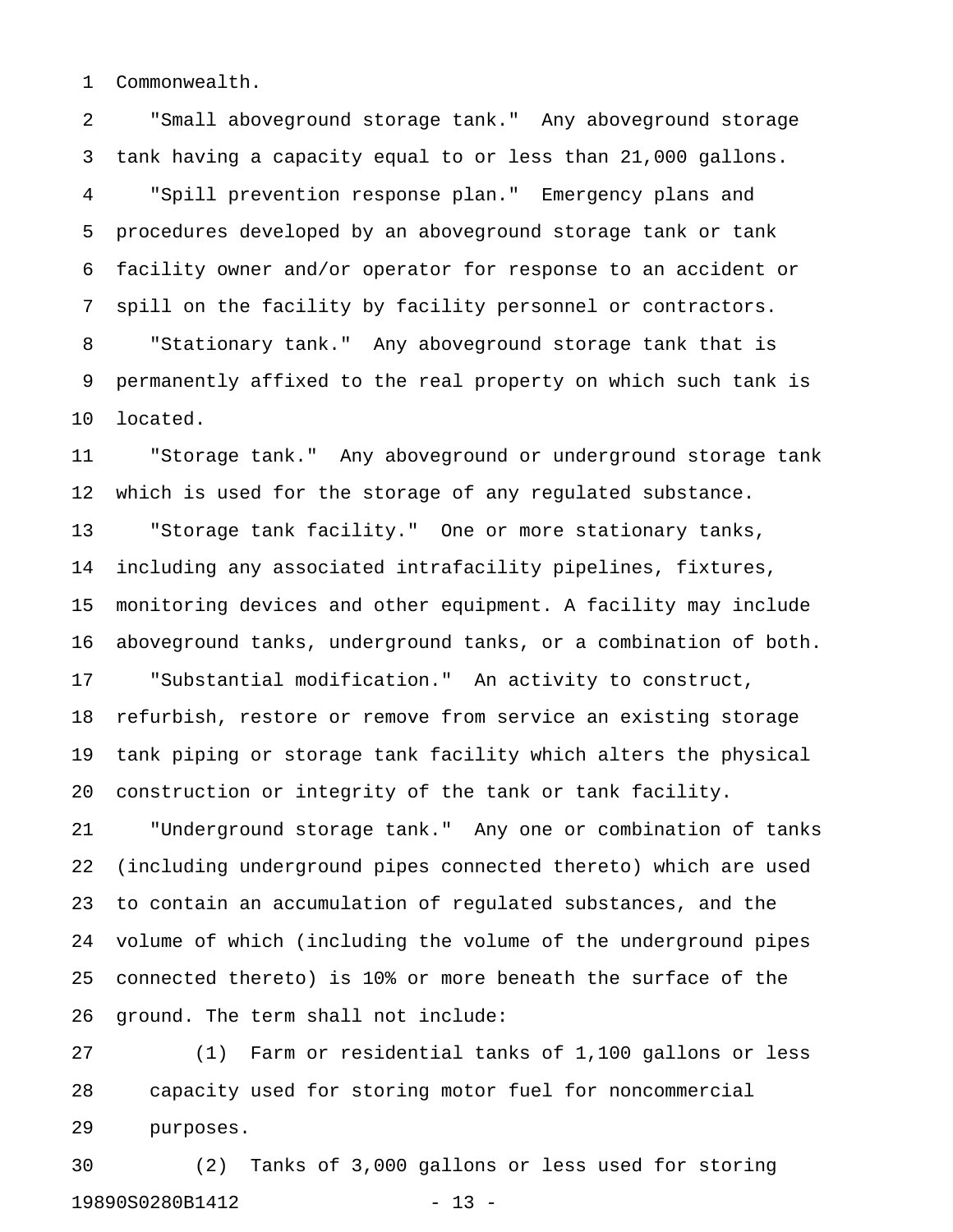1 heating oil for consumptive use on the premises where stored. 2 (3) A septic or other subsurface sewage treatment tank. 3 (4) A pipeline facility (including gathering lines) 4 regulated under:

5 (i) The Natural Gas Pipeline Safety Act of 1968 6 (Public Law 90-481, 82 Stat. 720, 49 U.S.C. App. § 1671 7 et seq.).

8 (ii) The Hazardous Liquid Pipeline Safety Act of 9 1979 (Public Law 96-129, 93 Stat. 989, 49 U.S.C. § 2001 10 et seq.).

11 (5) An interstate or intrastate pipeline facility 12 regulated under State laws comparable to the provisions of 13 law in paragraph (4).

14 (6) Surface impoundments, pits, ponds or lagoons. 15 (7) Storm water or wastewater collection systems.

16 (8) Flow-through process tanks.

17 (9) Liquid traps or associated gathering lines directly 18 related to oil or gas production and gathering operations.

19 (10) Storage tanks situated in an underground area 20 (such as a basement, cellar, mine working, drift, shaft or 21 tunnel) if the tank is situated upon or above the surface of 22 the floor.

23 (11) Tanks permitted pursuant to the act of July 7, 1980 24 (P.L.380, No.97), known as the Solid Waste Management Act, 25 including, but not limited to, piping, tanks, collection and 26 treatment systems used for leachate, methane gas and methane gas 27 condensate management.

28 (12) Any underground storage tank system whose capacity 29 is 110 gallons or less.

30 (13) Any other tank excluded by policy or regulations 19890S0280B1412 - 14 -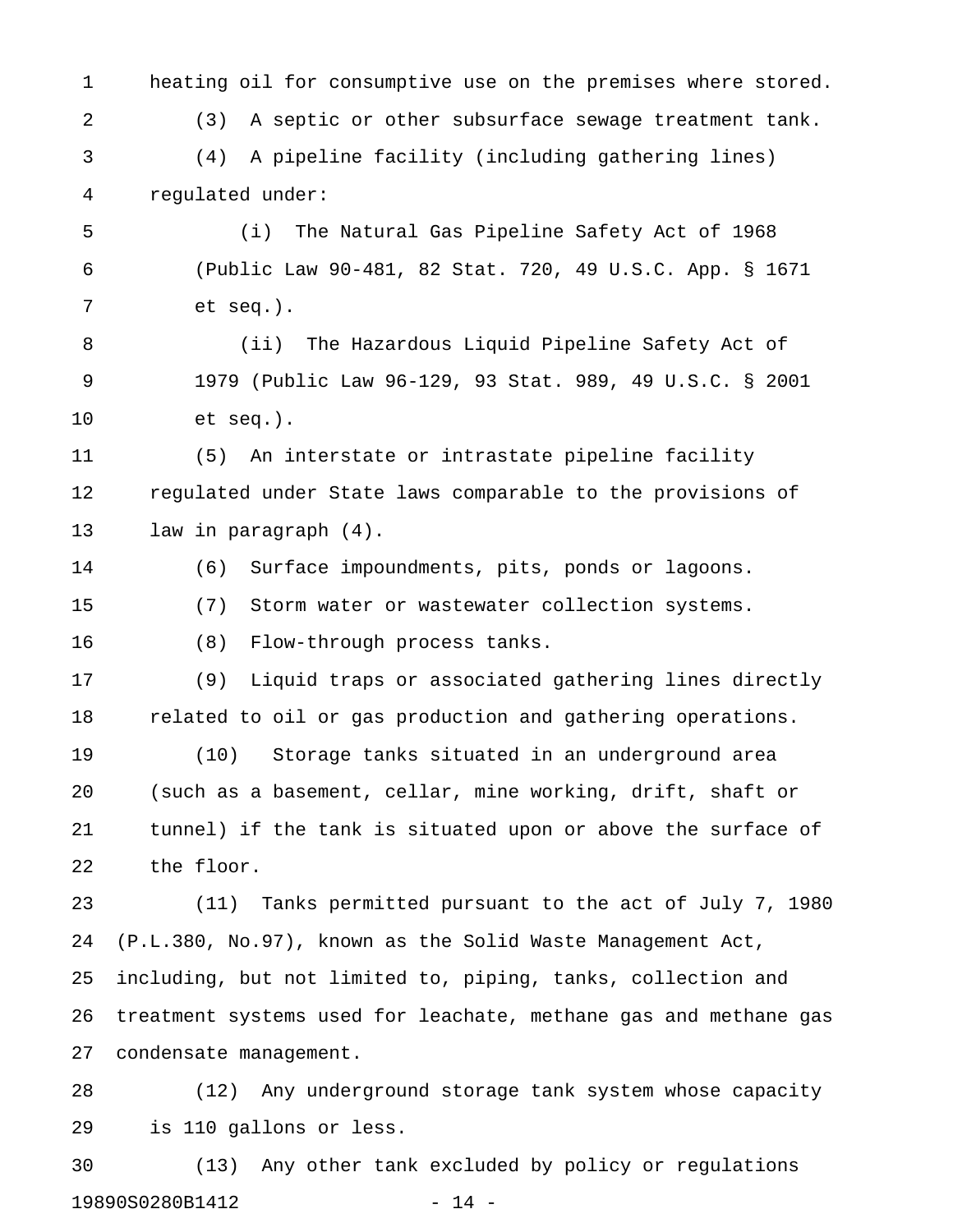1 promulgated pursuant to this act.

2 Section 104. API.

3 A reference in this act to a document published by "API" is a 4 reference to the appropriate technical publication, including 5 appendices, of the American Petroleum Institute.

6 Section 105. Advisory committee.

7 (a) Appointment, composition, etc.--A storage tank advisory 8 committee shall be appointed by the secretary within 30 days 9 after the effective date of this act. The committee shall 10 consist of no more than 11 members. Four members shall be 11 representatives of local government, three members shall be 12 representatives of the regulated community, one member shall be 13 a registered professional engineer with three years of 14 experience in this Commonwealth and three members shall be 15 representatives of the public at large. Members shall serve 16 without compensation other than reimbursement for reasonable and 17 necessary expenses in accordance with Commonwealth policy or 18 regulations and shall serve for terms fixed by the secretary. 19 The three representatives from the regulated community shall be 20 appointed by the secretary, one each from a list of three 21 nominees provided by the following:

22 (1) The Associated Petroleum Industries of Pennsylvania. 23 (2) The Pennsylvania Petroleum Association.

24 (3) The Service Station Dealers and Automotive Repair 25 Association of Pennsylvania and Delaware and the Petroleum 26 Retailers and Auto Repair Association, Inc.

27 (b) Review of regulations.--The department shall consult 28 with the advisory committee in the formulation, drafting and 29 presentation of all regulations promulgated under this act. The 30 advisory committee shall be given a reasonable opportunity to 19890S0280B1412 - 15 -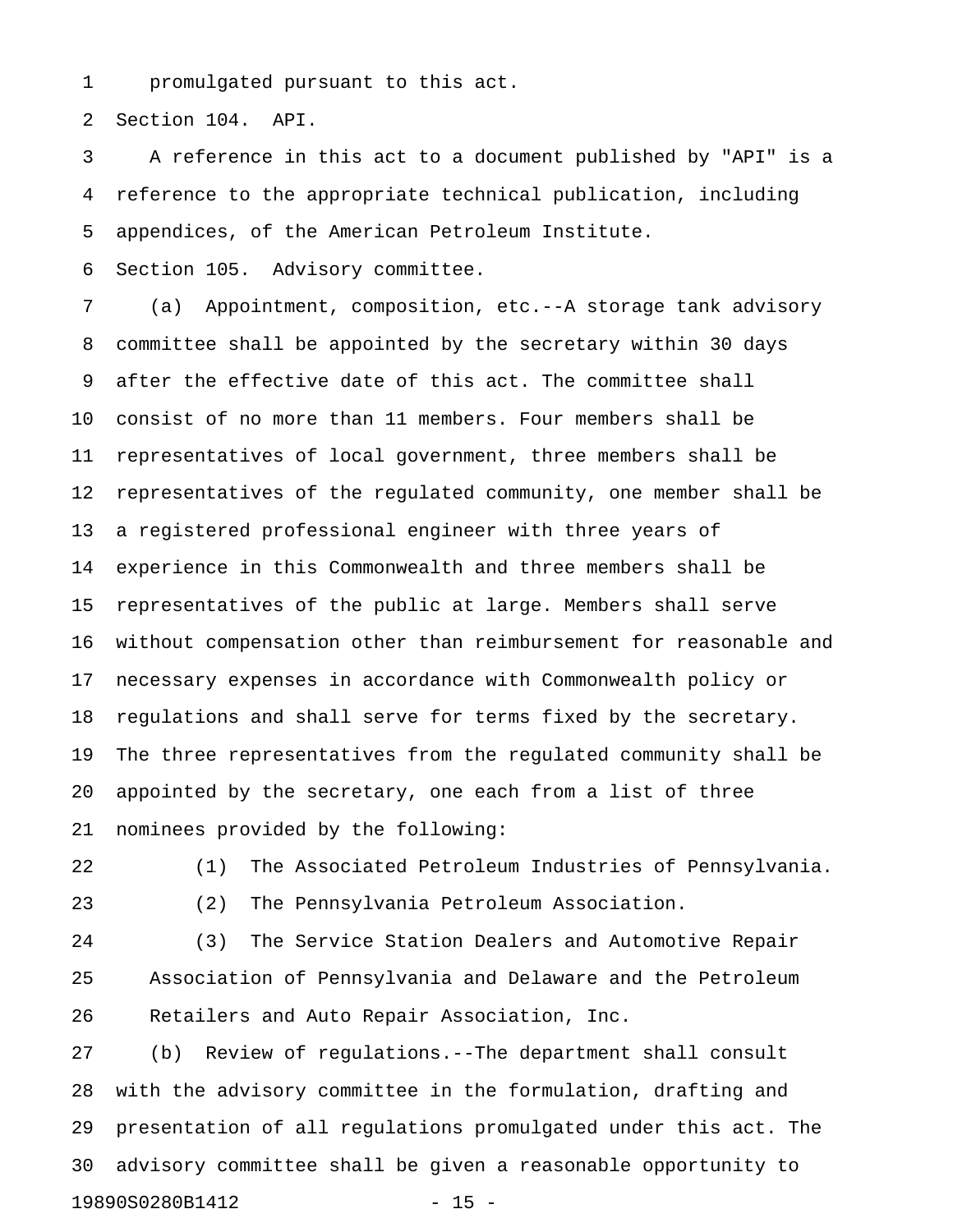1 review and comment on all regulations prior to their submission 2 to the Environmental Quality Board for consideration. The 3 written report of the committee shall be presented to the 4 Environmental Quality Board with any regulatory proposal. The 5 chairman of the committee shall be invited to participate in the 6 presentation of all regulations before the Environmental Quality 7 Board. Nothing herein shall preclude any member of the committee 8 from filing a petition for rulemaking with the Environmental 9 Quality Board in accordance with procedures established by the 10 Environmental Quality Board.

11 Section 106. Powers and duties of Environmental Quality Board. 12 The Environmental Quality Board shall have the power and its 13 duty shall be to adopt rules and regulations of the department 14 governing aboveground and underground storage tanks to 15 accomplish the purposes and carry out the provisions of this 16 act.

17 Section 107. Powers and duties of department.

18 (a) Cooperative agreements.--The department is authorized to 19 enter into agreements, contracts or cooperative arrangements 20 under such terms and conditions as may be deemed appropriate, 21 with other State agencies, Federal agencies, and cities and 22 counties of the first and second class to delegate any or all of 23 its regulatory authority to permit, inspect, monitor and enforce 24 this act and the underground and aboveground storage tank 25 programs, provided that the counties and cities of the first and 26 second class have a storage tank program in effect that is at 27 least as stringent as this act.

28 (b) Compliance policy and procedure.--The department shall 29 develop and implement policies, procedures and forms as may be 30 necessary and appropriate in order to administer and obtain 19890S0280B1412 - 16 -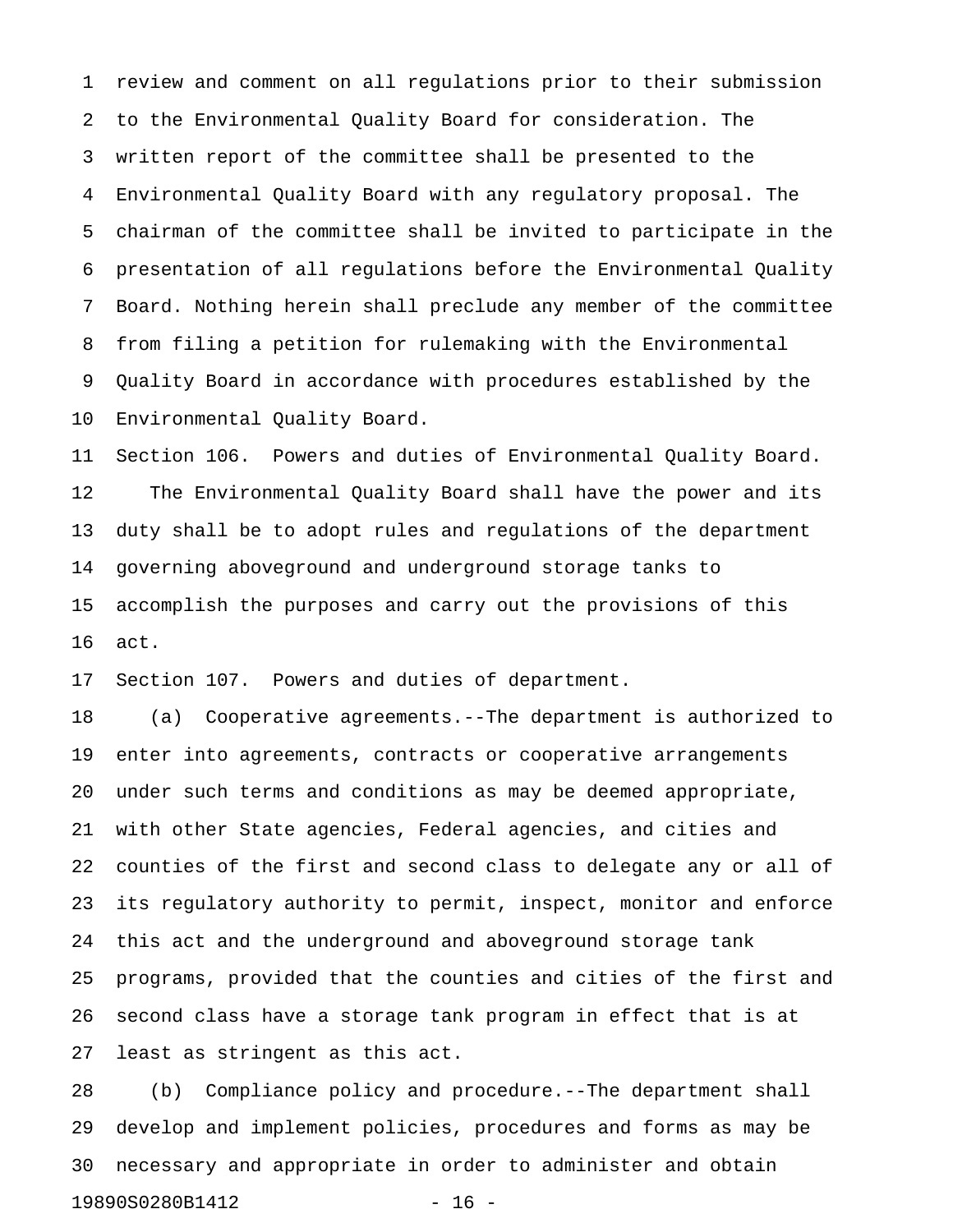1 compliance with this act, or the rules and regulations 2 promulgated pursuant to this act, and permits issued hereunder.

3 (c) Production of materials, recordkeeping requirements and 4 rights of entry.--

5 (1) The department, its agents and employees are 6 authorized to require any person regulated by this act to 7 establish and maintain such records and make such reports and 8 furnish such information as the department may prescribe 9 regarding any matter regulated by this act.

10 (2) The department is authorized to make such 11 inspections, conduct such tests or sampling, or examine or 12 require production of books, papers and records, and physical 13 evidence pertinent to any matter under investigation pursuant 14 to this act as it deems necessary to determine compliance 15 with this act and, for this purpose, the duly authorized 16 agents and employees of the department are authorized to 17 enter and examine any property, facility, operation or 18 activity governed by this act, upon presentation of 19 appropriate credentials, without prior notice at all 20 reasonable times, during regular business hours of the 21 operation and times when activity is being conducted at the 22 site.

23 (3) The owner, operator or other person in charge of 24 such property, facility, operation or activity, upon 25 presentation of proper identification and purpose for 26 inspection by the agents or employees of the department, 27 shall give such agents and employees free and unrestricted 28 entry and access and, upon refusal to grant such entry or 29 access, the agent or employee may obtain a search warrant or 30 other suitable order for the purposes of inspecting,

19890S0280B1412 - 17 -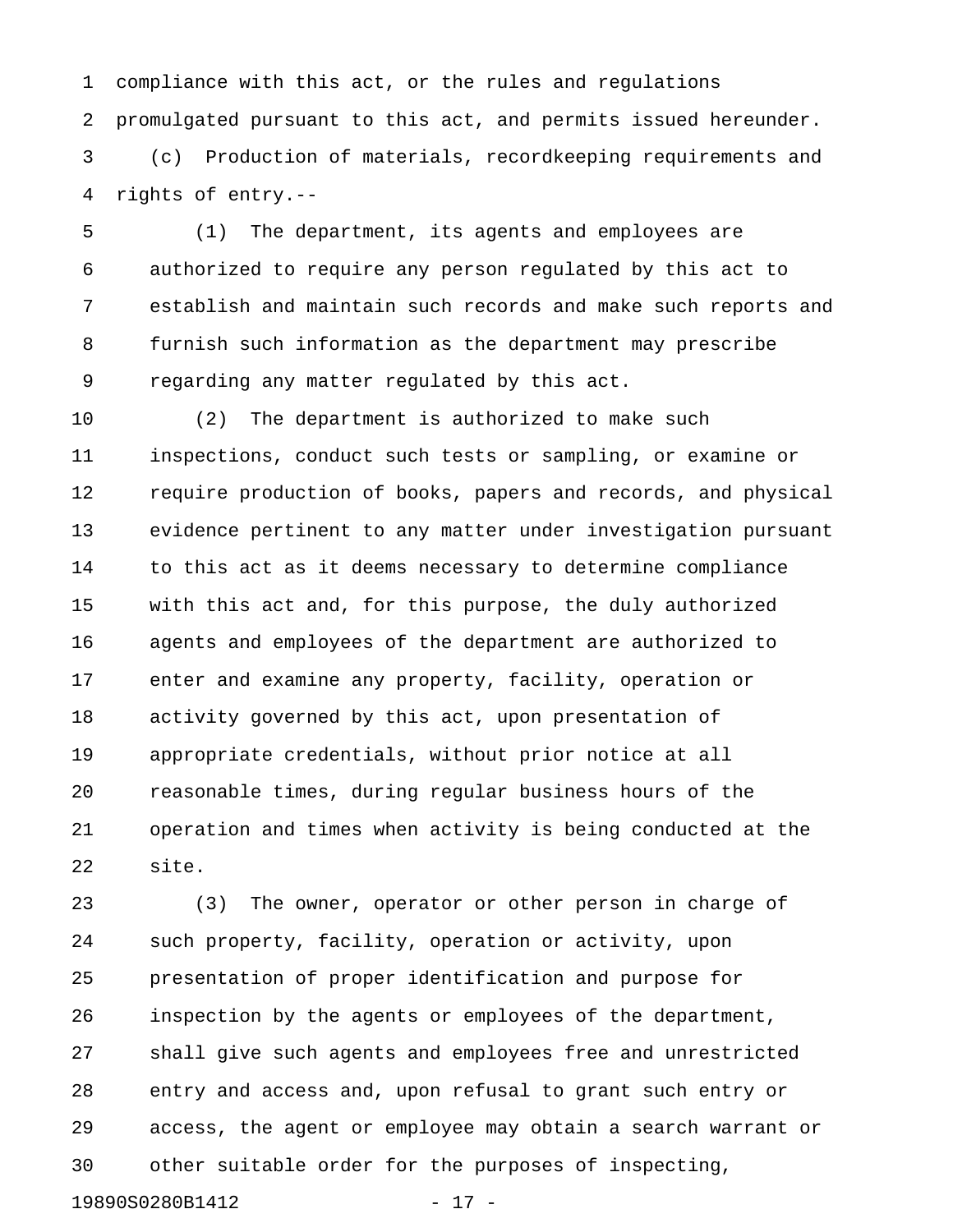1 examining and seizing any property, building, premises, 2 place, book, record or other physical evidence, and for the 3 purposes of conducting tests and taking samples. Such 4 warrants shall be issued upon probable cause. It shall be 5 sufficient probable cause to show any one of the following:

6 (i) The inspection, examination, test or sampling is 7 pursuant to a general administrative plan to determine 8 compliance with this act.

9 (ii) The agent or employee has reason to believe 10 that a violation of this act has occurred or is likely to 11 occur.

12 (iii) The agent or employee has been refused access 13 to the property, building, premises, place, book, record 14 or other physical evidence on sites or pertaining to 15 matters governed by this act or has been prevented from 16 conducting tests or obtaining physical evidence which 17 activities are necessary to determine compliance or to 18 respond to a violation of this act.

19 (iv) The object of the investigation is subject to 20 regulation under this act and access, examination, 21 inspection or testing is necessary to enforce the 22 provisions of this act.

23 (d) Certification program.--The department shall have the 24 authority to establish, by regulation, a certification and 25 licensing program for installers and inspectors of storage tanks 26 and storage tank facilities, including procedures for the 27 suspension and revocation of certifications.

28 (e) Revocation.--The department shall have the power to 29 revoke any permit, certification or registration provided for in 30 this act for any violation of this act or the regulations 19890S0280B1412 - 18 -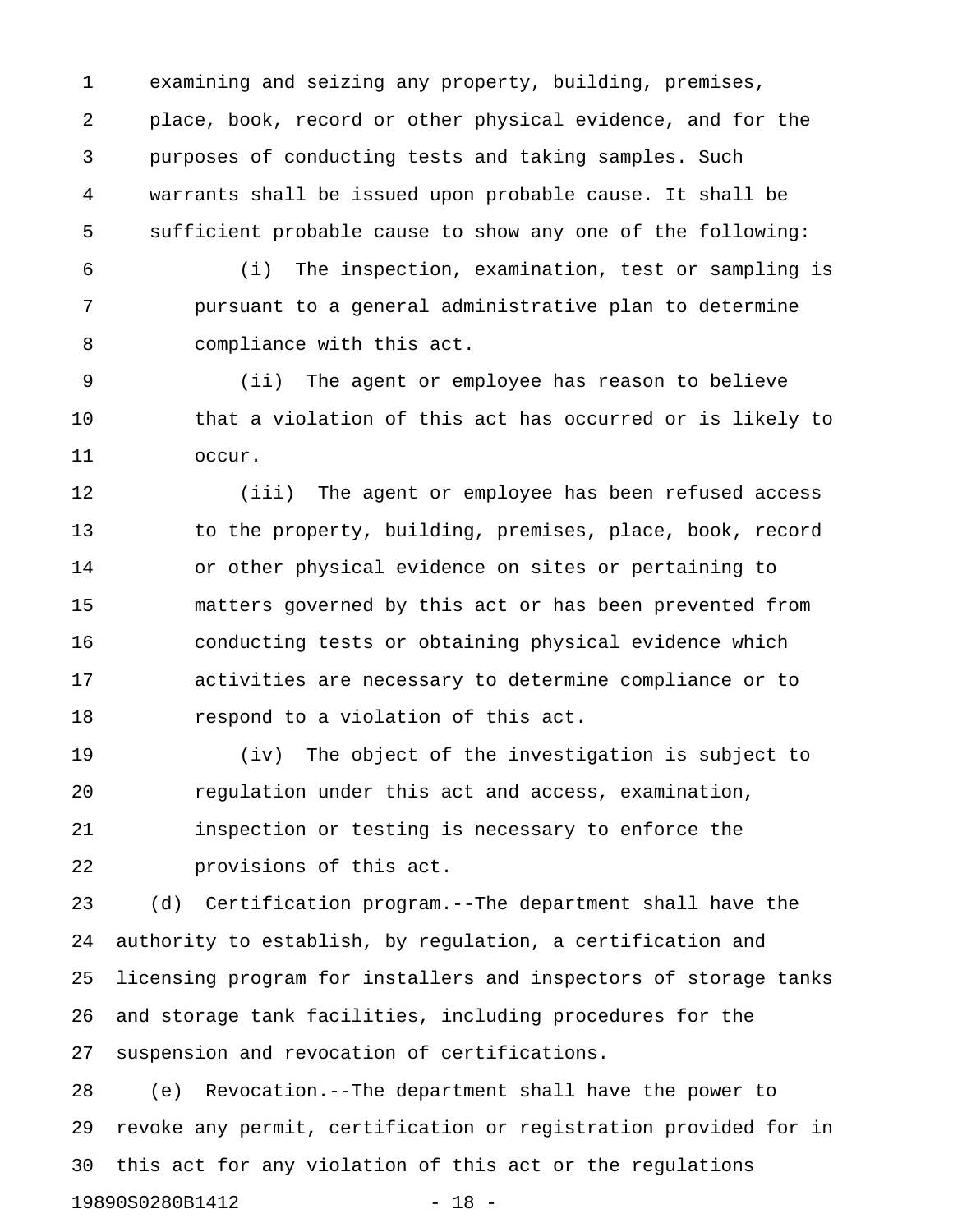1 promulgated hereunder.

2 (f) Enforcement.--The department shall have the authority to 3 issue orders, assess civil penalties, institute enforcement 4 proceedings and prosecute violations of this act as deemed by 5 the department to be necessary and appropriate.

6 (g) Corrective action.--The department shall have the 7 authority to order corrective action to be undertaken, to take 8 corrective action or to authorize a third party to take 9 corrective action.

10 (h) Cost recovery.--The department shall have the authority 11 to recover the costs of taking or authorizing third parties to 12 take corrective action. Cost recovery shall not include the cost 13 of routine inspection and permitting activities not associated 14 with a release.

15 Section 108. Interim certification of installers and 16 inspectors.

17 (a) Certification.--Until such time as the department adopts 18 regulations for the certification of installers and inspectors 19 of storage tanks, any person may be certified by the department 20 on an interim basis by complying with all of the following:

21 (1) The person must file a complete application for an 22 interim certification with the department, with the 23 appropriate required information.

24 (2) The person must demonstrate that he or she has been 25 successfully trained by the manufacturer in the installation 26 of all the equipment, devices and other related products used 27 in the installation of a storage tank facility and/or has 28 equivalent expertise through education.

29 (3) The person has successfully completed a formalized 30 training program conducted by the manufacturer for all 19890S0280B1412 - 19 -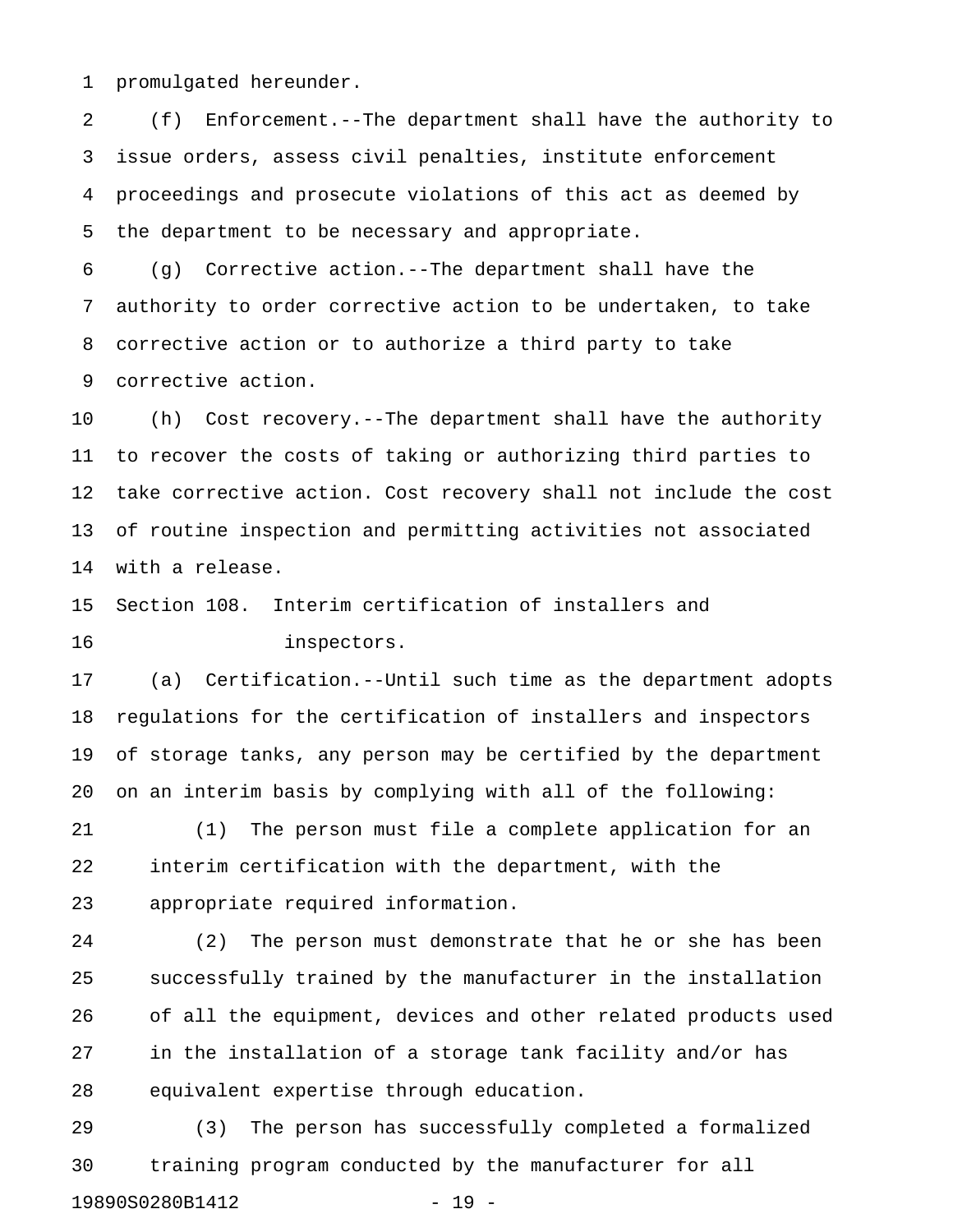1 installers and inspectors.

2 (4) The person demonstrates that all installations of 3 storage tanks and related equipment are installed according 4 to the manufacturer's technical specifications and manuals.

- 5 (5) The person maintains all applicable technical 6 specifications and manuals which govern the installation and 7 operation of tank facilities. The person shall make this 8 information available to the department upon request.
- 9 (6) The person files completed documentation with the 10 department for all certified installations and inspections of 11 tank facilities attesting to compliance with requirements of 12 the act.

13 (7) The person reports to the department the extent of 14 visible contamination from regulated substances at the site 15 of the tank installation, on a form provided by the 16 department.

17 (b) Revocation, suspension, etc.--The department may revoke 18 or suspend interim installer or inspector certification for good 19 cause, which shall include, but not be limited to:

20 (1) The installation of a tank and related equipment is 21 not in accordance with all applicable technical 22 specifications and procedures of the manufacturer.

23 (2) The installation has presented or does present a 24 fire safety hazard, pollution, threat of pollution, or hazard 25 to the public health, safety and welfare.

26 (3) The certified installer or inspector has falsified 27 information in subsection (a) or has failed to comply with 28 the requirements of subsection (a).

29 (4) The certified inspector has failed to identify or 30 report any condition or procedure:

19890S0280B1412 - 20 -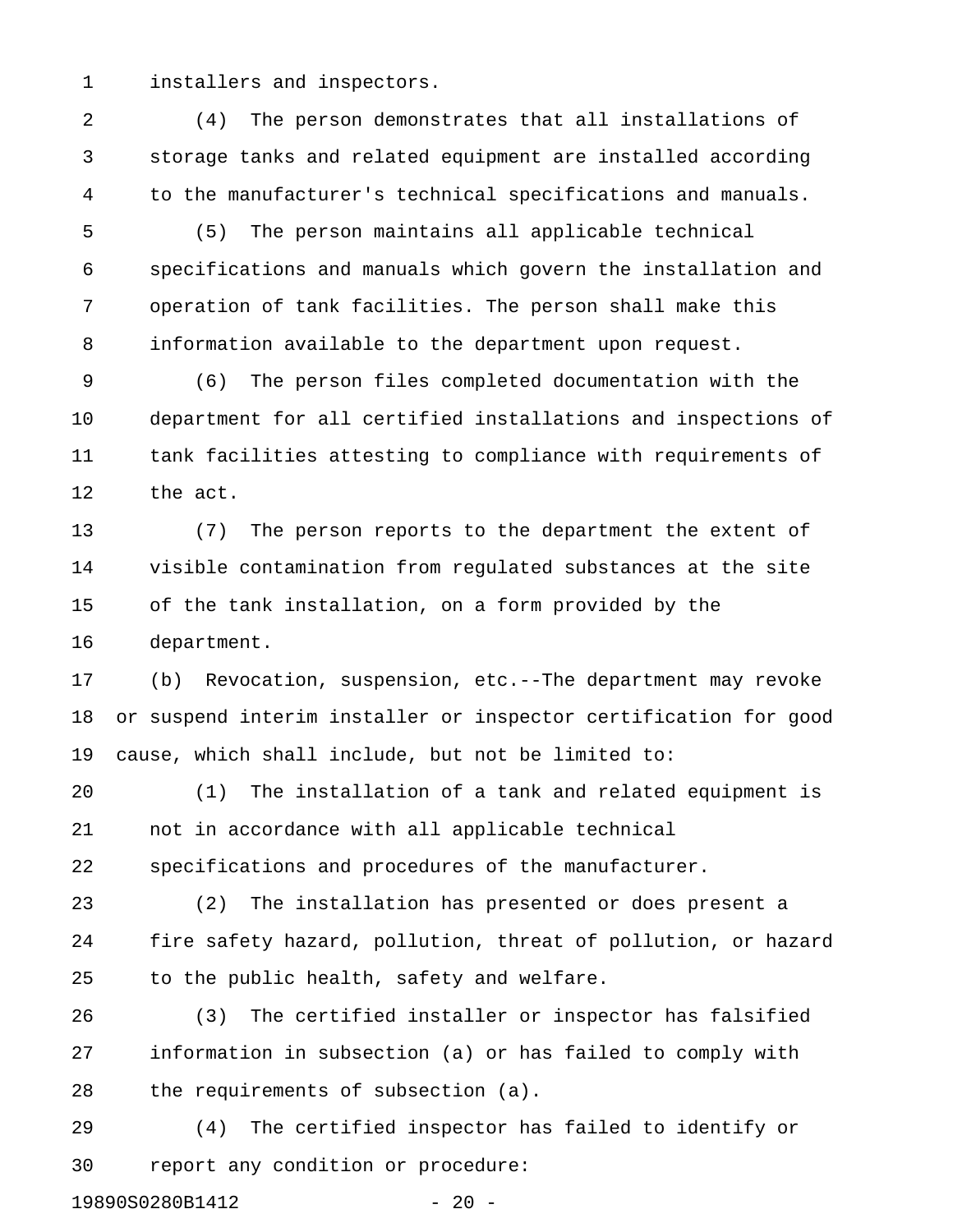1 (i) That is not in accordance with the 2 manufacturer's technical and procedural specifications 3 for the installation, construction or operation of a tank 4 or tank facility.

5 (ii) That is not in accordance with the provisions 6 of this act and any regulations adopted pursuant to this 7 act.

8 (iii) That presents a pollution, threat of 9 pollution, or harm to the public health, safety and 10 welfare.

11 (c) Guidelines.--The department shall develop the interim 12 certification program which shall expire 24 months after the 13 effective date of this act.

14 Section 109. Construction.

15 This act and the regulations promulgated under this act shall 16 be liberally construed in order to fully protect the public 17 health, welfare and safety of the residents of this 18 Commonwealth.

19 Section 110. Applicability of certain provisions to the 20 Commonwealth.

21 A Commonwealth department, agency, board, commission or 22 authority shall not be required to participate in the 23 Underground Storage Tank Indemnification Fund or to pay 24 registration or permit fees required under this act, until and 25 unless regulations are promulgated that direct otherwise. 26 CHAPTER 3 27 ABOVEGROUND STORAGE TANKS

28 Section 301. Aboveground storage tank requirements.

29 (a) Minimum program requirements.--The department shall, by 30 regulation, adopt and implement an aboveground storage tank 19890S0280B1412 - 21 -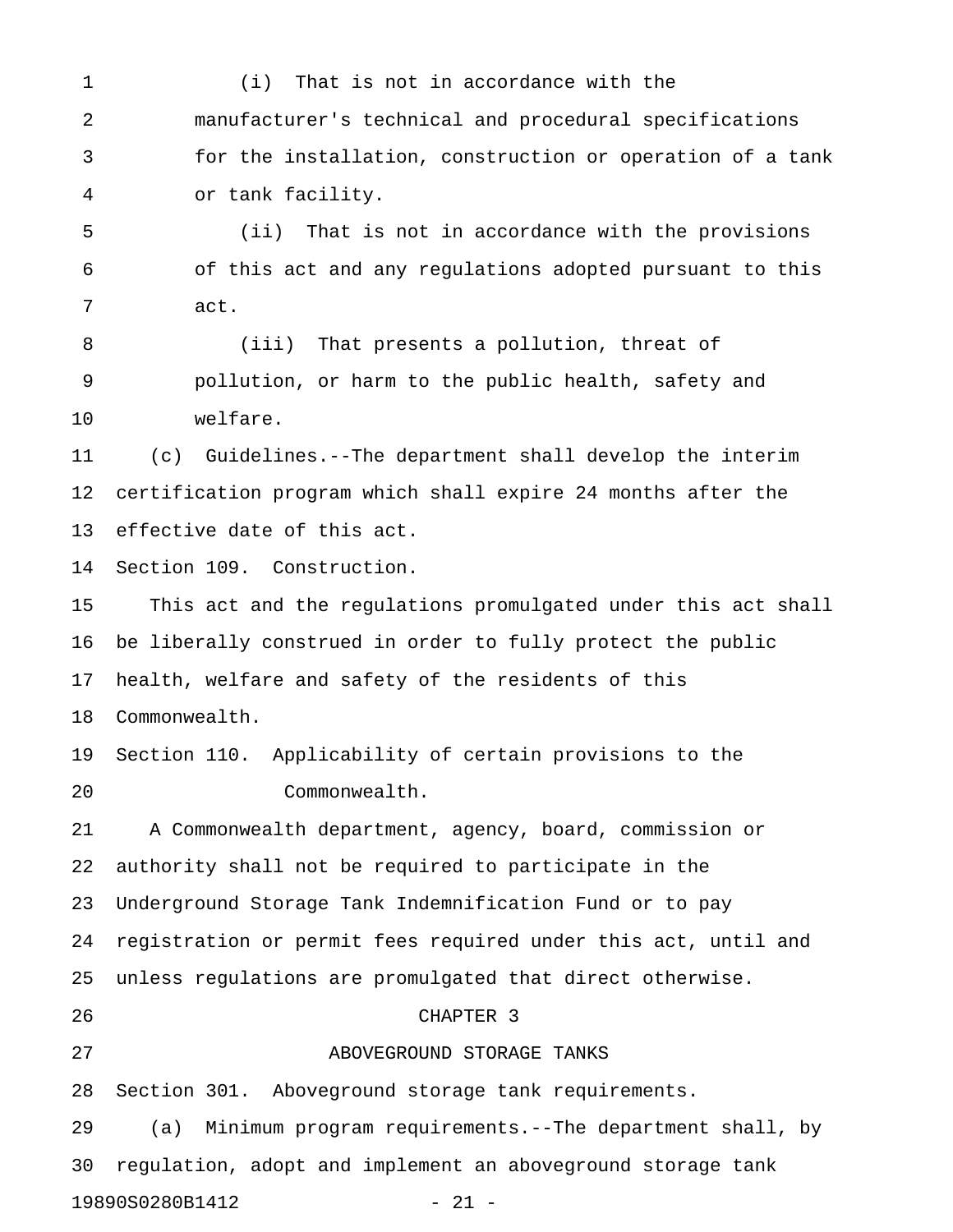1 program that, at a minimum, requires all of the following:

2 (1) The payment of an annual registration fee to the 3 department by aboveground storage tank owners.

4 (2) Methods and procedures for the operation of 5 aboveground storage tanks and the early detection, by owners, 6 of releases or potential releases, including testing on new 7 or substantially modified aboveground storage tanks and out-8 of-service inspection at least once every ten years for 9 existing and new aboveground storage tanks. Testing of 10 aboveground storage tanks after initial installation may be 11 by hydrostatic means or, in instances where wastewater would 12 be generated or materials stored in the tank might be water 13 reactive, other methods of testing such as the radioactive 14 method, the magnetic particle method, the ultrasonic method 15 or the liquid penetrant method, in accordance with "API" 16 standards, may be used. A new aboveground storage tank not 17 exceeding 21,000 gallon capacity may meet the initial testing 18 requirements if the tank is fully assembled, inspected and 19 tested at the plant where it is manufactured.

20 (3) Methods and procedures for inventory control 21 measures by owners and operators, if appropriate.

22 (4) The periodic inspection of the leak detection 23 systems, the structural integrity of the aboveground storage 24 tank and associated equipment, and release prevention 25 measures.

26 (5) Corrective actions, by owners, operators, landowners 27 and occupiers, or other responsible parties, on an emergency 28 basis if necessary, in response to a release from an 29 aboveground storage tank.

30 (6) The reporting, by the owner or operator, of any 19890S0280B1412 - 22 -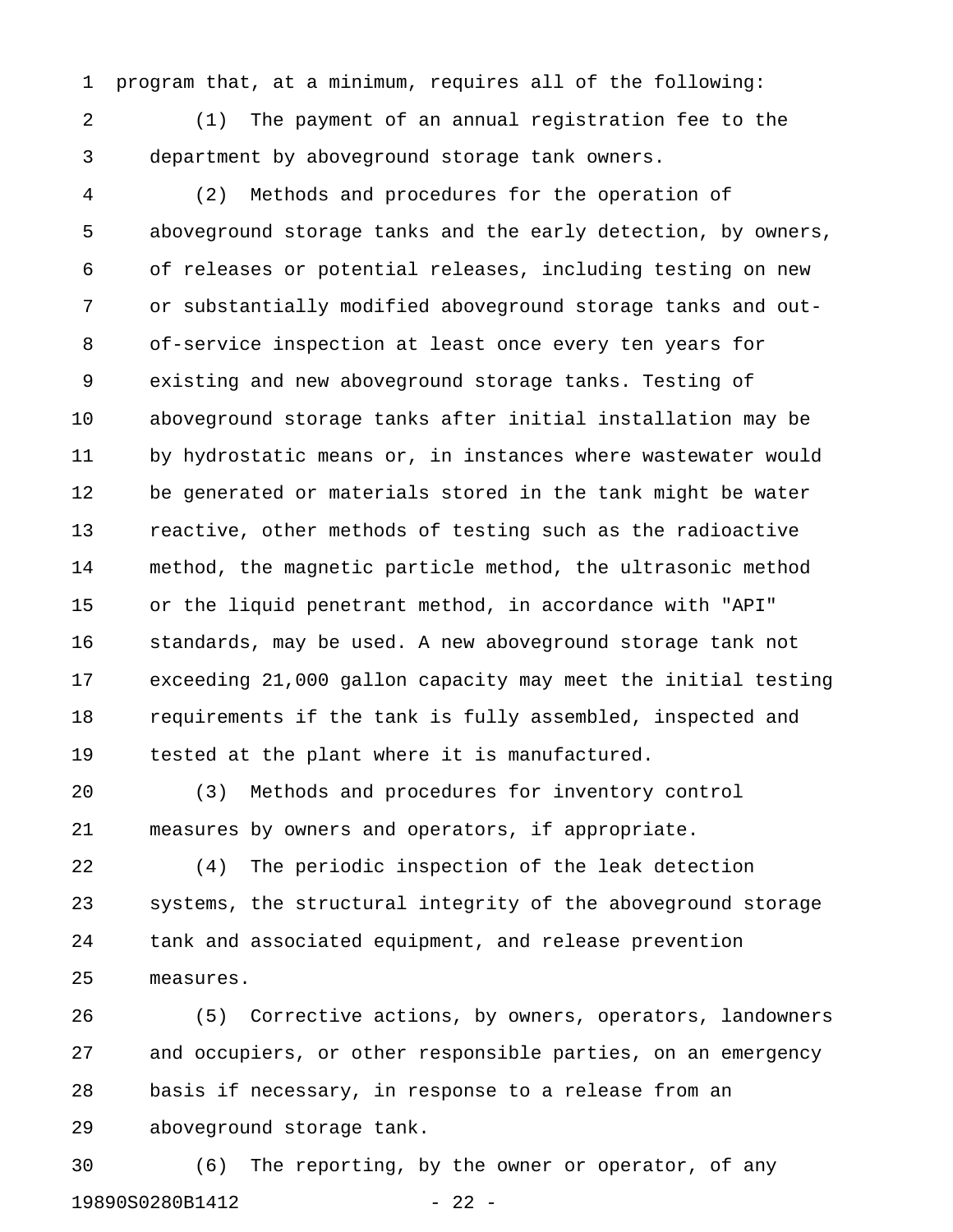1 release and corrective action taken in response to a release 2 from an aboveground storage tank.

3 (7) The maintenance of records, by owners and operators, 4 of periodic inspections of the leak detection systems, 5 inspections of structural integrity of the aboveground 6 storage tank and associated equipment, and all release 7 prevention measures.

8 (8) Minimum standards for the construction, testing, 9 corrosion protection, operation, release prevention, and 10 repair and reuse of aboveground storage tanks.

11 (9) A permit, by rule, for certain classifications of 12 aboveground storage tanks, including small aboveground 13 storage tanks.

14 (10) Methods and procedures for the removal of 15 aboveground storage tanks from service by the owner and 16 operator.

17 (11) Requirements for reporting, by the owner or 18 operator, of the intended and completed closure of any 19 aboveground storage tank.

20 (b) Tank classification.--The department shall have the 21 authority to establish classes and categories of aboveground 22 storage tanks by regulation, which classes may be regulated in 23 consideration of, among other factors, size, intended use, 24 contents and potential risk of harm to public health and the 25 environment.

26 (c) Certified installer and inspector program.--

27 (1) The department shall establish, by regulation, a 28 certification program for installers and inspectors of 29 aboveground storage tanks, including qualification standards, 30 procedures for training and testing, and procedures for 19890S0280B1412 - 23 -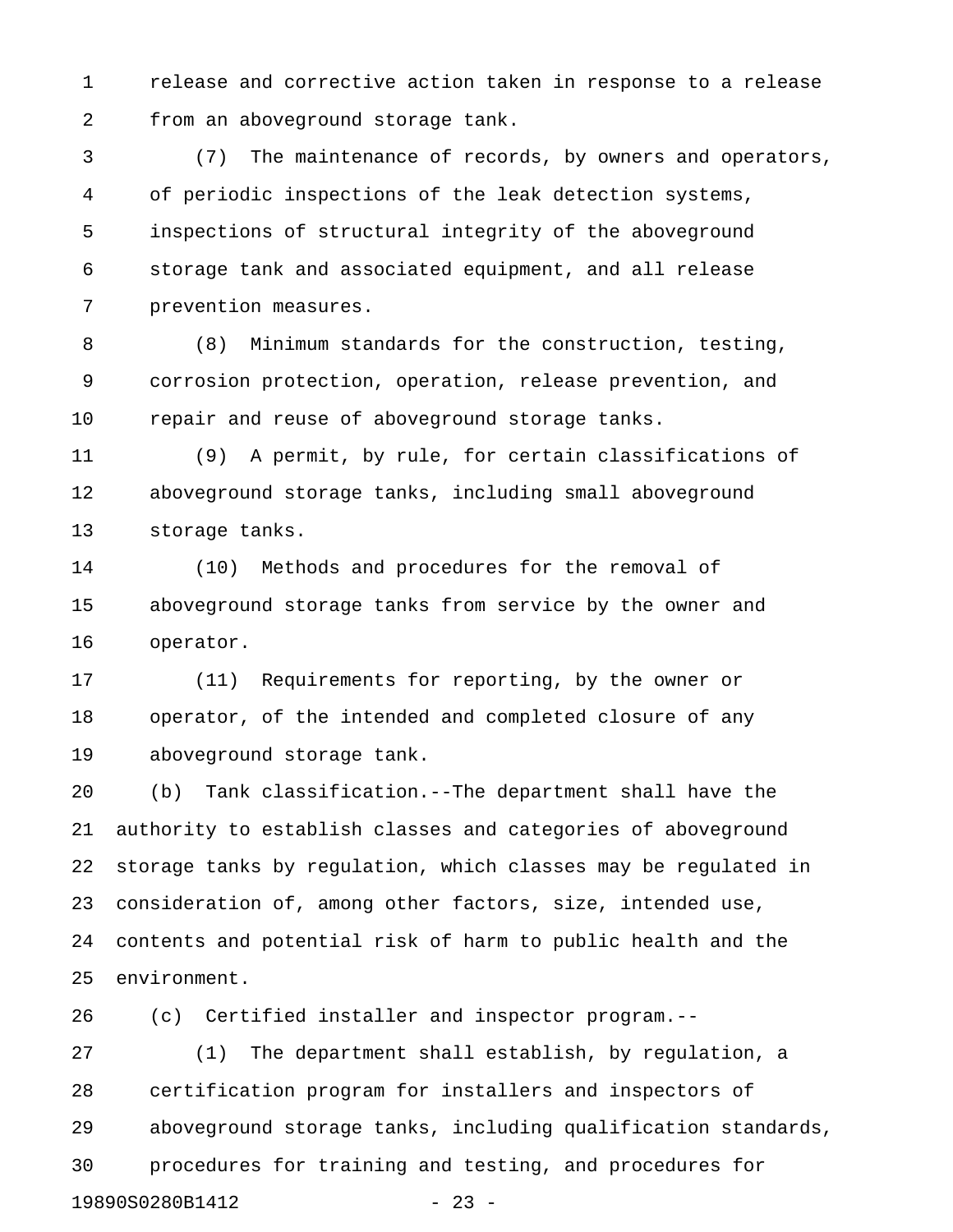1 revocation and suspension of such certificates. All 2 department employees administering this program shall be 3 deemed certified while in the employment of the department.

4 (2) Aboveground storage tanks shall only be installed by 5 a certified installer as provided by regulations of the 6 department.

7 (3) Aboveground storage tanks, as deemed necessary by 8 the department, shall be inspected by a certified inspector 9 prior to permitting and facility operation and at a frequency 10 thereafter established by the department.

11 (d) Requirements for small aboveground storage tanks.--The 12 department shall develop a simplified program to regulate small 13 aboveground storage tanks. The program shall include, but not be 14 limited to:

15 (1) Testing requirements for new and substantially 16 modified small aboveground storage tanks, except as provided 17 in section 301(a)(2).

18 (2) Performance and design standards consistent with the 19 manufacturer's specifications for small aboveground storage 20 tanks.

21 (3) Monitoring standards consistent with the 22 manufacturer's specifications for a small aboveground storage 23 tank.

24 (4) Requirements for closure.

25 (5) Recordkeeping requirements.

26 (6) Inspection requirements for existing small

27 aboveground storage tanks.

28 Section 302. Interim requirements.

29 (a) Registration fees and requirements.--

30 (1) Until alternative fees are established by the 19890S0280B1412 - 24 -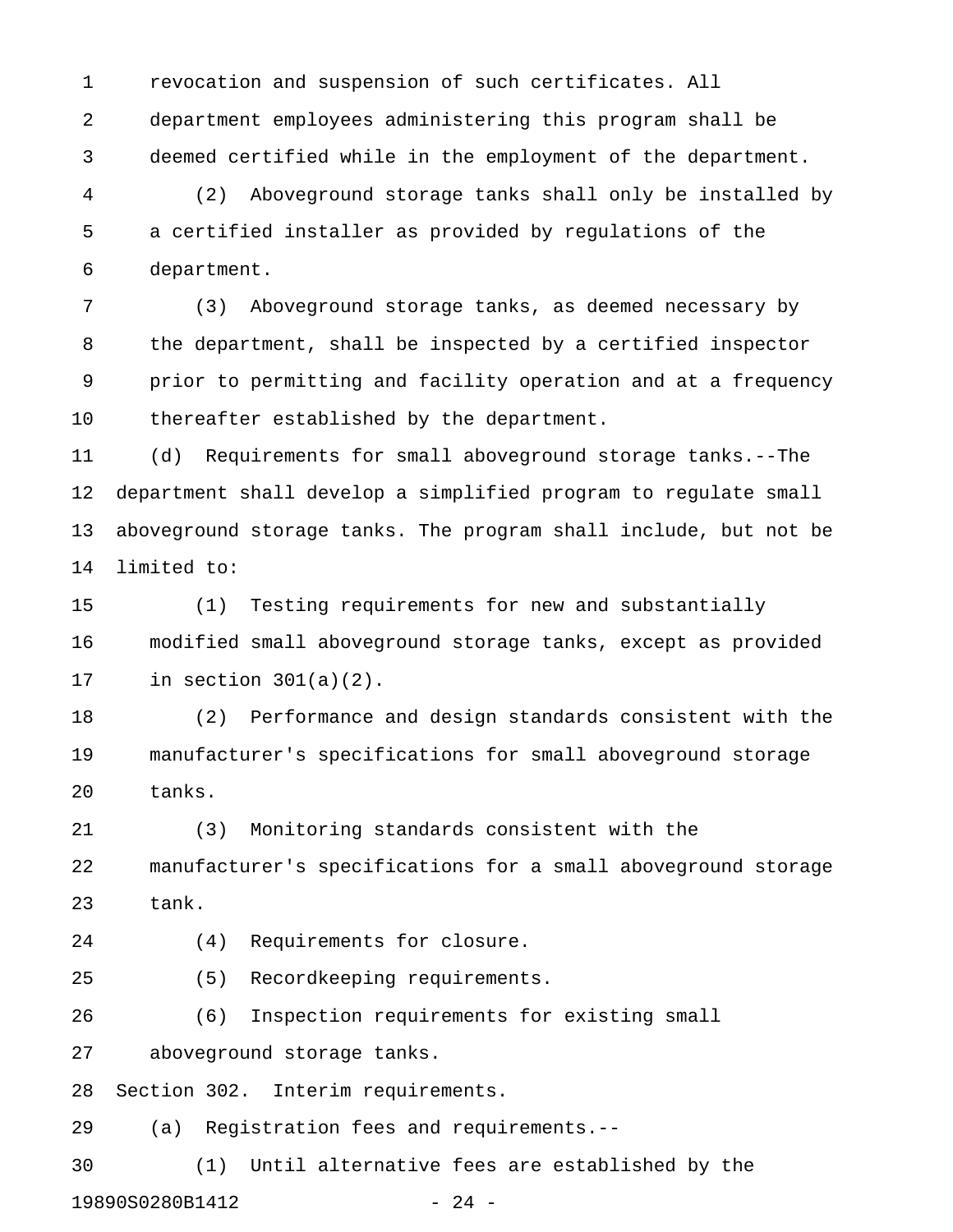1 department by regulation, annual registration fees to be paid 2 by owners of aboveground storage tanks are hereby established 3 as follows:

4 (i) Three hundred dollars for each aboveground 5 storage tank with a capacity of more than 50,000 gallons.

6 (ii) One hundred twenty-five dollars for each 7 aboveground storage tank with a capacity of more than 8 5,000 gallons and less than or equal to 50,000 gallons.

9 (iii) Fifty dollars for each aboveground storage 10 tank with a capacity of up to or equal to 5,000 gallons.

11 (2) The owner of any aboveground storage tank with a 12 capacity greater than 5,000 gallons shall, along with the 13 registration fee, submit to the department all information 14 required on the data plate required by section 8.1 of API 650 15 Large Welded Storage Tanks (Atmospheric) and such other 16 information as is required by the department.

17 (b) Interim installation requirements.--

18 (1) Until such time as the department adopts 19 installation requirements by regulation, no person shall 20 install a new or reconstructed aboveground storage tank or 21 make a substantial modification to an aboveground storage 22 tank unless the tank meets the applicable technical standards 23 for the specific type and class of tank as set forth in the 24 applicable Underwriters Laboratory Standards No. 142 and by 25 the American Petroleum Institute in each of the following 26 (including any appendices):

27 (i) API-12B - Bolted Tanks for Storage of Production 28 Liquids.

29 (ii) API-12D - Field Welded Tanks for Storage of 30 Production Liquids.

19890S0280B1412 - 25 -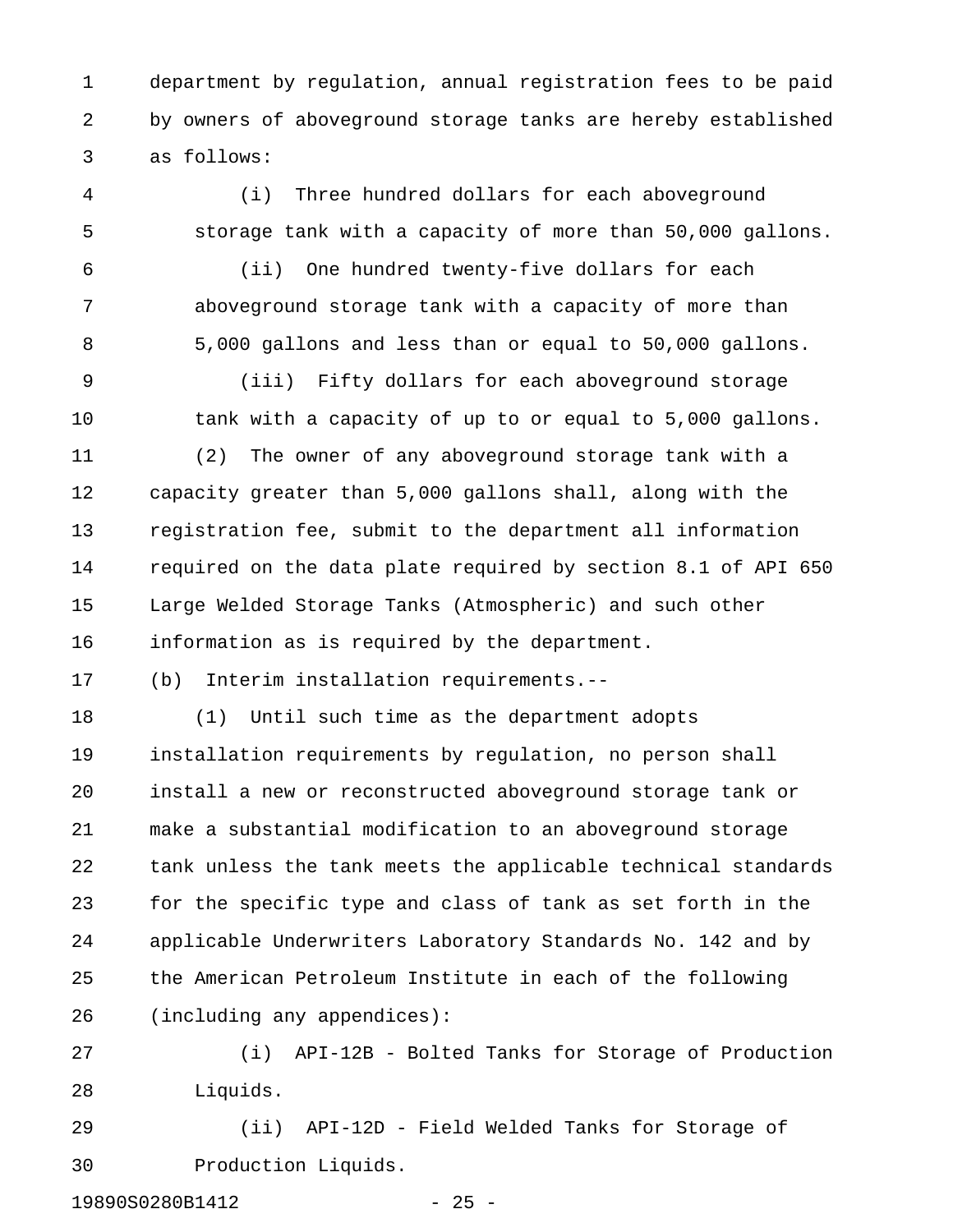1 (iii) API-12F - Shop Welded Tanks for Storage of 2 Production Liquids.

4 (v) API-12P - Fiberglass Tanks for Storage of 5 Production Liquids.

3 (iv) API-12H - New Bottoms for Old Tanks.

6 (vi) API-620 - Large Welded Low Pressure Storage 7 Tanks.

8 (vii) API-650 - Large Welded Storage Tanks 9 (Atmospheric).

10 (viii) API-RP 2000 - Guide for venting atmospheric 11 and low pressure storage tanks.

12 (2) Unless modified by the rules and regulations of the 13 department, the owner, subject to paragraph (1), shall, along 14 with the registration form required by this act, submit a 15 certification by a registered professional engineer qualified 16 in tank construction that the requirements of paragraph (1) 17 have been met.

18 Section 303. Registration.

19 (a) Registration requirements.--Every owner of an 20 aboveground storage tank, except as specifically excluded by 21 policy or regulation of the department, shall register each 22 aboveground storage tank by completing and submitting the form 23 provided by the department, and by paying the yearly 24 registration fee prescribed by the department for each 25 aboveground storage tank. It shall be unlawful for any owner or 26 operator to operate or use, in any way, any aboveground storage 27 tank that has not been currently registered as required by this 28 section.

29 (b) Prohibitions.--After 12 months from the effective date 30 of this act, it shall be unlawful to sell, distribute, deposit 19890S0280B1412 - 26 -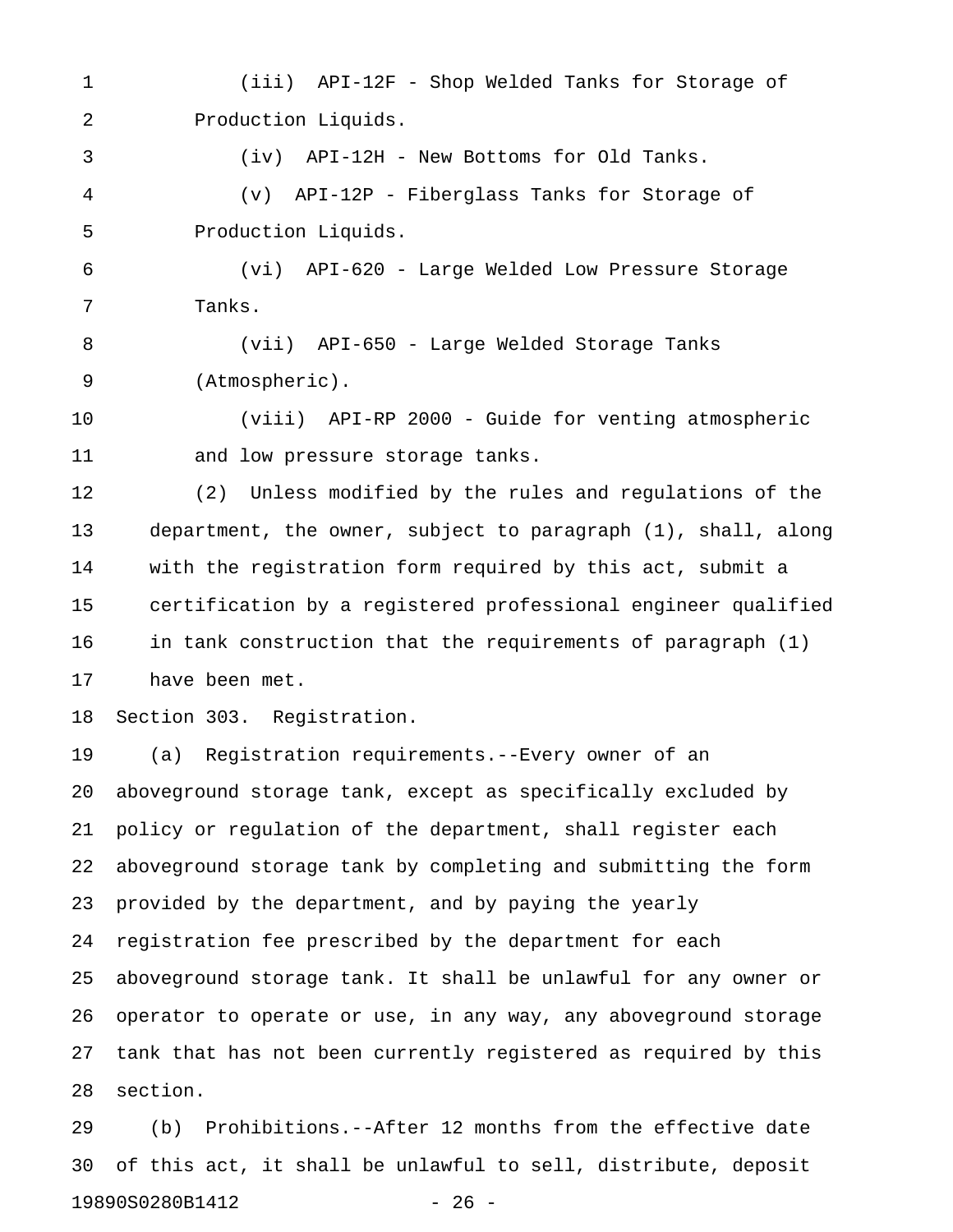1 or fill an aboveground storage tank with any regulated substance 2 unless the aboveground storage tank is registered as required by 3 this section. Any person who, on or after the effective date of 4 this subsection, knowingly sells, distributes, deposits or fills 5 any aboveground storage tank in violation of this subsection 6 prior to the discovery of a release shall be liable for any 7 release from the aboveground storage tank, in addition to the 8 remedies provided in section 1302. Within 12 months of the 9 effective date of this act, the department shall have available 10 for the general public an easily distinguishable visual system, 11 such as a sticker, to identify tanks with a current registration 12 as part of enforcement by the department.

13 (c) Use of registration fees.--Registration fees collected 14 by the department shall be used to fund the development and 15 operation of the storage tank programs established by this act. 16 (d) Initial registration.-- Within six months of the 17 effective date of this act, all owners of aboveground storage 18 tanks shall meet the registration requirements and pay the 19 registration fee required by this act.

20 Section 304. Permits and plans.

21 (a) Permit requirements.--No person shall install, 22 construct, erect, modify, operate or remove from service all or 23 part of an aboveground storage tank facility unless such 24 installation, construction, modification, operation or removal 25 from service is authorized by rules and regulations of the 26 department or the person has first obtained a permit from the 27 department using the prescribed forms and procedures of the 28 department.

29 (b) Application.--Applications for permits shall be 30 submitted in writing to the department in such form and with 19890S0280B1412 - 27 -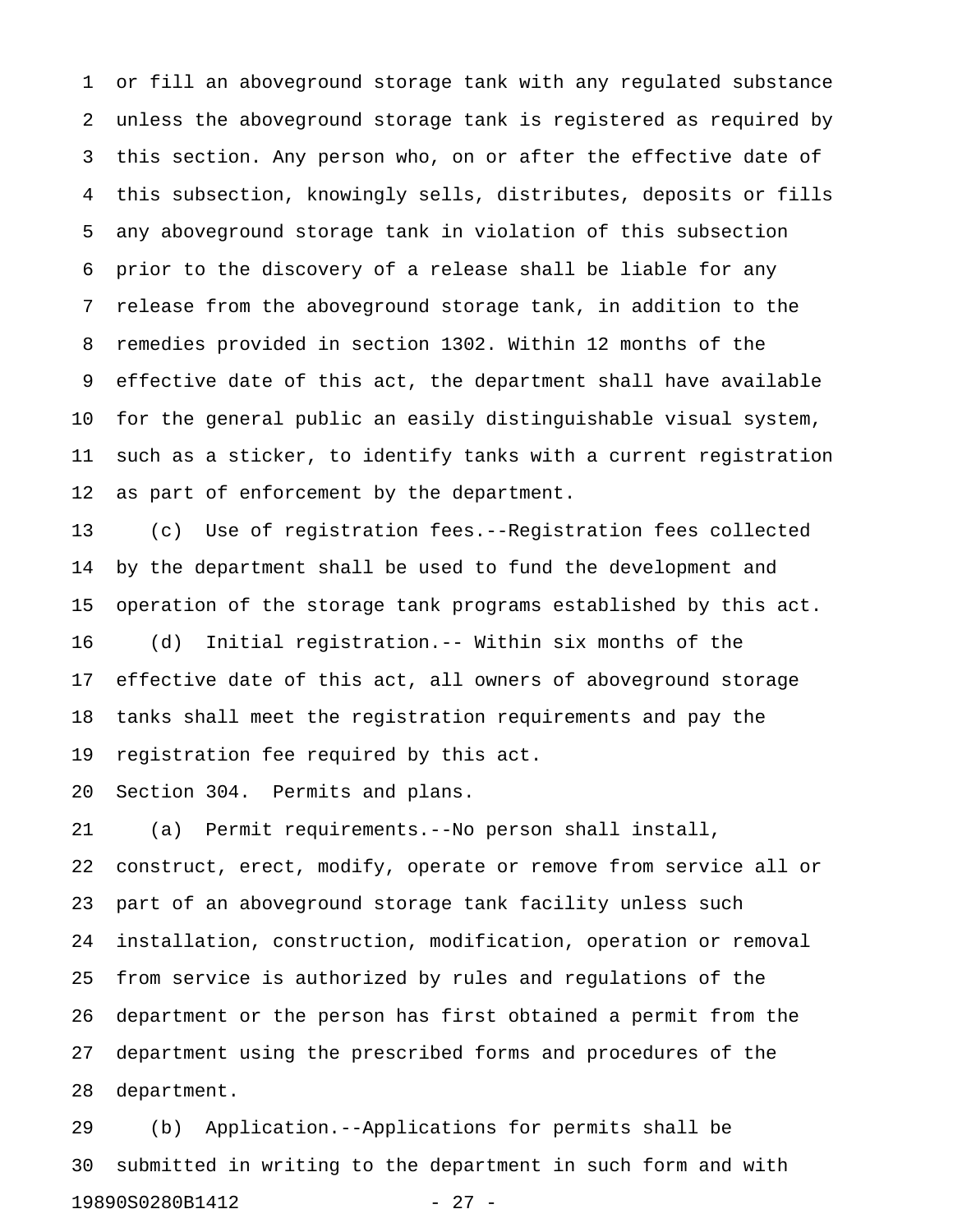1 such accompanying data as shall be prescribed by the department. 2 (c) Fee.--Each application for a newly installed, 3 constructed or erected aboveground tank shall be accompanied by 4 a fee of \$20 per whole 10,000 gallon units of storage capacity. 5 This fee may be modified by regulation. The department shall 6 develop by regulation a schedule of fees for permit amendments 7 and modifications and for those aboveground tanks being 8 repermitted.

9 (d) Prior permits.--Any person who has obtained a permit for 10 the aboveground storage tank facility, prior to the effective 11 date of this act, pursuant to the act of June 8, 1911 (P.L.705, 12 No.281), entitled "An act creating the office of Fire Marshal, 13 to be attached to the Department of Public Safety in cities of 14 the first class; prescribing his duties and powers; and 15 providing penalties for violations of the provisions of the act; 16 and providing for the method of appointment, compensation, and 17 for the maintenance of his office," the act of April 27, 1927 18 (P.L.450, No.291), referred to as the State Fire Marshal Law, or 19 the act of July 28, 1953 (P.L.723, No.230), known as the Second 20 Class County Code, shall be deemed to have an operating permit 21 under this act so long as that person complies with subsection 22 (e) and with the registration provisions and operational 23 standards and requirements for removal from service established 24 through regulation promulgated by the department under this act 25 and all other applicable laws and until the department makes a 26 determination on the application for repermitting.

27 (e) Repermitting.--

28 (1) Within two years of the effective date of this act 29 every person considered to have a permit under subsection (d) 30 for any aboveground storage tank which is certified by that 19890S0280B1412 - 28 -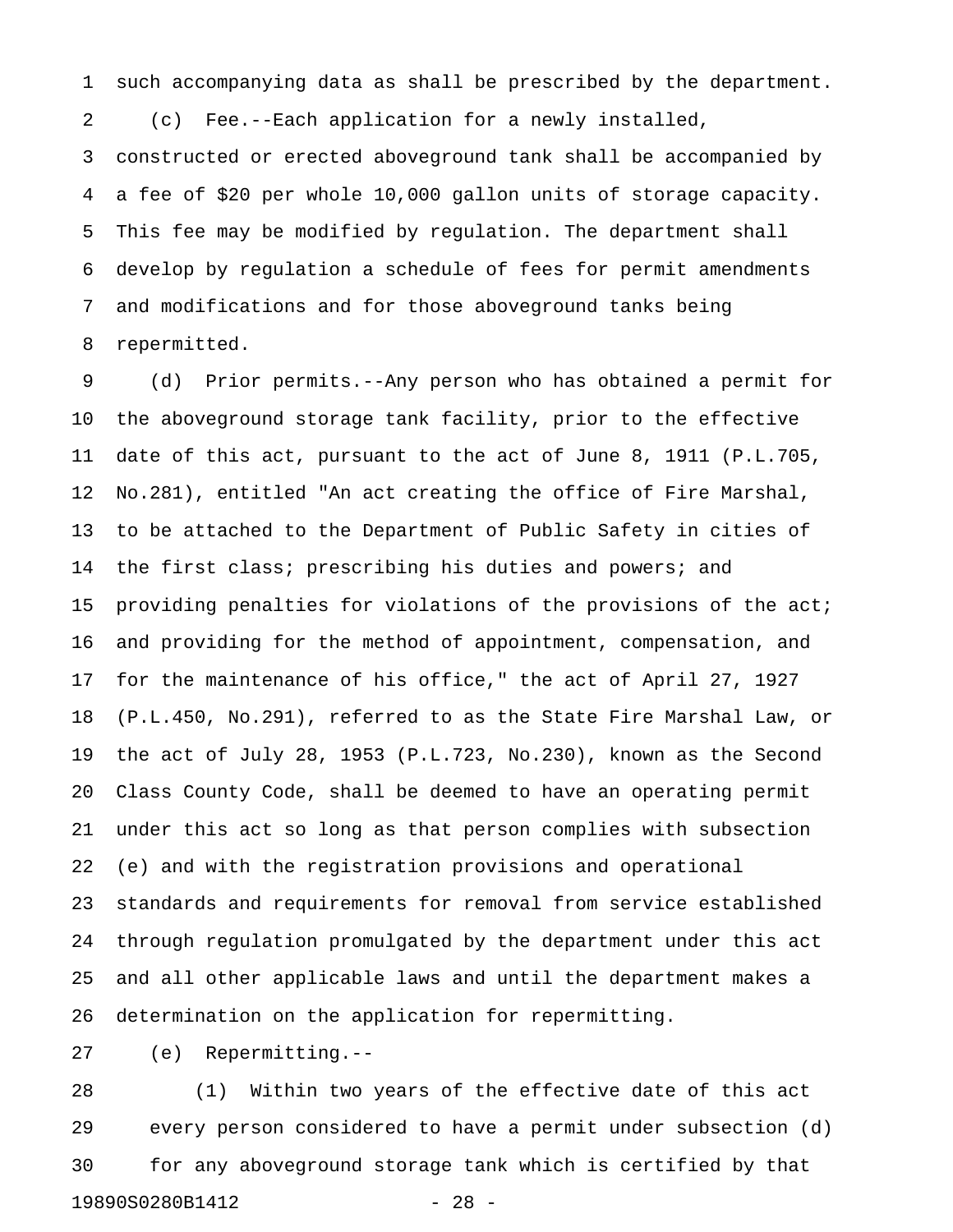1 person to be ten years of age or older shall apply to the 2 department for a permit.

3 (2) Within three years of the effective date of this 4 act, every person considered to have a permit under 5 subsection (d) for any aboveground storage tank which is 6 certified by that person to be less than ten years of age 7 shall apply to the department for a new permit.

8 (3) The provisions of Chapter 11 shall not apply to the 9 repermitting of aboveground storage tanks.

10 (f) Interim permit requirements.--Prior to the effective 11 date of a regulation of the department concerning installation, 12 construction, erection, modification, operation or removal from 13 service of an aboveground storage tank facility, any owner or 14 operator who meets the interim installation requirements of 15 section 302(b) of this act and other applicable provisions shall 16 be deemed to meet the permit requirements for installation and 17 operation of an aboveground storage tank facility.

18 (g) Review of applications.--The department shall make a 19 determination regarding whether an application is reasonably 20 complete within 45 days of the filing of an application with the 21 department and shall identify all areas in which an application 22 is incomplete when issuing a notice of deficiency. The 23 department shall review any amended application filed in 24 response to a notice of deficiency within 45 days of the filing 25 of the amended application with the department. Nothing in this 26 section shall prohibit the department and the applicant from 27 agreeing to extend any deadline for action provided by this 28 section. Nothing in this section shall prohibit the department 29 from requesting and accepting supplemental information, 30 explanations and clarifications regarding the content of an 19890S0280B1412 - 29 -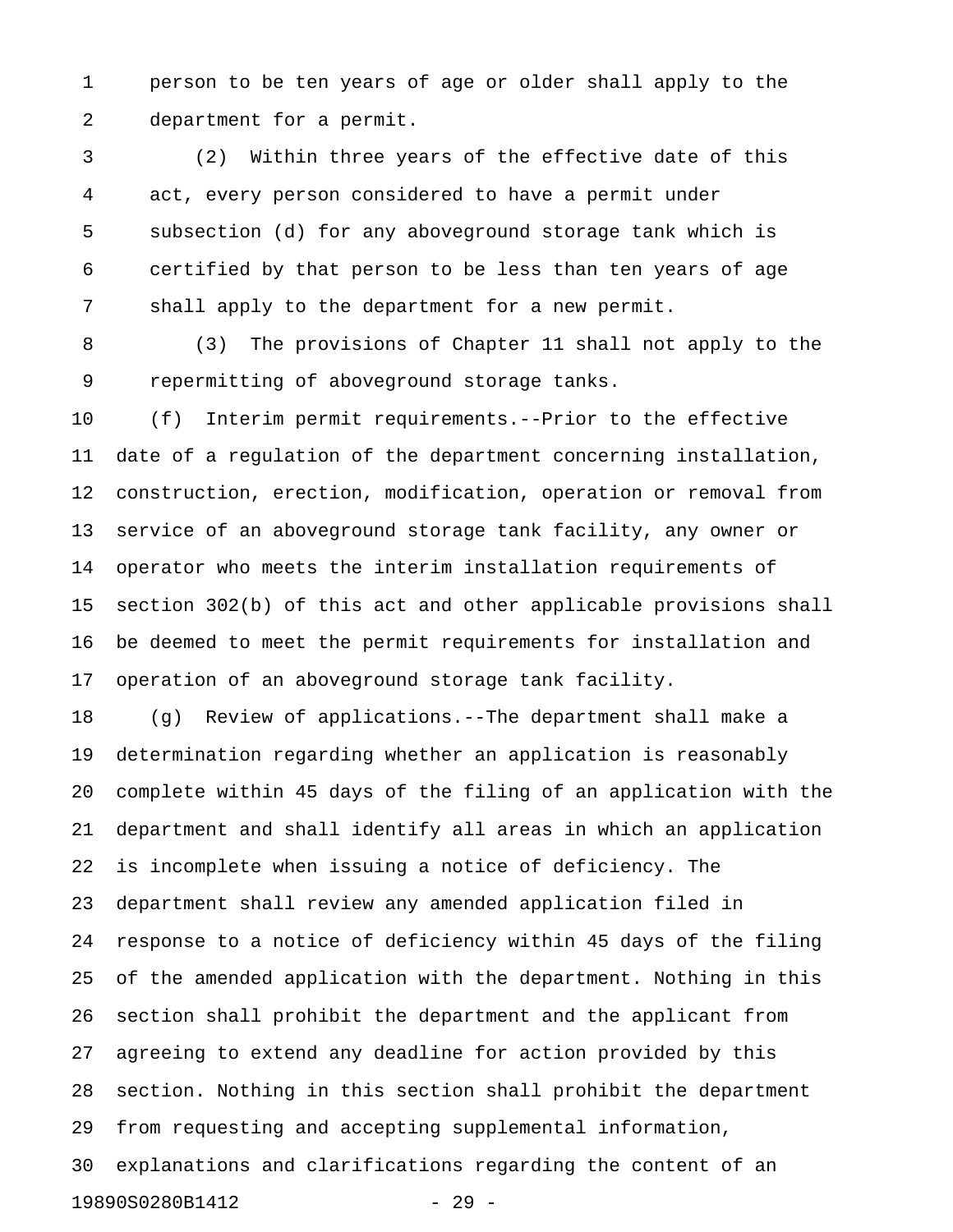1 application prior to the deadline for department action.

2 (h) Renewal of permit.-- In order to continue to operate an 3 aboveground storage tank facility, the owner or operator must 4 obtain a new permit or a renewed permit at least every ten 5 years.

6 (i) Unlawful conduct.--It shall be unlawful to install, 7 construct, erect, modify, operate or remove from service an 8 aboveground storage tank facility unless authorized by the 9 policies, rules or regulations of the department or unless the 10 owner or operator has first obtained a permit from the 11 department. However, any person who has installed, constructed 12 or erected an aboveground storage tank prior to the effective 13 date of this act who was not required to obtain a permit under 14 one of the authorities listed in subsection (d) shall have 12 15 months from the effective date of this act to obtain an 16 operating permit from the department. 17 CHAPTER 5

# 18 UNDERGROUND STORAGE TANKS

19 Section 501. Underground storage tank requirements. 20 (a) Program requirements.--The department shall adopt 21 regulations and implement an underground storage tank program 22 that, at a minimum, requires all of the following:

23 (1) The payment of an annual registration fee to the 24 department by owners of underground storage tanks and 25 commercial heating oil storage tanks.

26 (2) Methods and procedures for the operation of 27 underground storage tank facilities and for the operator's 28 and owner's maintenance of a leak detection system, an 29 inventory control system together with tank testing or a 30 comparable system or method designed to identify releases or 19890S0280B1412 - 30 -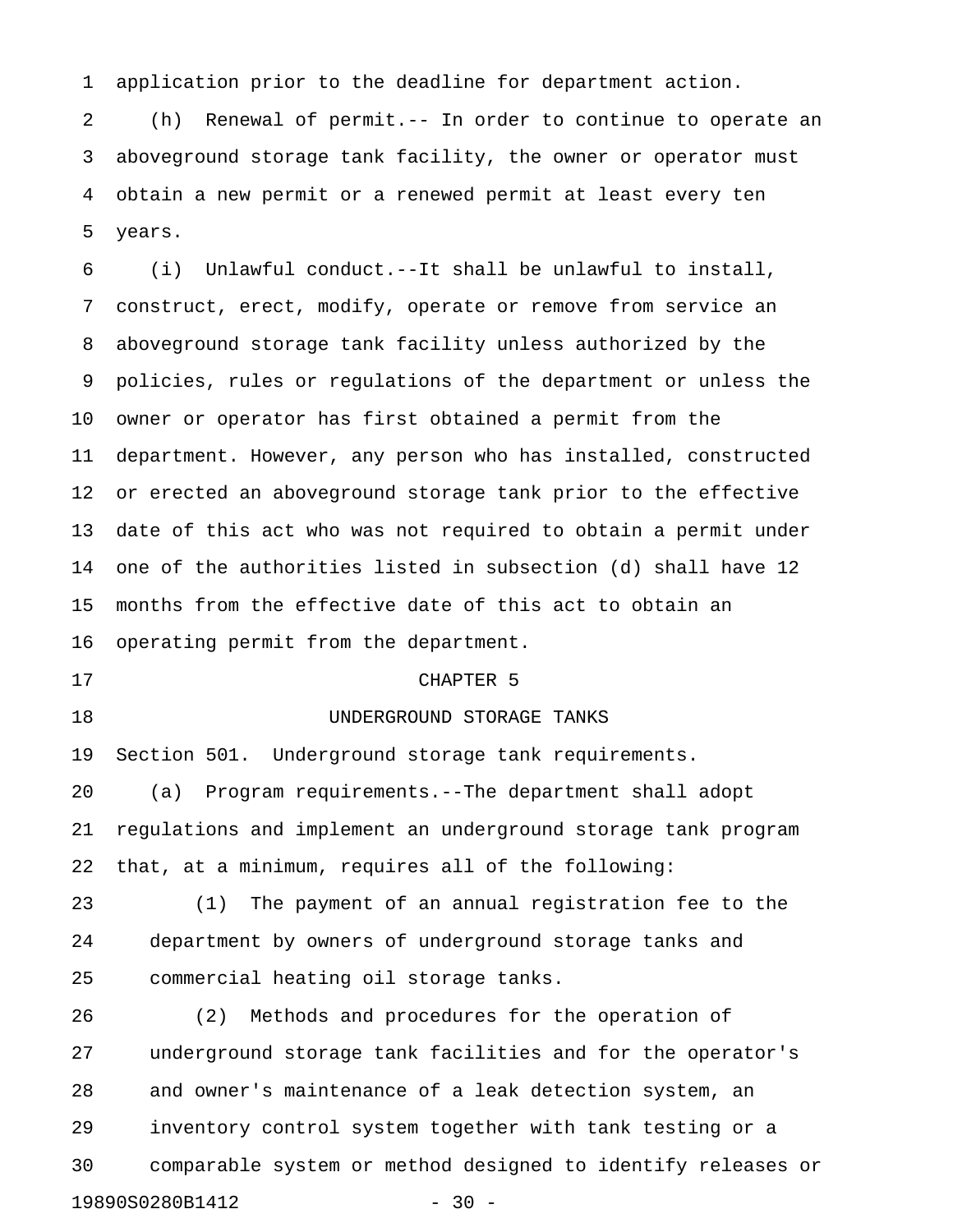1 potential releases in a manner consistent with the protection 2 of human health and the environment.

3 (3) The maintenance of records by the owner or operator 4 of any monitoring or leak detection system or inventory 5 control system or tank testing system.

6 (4) The reporting by the owner or operator of any 7 releases and corrective action taken in response to a release 8 from an underground storage tank.

9 (5) Corrective actions by owners, operators, landowners 10 and occupiers, or other responsible parties, on an emergency 11 basis if necessary, in response to a release from an 12 underground storage tank.

13 (6) Requirements for closure of tanks by owners and 14 operators to prevent future releases of regulated substances 15 into the environment.

16 (7) Standards for installation and performance for new 17 and existing underground storage tanks, including minimum 18 standards for the construction, testing, corrosion, 19 protection, operation, release prevention and repair and 20 reuse of underground storage tanks.

21 (8) Standards and procedures for permitting , 22 installation, construction, modification , operation and 23 removal of tanks and intended and completed closure of an 24 underground storage tank.

25 (9) Methods and procedures for the removal of 26 underground storage tanks from service by the owner or 27 operator.

28 (10) Requirements for reporting by the owner or operator 29 of intended and completed closure of any underground storage 30 tank facilities.

19890S0280B1412 - 31 -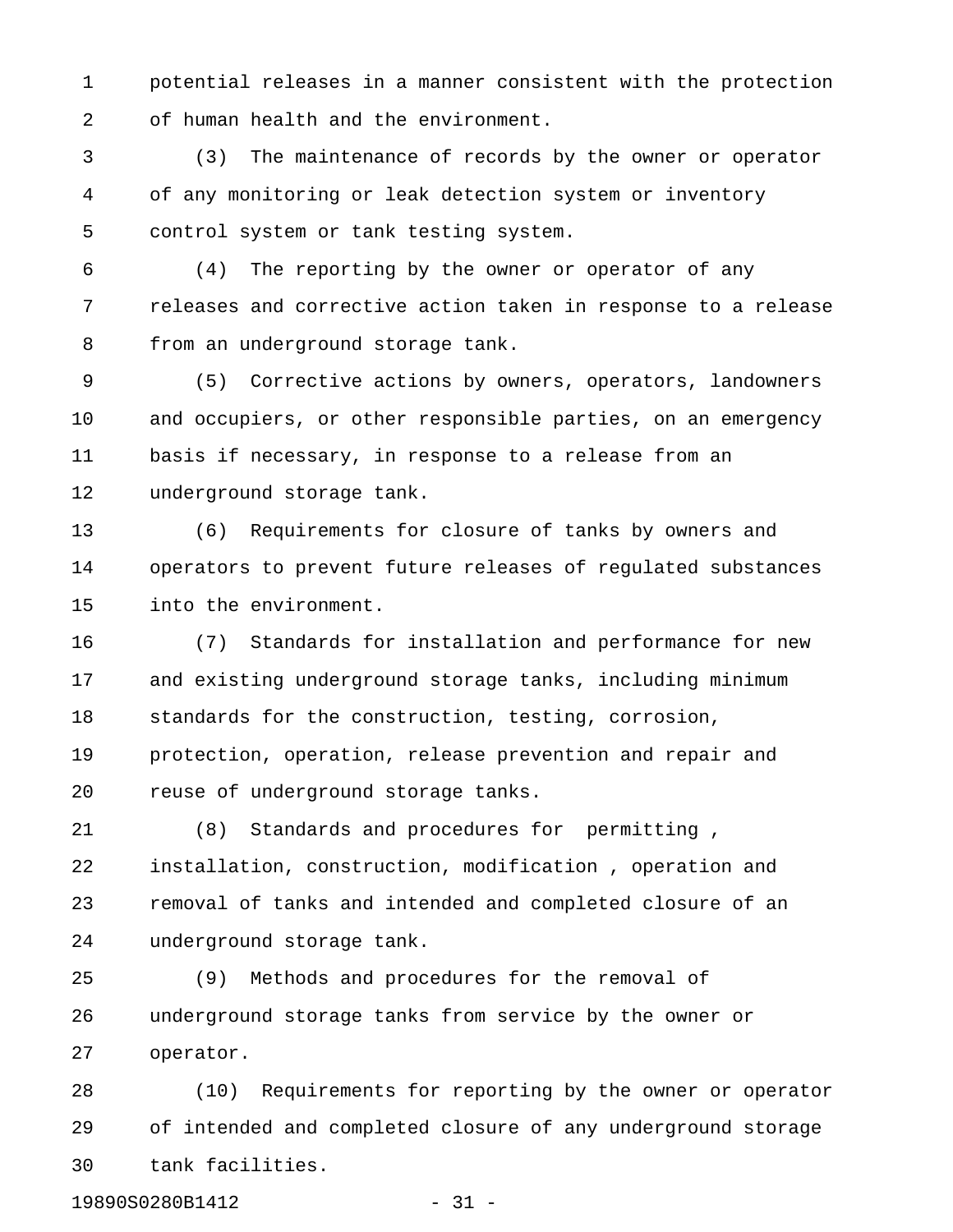1 (11) The periodic inspection of the leak detection 2 systems, structural integrity of the underground storage 3 tanks and associated equipment, and release prevention 4 measures.

5 (12) A permit, by rule, for certain classifications of 6 underground storage tanks.

7 (b) Tank classification.--The department shall have the 8 authority to establish classes and categories of underground 9 storage tanks by regulation, which classes may be regulated in 10 consideration of, among other factors, size, composition, 11 intended use, contents and potential risk of harm to public 12 health and the environment.

13 (c) Certified installer and inspector program.--

14 (1) The department shall establish, by regulation, a 15 certification program for installers and inspectors of 16 underground storage tanks and facilities. This program shall 17 include provisions for qualifications and standards, 18 procedures for training and testing and for the revocation 19 and suspension of certification. All department employees 20 administering this program shall be deemed certified while in 21 the employment of the department.

22 (2) Underground storage tanks shall only be installed 23 modified and removed by a certified installer as provided by 24 policy or regulations of the department.

25 (3) Underground storage tanks shall be inspected by 26 certified inspectors prior to permitting and at a frequency 27 thereafter established by the department as provided by 28 regulations of the department.

29 Section 502. Interim requirements and discontinued use.

30 (a) Registration fees and requirements.--Until alternative 19890S0280B1412 - 32 -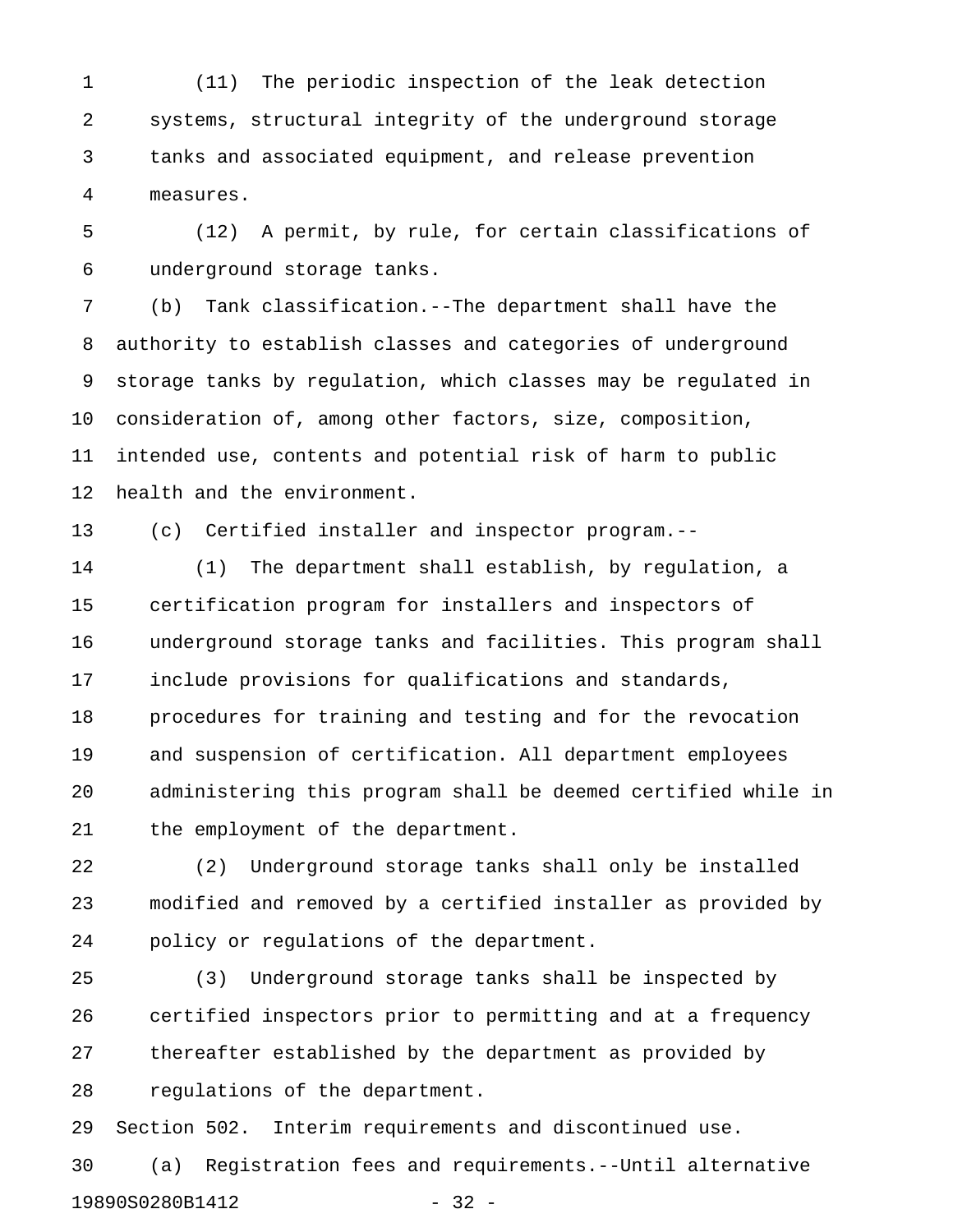1 fees are established by the department by regulation, an annual 2 fee of \$50 for each underground storage tank and each commercial 3 heating oil storage tank to be paid by owners of the underground 4 storage tank is hereby established.

5 (b) Interim installation and operation requirements.--Until 6 such time as the department adopts installation and operational 7 requirements by regulation, no person shall install or make a 8 substantial modification to an underground storage tank or 9 facility unless that tank or facility meets all of the following 10 requirements:

11 (1) The tank prevents releases due to corrosion or 12 structural failure for the operational life of the tank. 13 (2) The tank is cathodically protected against 14 corrosion, constructed of noncorrosive material, steel clad

15 with a noncorrosive material, or designed in a manner to 16 prevent the release or threatened release of any stored 17 substance.

18 (3) The material used in the construction or lining of 19 the tank is compatible with the substance to be stored. 20 (4) The tank is equipped with spill and overfill 21 prevention equipment.

22 (5) The tank is installed by a certified installer. 23 (c) Discontinued use.--Upon abandonment or discontinuance of 24 the use or active operation of an underground storage tank, the 25 owner and operator shall remove the tank and its contents or 26 shall seal the tank, and restore the area in a manner that 27 prevents any future release, and shall remedy any adverse 28 impacts from any prior release in a manner deemed satisfactory 29 to the department.

30 Section 503. Registration.

19890S0280B1412 - 33 -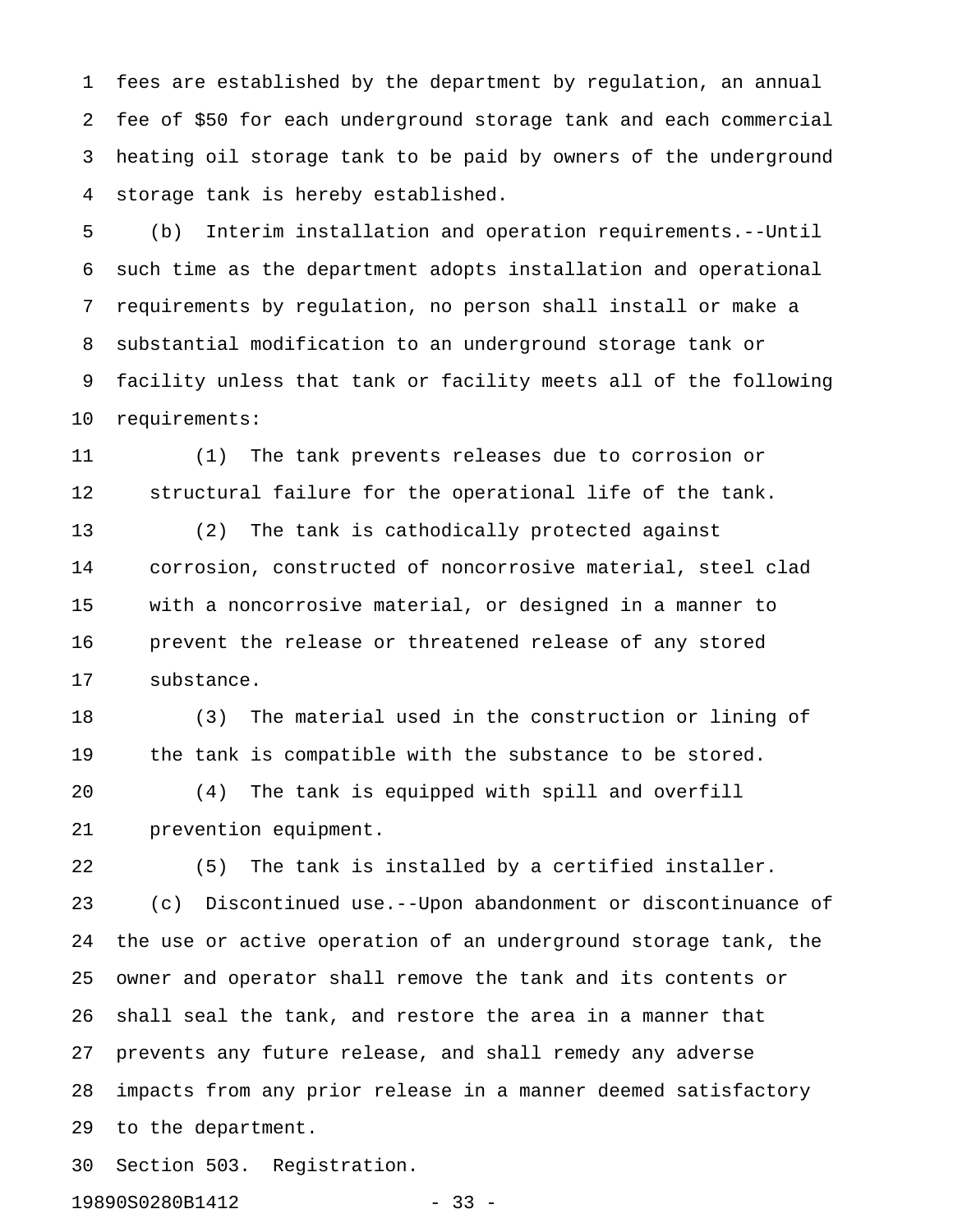1 (a) Requirements.--Every owner of an underground storage 2 tank, except as specifically excluded by policy or regulation of 3 the department, shall register with the department each 4 underground storage tank by completing and submitting the form 5 provided by the department and by paying the registration fee 6 prescribed by the department for each underground storage tank 7 within three months of the effective date of this act. It shall 8 be unlawful for any owner or operator to operate or use, in any 9 way, any underground storage tank that has not been registered 10 as required by this section.

11 (b) Prohibitions.--After 12 months from the effective date 12 of this act, it shall be unlawful to sell, distribute, deposit 13 or fill an underground storage tank with any regulated substance 14 unless the underground storage tank is registered as required by 15 this section. Any person who, on or after the effective date of 16 this subsection, knowingly sells, distributes, deposits or fills 17 any underground storage tank in violation of this subsection 18 prior to the discovery of a release shall be liable for any 19 release from the underground storage tank, in addition to the 20 remedies provided in section 1302. Within 12 months of the 21 effective date of this act, the department shall have available 22 for the general public an easily distinguishable visual system, 23 such as a sticker, to identify tanks with a current sticker as 24 part of enforcement by the department.

25 (c) Use of registration fees.--Registration fees collected 26 by the department shall be used to fund the development and 27 operation of the storage tank programs established by this act. 28 Section 504. Permits and plans.

29 (a) Permit requirements.--No person shall install, 30 construct, modify, operate or remove from service all or part of 19890S0280B1412 - 34 -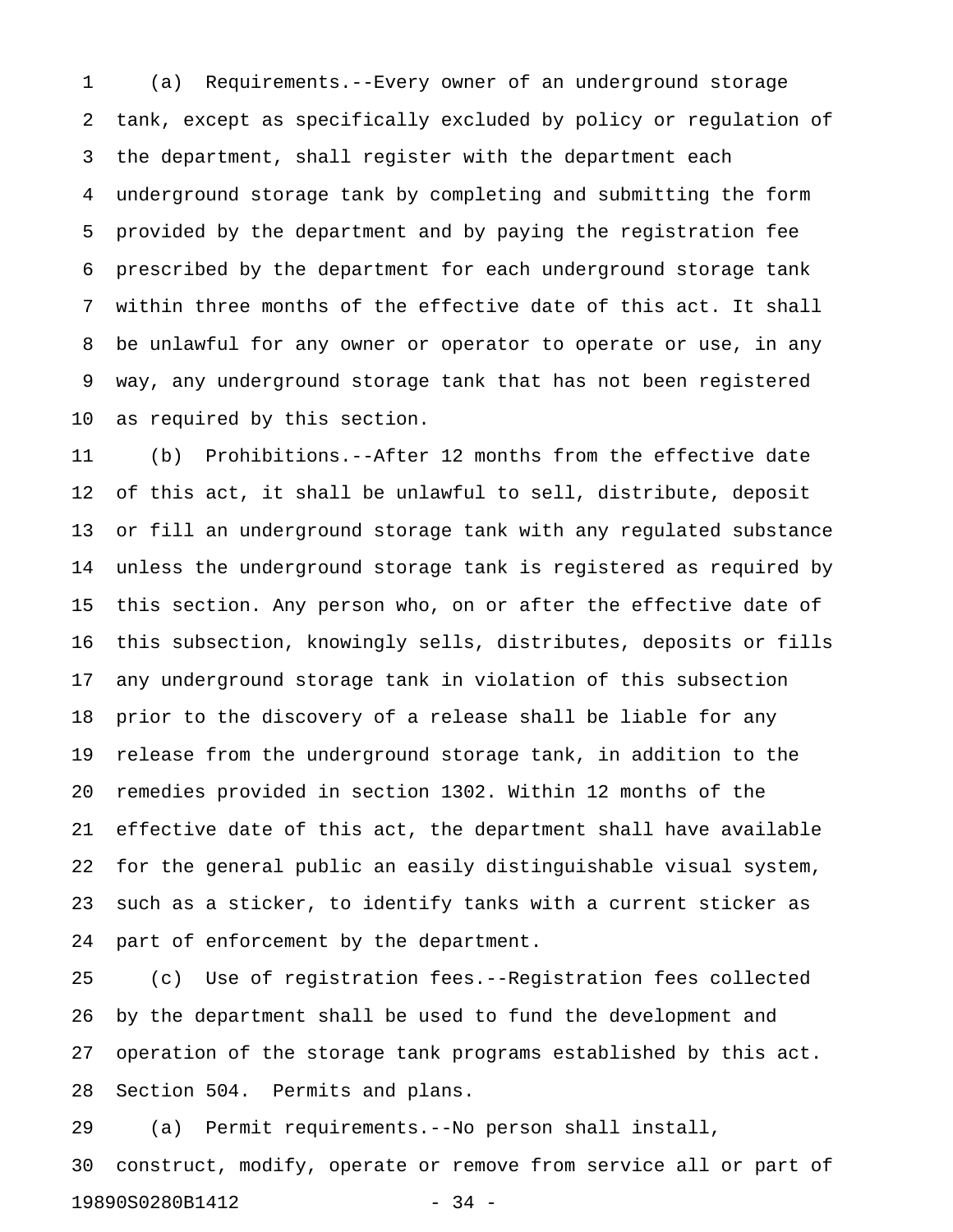1 an underground storage tank facility unless such installation, 2 construction, modification, operation or removal from service is 3 authorized by the rules and regulations of the department or the 4 person has first obtained a permit from the department.

5 (b) Application.--Applications for permits shall be 6 submitted in writing to the department in such form and with 7 such accompanying data as shall be prescribed by the department. 8 (c) Fee.--Each application shall be accompanied by a permit 9 fee of \$20 per tank. This fee may be modified by regulation. 10 (d) Prior permits.--Any person who has obtained a permit for 11 the underground storage tank facility, prior to the effective 12 date of this act, pursuant to the act of June 8, 1911 (P.L.705, 13 No.281), entitled "An act creating the office of Fire Marshal, 14 to be attached to the Department of Public Safety in cities of 15 the first class; prescribing his duties and powers; and 16 providing penalties for violations of the provisions of the act; 17 and providing for the method of appointment, compensation, and 18 for the maintenance of his office," the act of April 27, 1927 19 (P.L.450, No.29), referred to as the State Fire Marshal Law, or 20 the act of July 28, 1953 (P.L.723, No.230), known as the Second 21 Class County Code, shall be deemed to have an operating permit 22 under this act so long as that person complies with the 23 operational standards and requirements for removal from service 24 established through regulation promulgated by the department 25 under this act and all other applicable laws.

26 (e) Submission of applications.--The applicant shall provide 27 a completed permit application with all requested information 28 using the forms provided by the department. Application forms 29 shall be accompanied by the necessary fees. Nothing in this 30 section shall prohibit the department from requesting additional 19890S0280B1412 - 35 -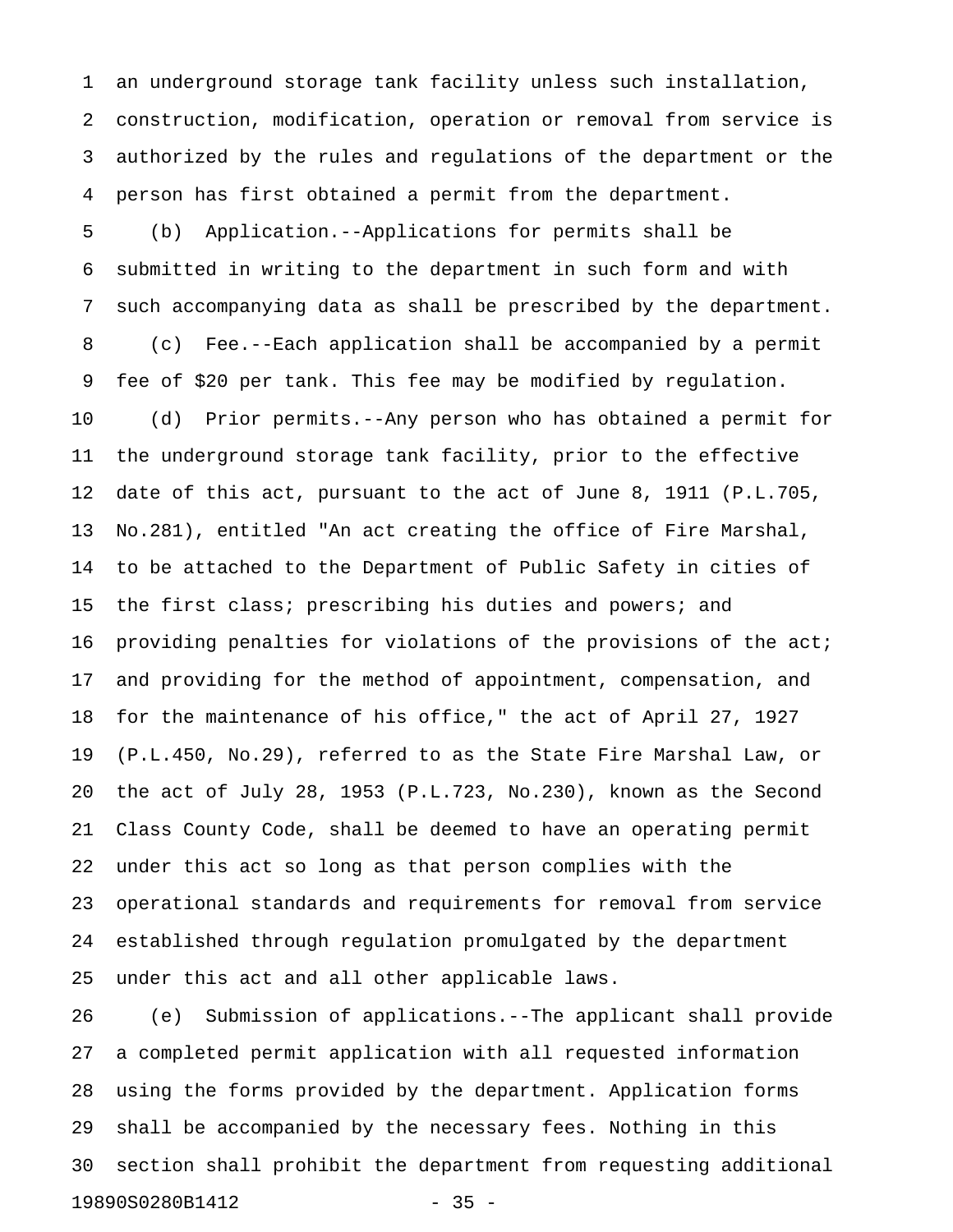1 information or clarifications regarding the content of the 2 application.

3 (f) Interim operating permit requirements.--Prior to the 4 effective date of a regulation of the department concerning 5 installation, substantial modification or operation of 6 underground storage tanks at a tank facility, any owner or 7 operator who submits an application demonstrating that he meets 8 the interim installation and operation requirements of sections 9 502 and 503 of this act shall meet the operating permit 10 requirements of this section.

11 (g) Review of applications.--The department shall make a 12 determination regarding whether an application is reasonably 13 complete within 45 days of the filing of an application with the 14 department and shall identify all areas in which an application 15 is incomplete when issuing a notice of deficiency. The 16 department shall review any amended application filed in 17 response to a notice of deficiency within 45 days of the filing 18 of the amended application with the department. Nothing in this 19 section shall prohibit the department and the applicant from 20 agreeing to extend any deadline for action provided by this 21 section. Nothing in this section shall prohibit the department 22 from requesting and accepting supplemental information, 23 explanations and clarifications regarding the content of an 24 application prior to the deadline for department action.

25 (h) Unlawful conduct.--It shall be unlawful to install, 26 construct, modify, operate or remove from service an underground 27 storage tank unless authorized by the rules or regulations of 28 the department or unless the owner or operator has first 29 obtained a permit from the department. However, any person who 30 has installed, constructed or erected an underground storage 19890S0280B1412 - 36 -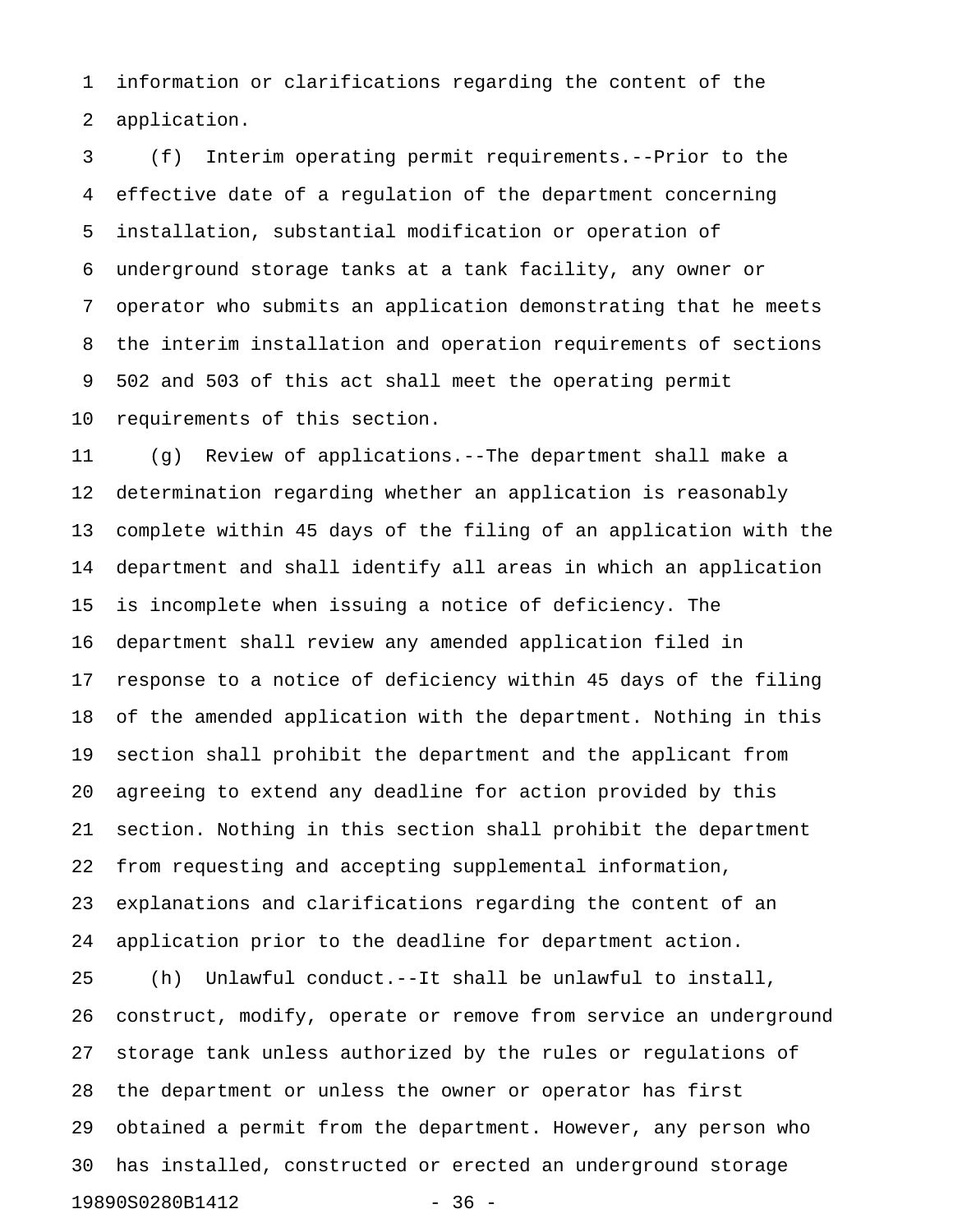1 tank prior to the effective date of this act who was not 2 required to obtain a permit under one of the authorities listed 3 in subsection (d) shall have 12 months from the effective date 4 of this act to obtain a permit from the department. 5 Section 505. Commercial heating oil storage tanks. 6 The Environmental Quality Board shall establish, by 7 regulation, specific requirements for commercial heating oil 8 storage tanks, including, but not limited to, requirements 9 regarding permitting, monitoring, leak detection, corrective 10 action and release prevention, closure and restoration. 11 Section 506. Small operator assistance program for underground 12 storage tanks. 13 The department shall establish, implement and administer a 14 small operator assistance program within 180 days of the 15 effective date of this act. The small operator assistance 16 program shall provide information and assistance to small 17 operators located in rural areas who pump, on a monthly basis, 18 less than 3,000 gallons retail motor fuel sales. 19 CHAPTER 7 20 FINANCIAL PROVISIONS 21 Section 701. Financial responsibility. 22 (a) Regulations of the Environmental Quality Board.--The 23 Environmental Quality Board is authorized to establish, by 24 regulation, requirements for maintaining evidence of financial 25 responsibility as deemed necessary and desirable, for taking 26 corrective action and for compensating third parties for bodily 27 injury and property damage caused by sudden and nonsudden 28 releases arising from operation of a storage tank. Every owner 29 or operator shall meet the financial responsibility requirements 30 established by the department.

19890S0280B1412 - 37 -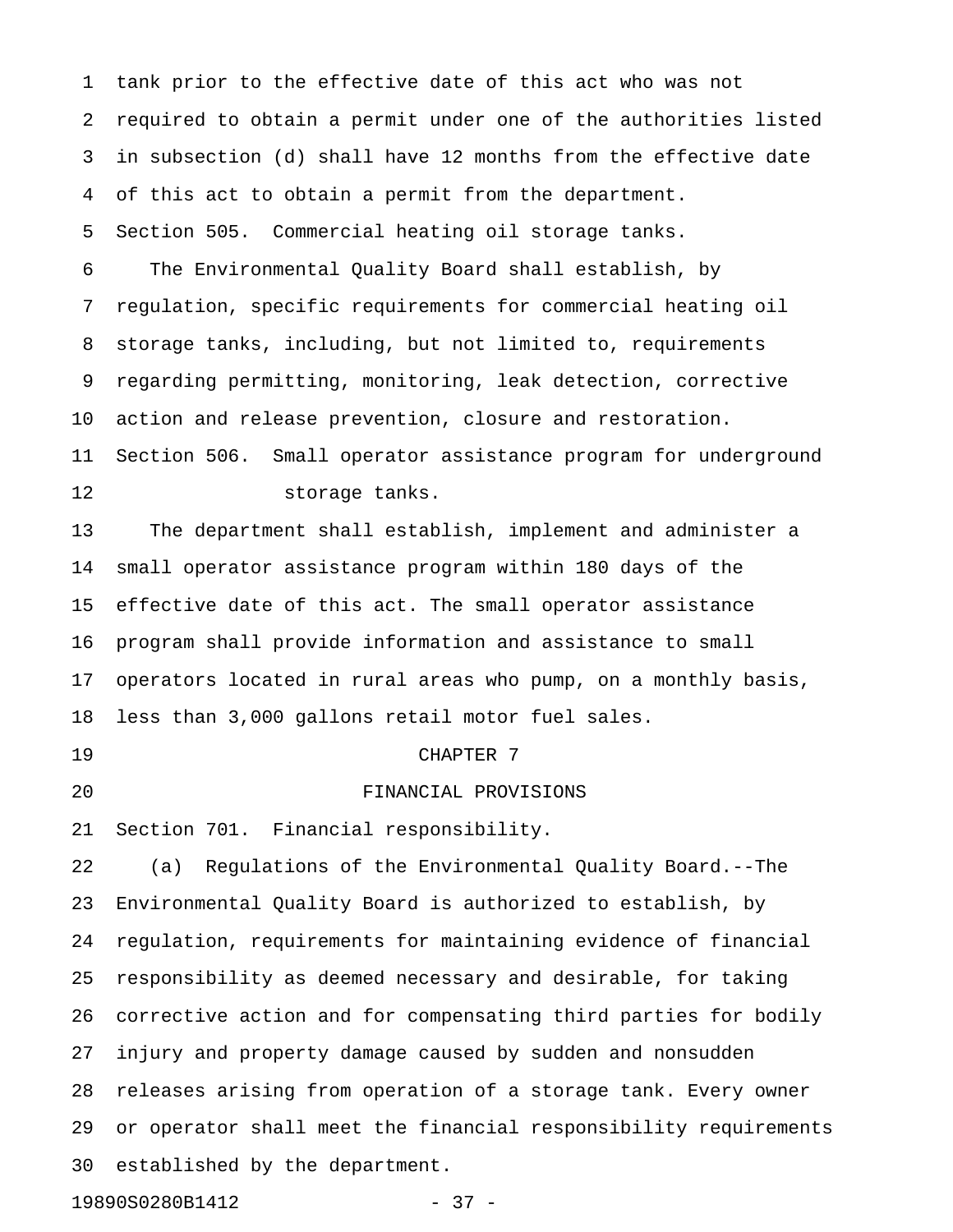1 (b) Methods of obtaining financial responsibility.-- 2 Financial responsibility required by this section may be 3 established in accordance with regulations promulgated by the 4 Environmental Quality Board by any one or any combination of the 5 following: insurance, guarantee, surety, bond, letter of credit, 6 qualification as a self-insurer, indemnity contract, risk 7 retention coverage, or any other method deemed satisfactory by 8 the department. Owners of underground storage tanks must meet 9 these requirements by complying with sections 703, 704, 705 and 10 706. In regulations under this section, the department is 11 authorized to specify policy or other contractual terms, 12 conditions, or defenses which are necessary or acceptable in 13 establishing such evidence of financial responsibility. 14 (c) Bankruptcy of owner or operator.--In any case where the 15 owner or operator is in bankruptcy, reorganization, or 16 arrangement pursuant to the Federal Bankruptcy Code or where 17 with reasonable diligence jurisdiction in any State court or the 18 Federal courts cannot be obtained over an owner or operator 19 likely to be solvent at the time of judgment, any claim arising 20 from conduct for which evidence of financial responsibility must 21 be provided under this subsection may be asserted directly 22 against the guarantor providing such evidence of financial 23 responsibility. In the case of any action pursuant to this 24 subsection, such guarantor shall be entitled to invoke all

25 rights and defenses which would have been available to the owner 26 or operator if any action had been brought against the owner or 27 operator by the claimant and which would have been available to 28 the guarantor if an action had been brought against the 29 guarantor by the owner or operator.

30 (d) Guarantor liability.--The total liability of any 19890S0280B1412 - 38 -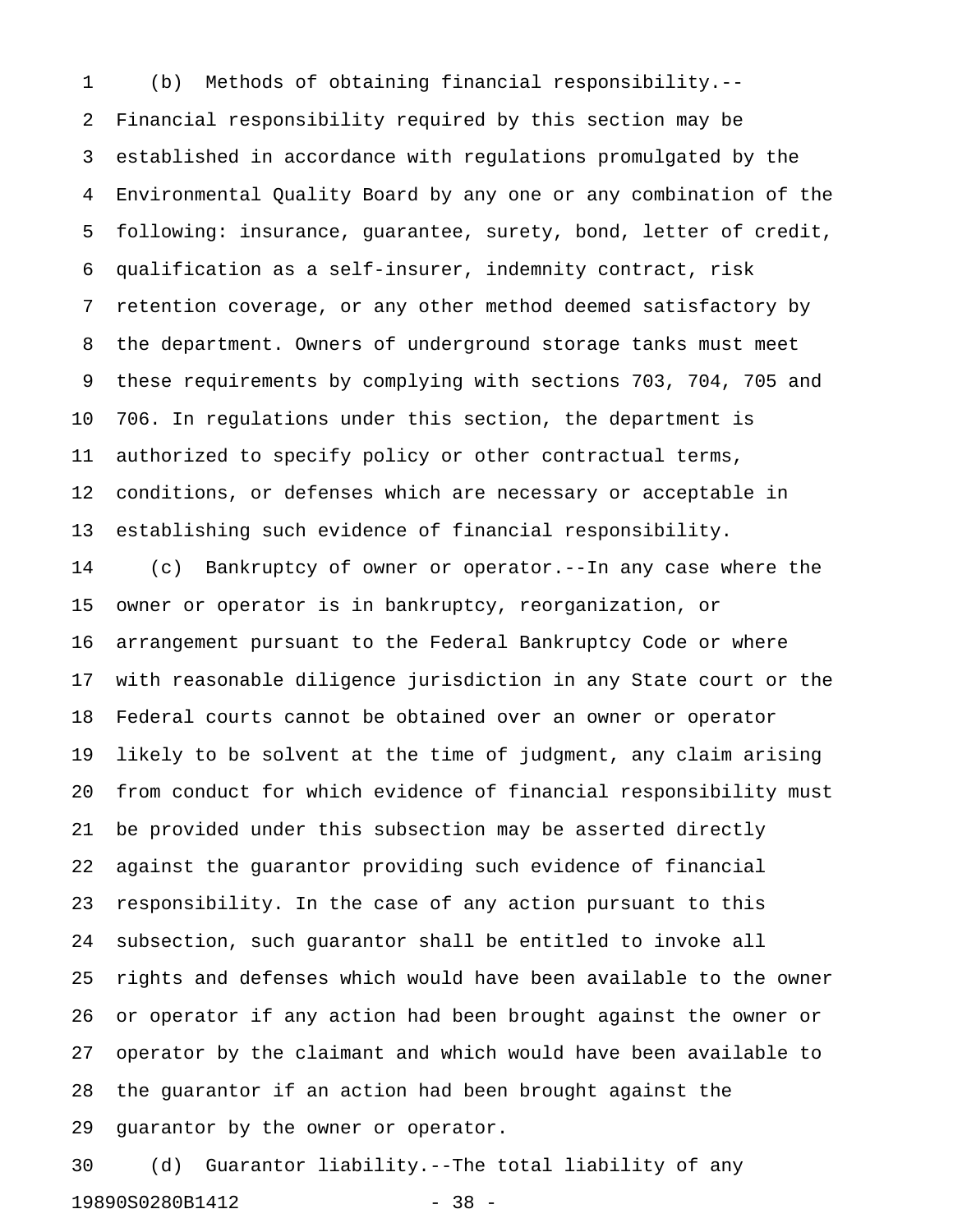1 guarantor shall be limited to the aggregate amount which the 2 guarantor has provided as evidence of financial responsibility 3 to the owner or operator under this section. Nothing in this 4 subsection shall be construed to limit any other State or 5 Federal statutory, contractual or common law liability of a 6 guarantor to its owner or operator, including, but not limited 7 to, the liability of such guarantor for bad faith either in 8 negotiating or in failing to negotiate the settlement of any 9 claim. Nothing in this subsection shall be construed to diminish 10 the liability of any person under section 107 or 111 of the 11 Comprehensive Environmental Response, Compensation and Liability 12 Act of 1980 or other applicable statutes.

13 (e) Definition.--As used in this subsection, the term 14 "guarantor" means any person, other than the owner or operator, 15 who provides evidence of financial responsibility for an owner 16 or operator under this subsection.

17 Section 702. Storage Tank Fund.

18 (a) Establishment of fund.--There is hereby created a 19 special nonlapsing fund in the State Treasury to be known as the 20 Storage Tank Fund. All fees, fines, judgments, bond forfeitures, 21 interest and recovered costs collected by the department under 22 this act shall be paid into the Storage Tank Fund. All moneys 23 placed in the Storage Tank Fund and the interest it accrues are 24 hereby appropriated, upon authorization by the Governor, to the 25 department for the costs of operating the aboveground and 26 underground storage tank programs, including activities 27 necessary for the elimination of releases from storage tanks and 28 any other activities necessary to meet the requirements of this 29 act.

30 (b) Supplements to fund.--The Storage Tank Fund may be 19890S0280B1412 - 39 -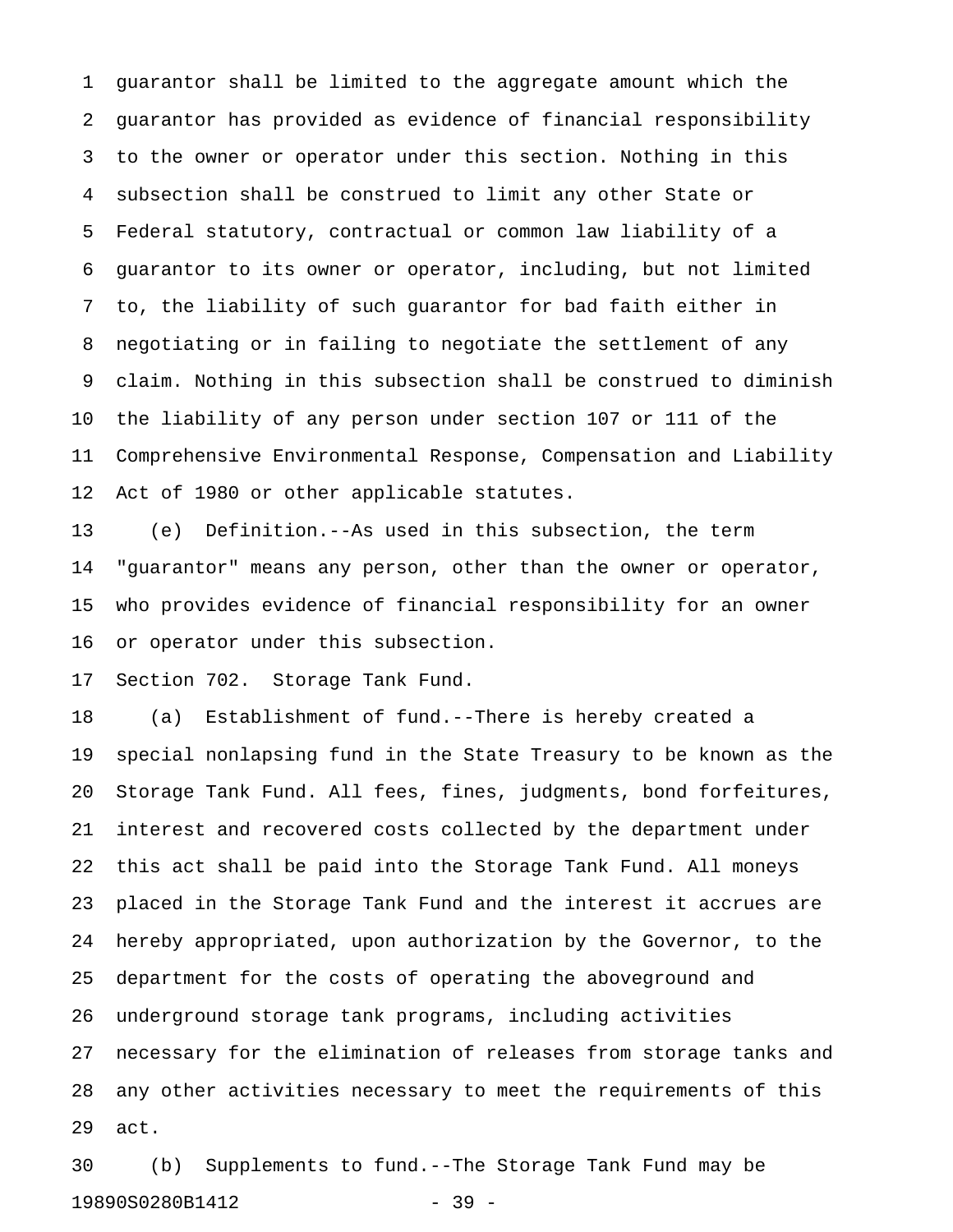1 supplemented by appropriations from the General Assembly, the 2 Federal, State or local government or from any private source.

3 (c) Liability for costs.--Whenever costs have been incurred 4 by the Commonwealth for taking corrective action in response to 5 a release from a storage tank regulated by this act, the owner 6 or operator, as may be appropriate, of such tank shall be liable 7 to the Commonwealth for such costs.

8 (d) Effect of liability on property.--Any costs incurred by 9 the Commonwealth for taking corrective action in response to a 10 release from a storage tank under this act shall constitute in 11 each instance a debt of the owner or operator, as may be 12 appropriate, to the Storage Tank Fund. The debt shall constitute 13 a lien on all property owned by said owner or operator when a 14 notice of lien incorporating a description of the property of 15 the owner or operator subject to the action and an 16 identification of the amount of expenditure from the fund is 17 duly filed with the prothonotary of the court of common pleas 18 where the property is located. The prothonotary shall promptly 19 enter upon the civil judgment or order docket the name and 20 address of the owner or operator, as may be appropriate, and the 21 amount of the lien as set forth in the notice of lien. Upon 22 entry by the prothonotary, the lien shall attach to the revenues 23 and all real and personal property of the owner or operator, 24 whether or not the owner or operator is solvent. The notice of 25 lien filed pursuant to this subsection which affects the 26 property of the owner or operator shall create a lien with 27 priority over all subsequent claims or liens which are filed 28 against the owner or operator.

29 (e) Status of fund.--The Storage Tank Fund shall not be 30 subject to 42 Pa.C.S. Ch.37 Subch. C (relating to judicial 19890S0280B1412 - 40 -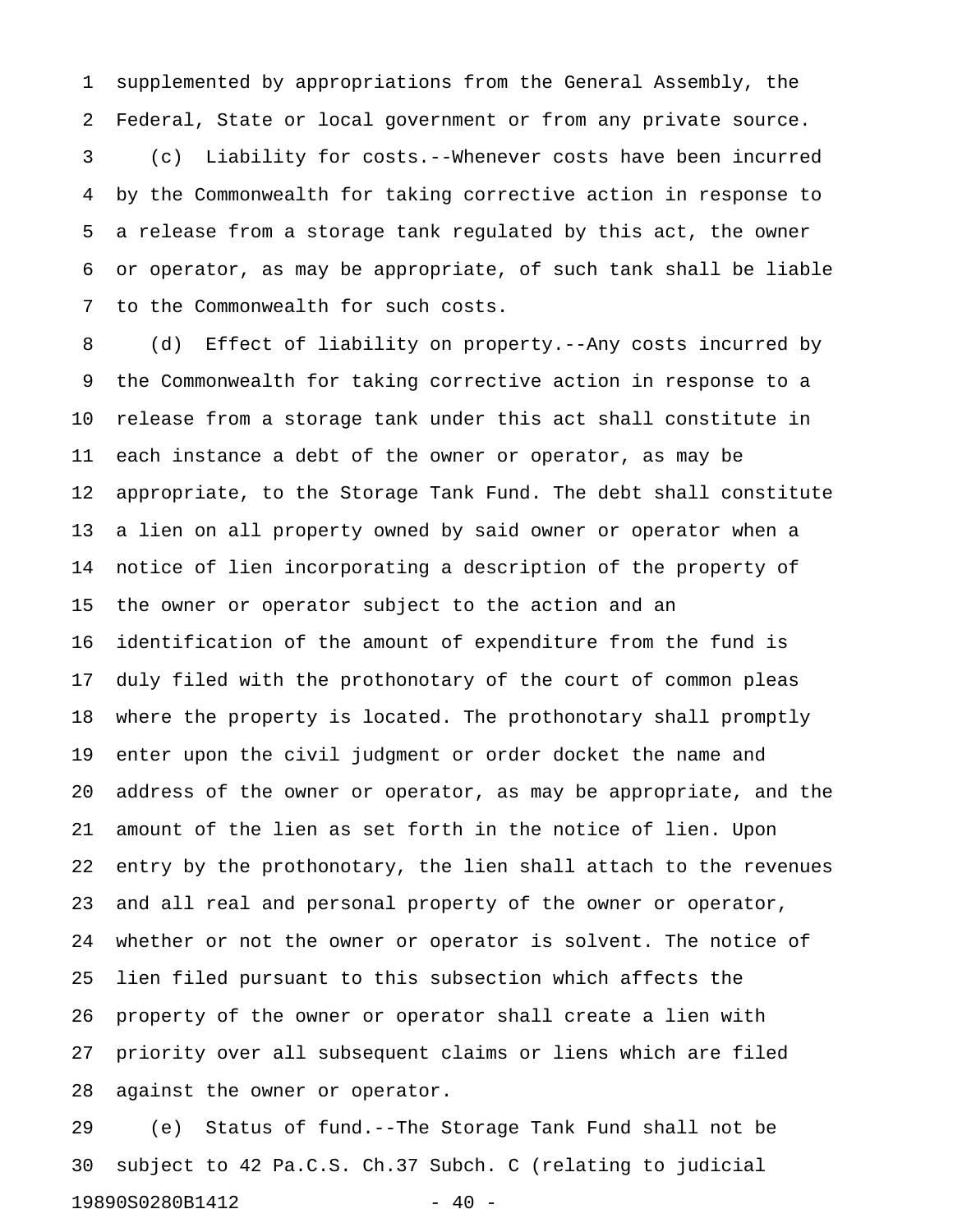1 computer system).

2 Section 703. Underground Storage Tank Indemnification Board. 3 (a) Establishment of board, appointment and terms.--There is 4 hereby created the Underground Storage Tank Indemnification 5 Board which shall consist of seven members. The Insurance 6 Commissioner and the Secretary of the Department of 7 Environmental Resources shall be ex officio members. Five 8 members shall be appointed by the Governor, as follows:

9 (1) Three members who shall be persons with particular 10 expertise in the management of underground storage tanks. Two 11 of these members shall be appointed for terms of four years 12 and one shall be appointed for a term of three years. The 13 Governor shall appoint the members, one each from a list of 14 nominees provided by each of the following:

15 (i) The Associated Petroleum Industries of 16 Pennsylvania.

17 (ii) The Pennsylvania Petroleum Association.

18 (iii) The Service Station Dealers and Automotive 19 Repair Association of Pennsylvania and Delaware and the 20 Petroleum Retailers and Auto Repair Association, Inc.

21 (2) One local government member who shall have knowledge 22 and expertise in underground storage tanks. The local 23 government member shall be appointed for a term of two years.

24 (3) One public member who shall not be an owner or 25 operator of storage tanks nor affiliated in any way with any 26 person regulated under this act. The public member shall be 27 appointed for a term of three years.

28 (b) Chairman.--The board shall select a chairman from its 29 members annually.

30 (c) Vacancies.--Vacancies in appointed positions shall be 19890S0280B1412 - 41 -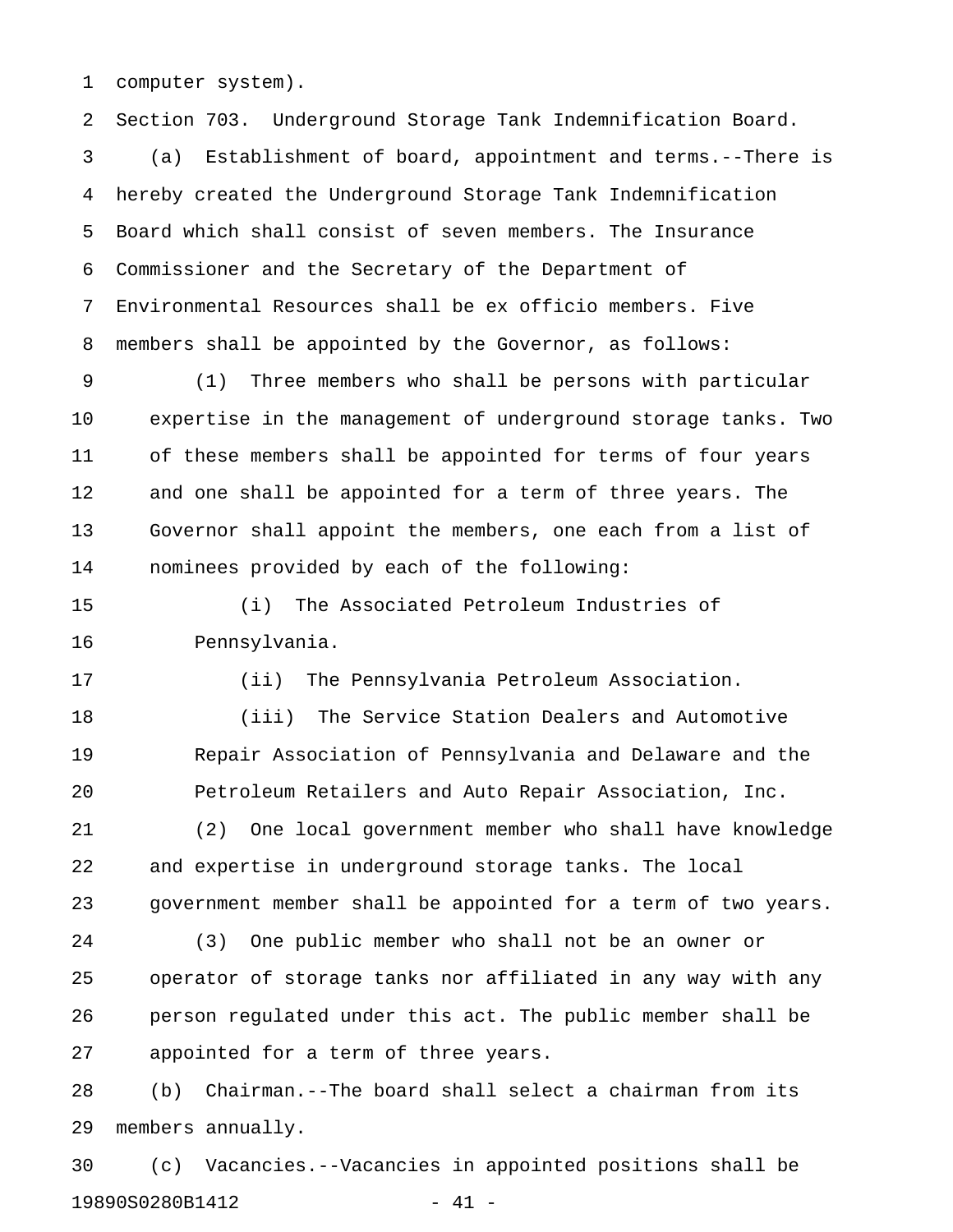1 filled by the Governor in the same manner as the original 2 appointment. Members shall serve until their successors are 3 appointed and qualified.

4 (d) Compensation.--Members shall receive no compensation for 5 their service other than reimbursement for necessary expenses in 6 accordance with Commonwealth regulations.

7 (e) Conflicts.--No member shall participate in making any 8 decision in a matter involving any payment from which he or his 9 employer may benefit or which may benefit a member of his 10 immediate family.

11 (f) Meetings; quorum.--The board shall meet at least 12 quarterly. Additional meetings may be held upon reasonable 13 notice at times and locations selected by the board. The board 14 shall meet at the call of the chairman or upon written request 15 of three members of the board. Four members shall constitute a 16 quorum and a quorum may act for the board in all matters. 17 Section 704. Underground Storage Tank Indemnification Fund. 18 (a) Establishment of fund.--There is hereby created a 19 special fund in the State Treasury to be known as the 20 Underground Storage Tank Indemnification Fund. This fund shall 21 consist of the fees assessed by the board under section 705(d), 22 amounts recovered by the board due to fraudulent or improper 23 claims or as penalties for failure to pay fees when due, and 24 funds earned by the investment and reinvestment of the moneys 25 collected. Moneys in the fund are hereby appropriated to the 26 board for the purpose of making payments to owners and operators 27 of underground storage tanks who incur liability for taking 28 corrective action or for bodily injury or property damage caused 29 by a sudden or nonsudden release from underground storage tanks. 30 The fund shall be the sole source of payments under this act, 19890S0280B1412 - 42 -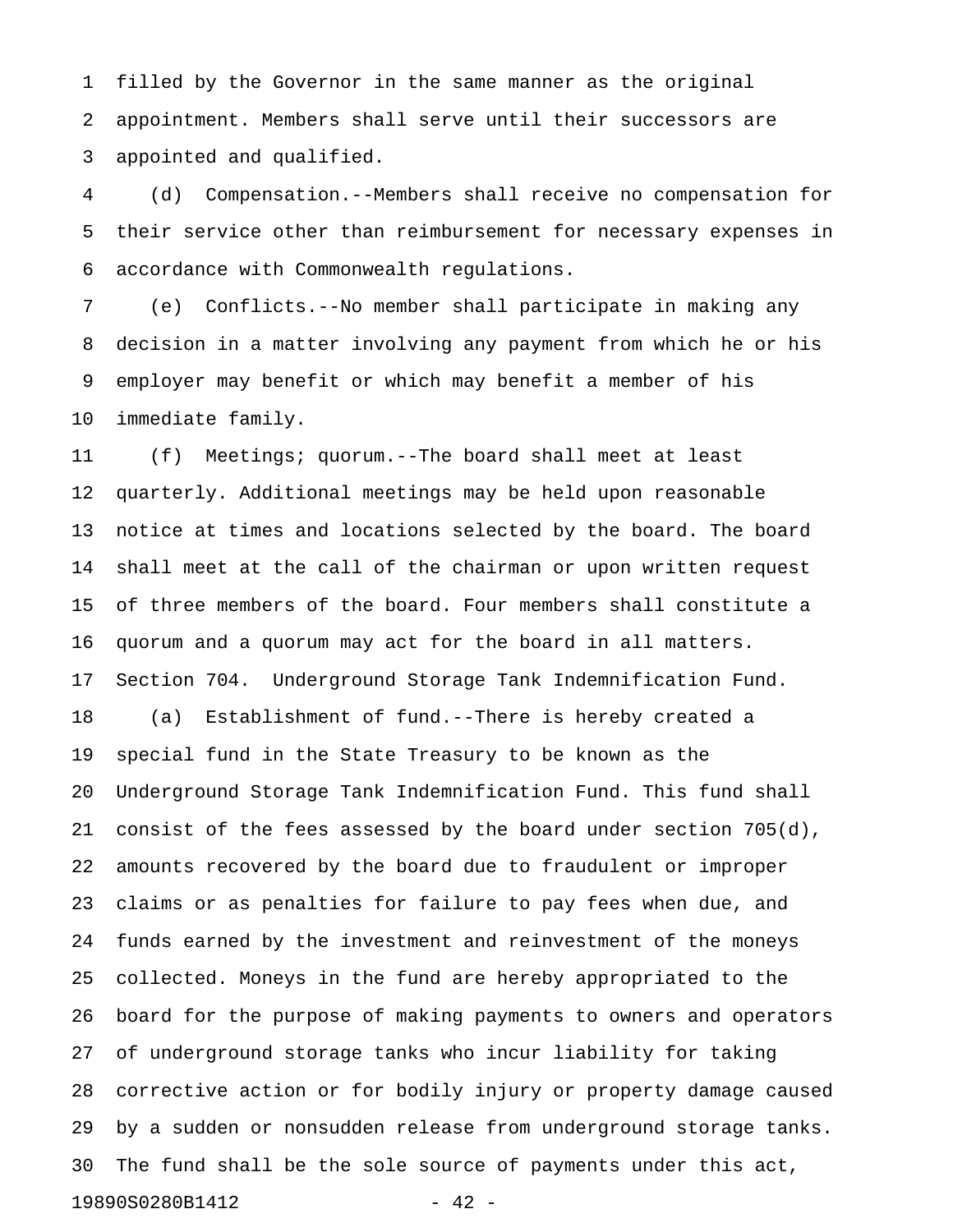1 and the Commonwealth shall have no liability beyond the amount 2 of the fund. Every owner of an underground storage tank shall 3 demonstrate financial responsibility by participating in the 4 Underground Storage Tank Indemnification Fund. The owner or 5 operator may obtain coverage for liability not insured by the 6 fund through any of the methods approved in accordance with 7 section 701(b).

8 (b) Limit of payments.--Payments to eligible owners or 9 operators shall be limited to the actual costs of corrective 10 action and the amount of an award of damages by a court of 11 competent jurisdiction for bodily injury, property damage, or 12 both, not to exceed a total of \$1,000,000 per tank per 13 occurrence. Payments of claims against the fund shall be subject 14 to a deductible as provided in section 705. Payments shall be 15 made only for releases resulting from storage tanks that are 16 located within this Commonwealth. Payments shall not exceed an 17 annual aggregate of \$1,000,000 for each owner and operator of 18 100 or less underground storage tanks or an annual aggregate of 19 \$2,000,000 for each owner and operator of 101 or more 20 underground storage tanks, up to the total of \$1,000,000 per 21 tank per occurrence or the total eligible costs or damages. 22 (c) Prohibited uses.--Moneys in the fund shall not be used 23 for the repair, replacement or maintenance of underground 24 storage tanks or improvement of property on which the tanks are 25 located.

26 (d) Expenses.--All costs and expenses of the board shall be 27 paid from the fund, including, but not limited to, compensation 28 of employees and any independent contractors or consultants 29 hired by the board.

30 Section 705. Powers and duties of Underground Storage Tank 19890S0280B1412 - 43 -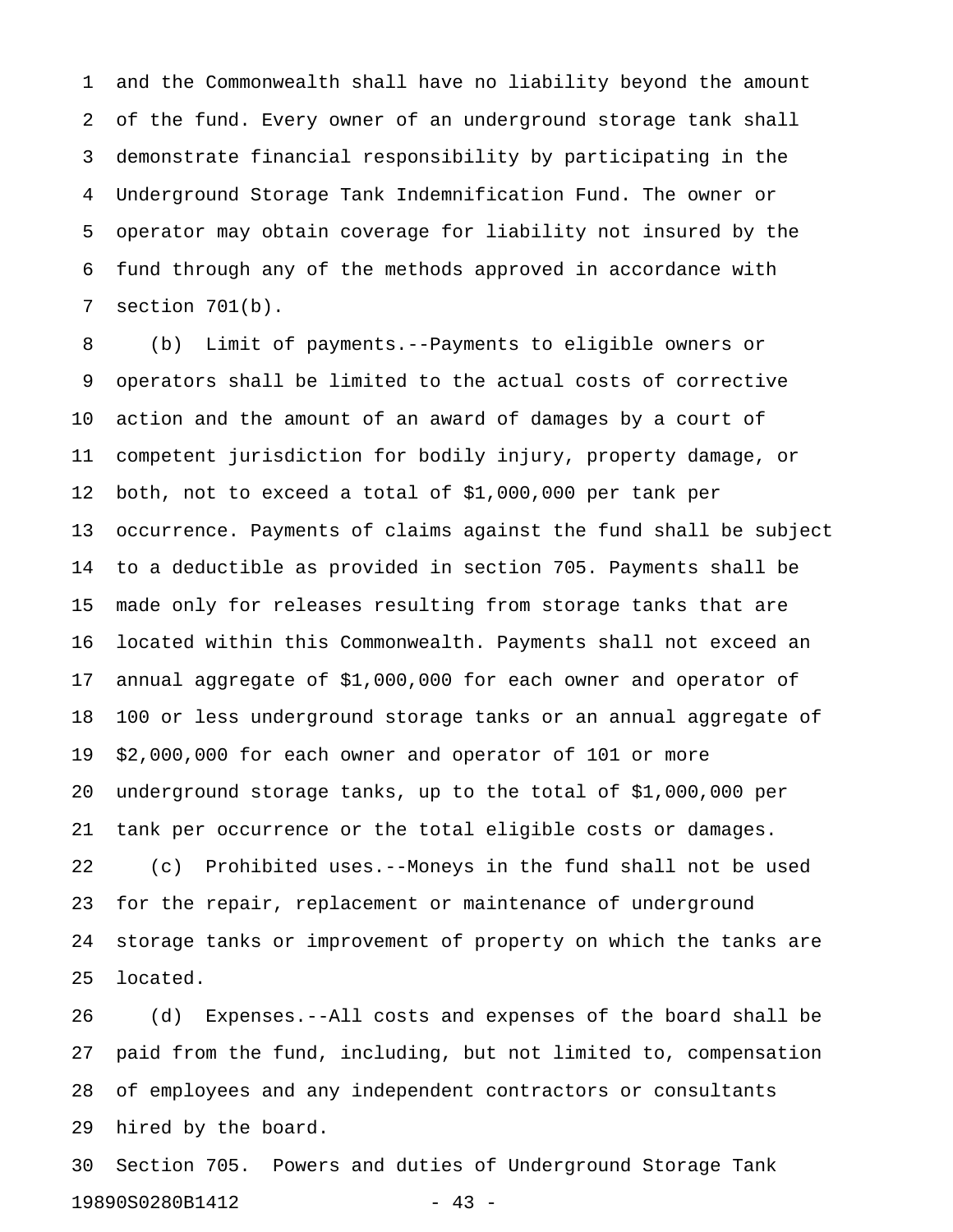#### 1 **Indemnification Board.**

2 (a) Support.--The board may employ the personnel necessary 3 to process fee payments, to administer claims made against the 4 Underground Storage Tank Indemnification Fund and to carry out 5 the purposes of the board. The board may also contract for the 6 services of attorneys, consultants and actuaries necessary to 7 advise the board in establishing fees under subsection (d) and 8 deductible amounts under subsection (c).

9 (b) Claims.--The board shall establish procedures by which 10 owners and operators may make claims for costs estimated or 11 incurred in taking corrective action and for liability due to 12 bodily injury and property damage caused by a sudden or 13 nonsudden release from underground storage tanks. Claims 14 determined to be eligible shall be paid upon receipt of 15 information required under regulations which the board shall 16 promulgate. The board, by regulation, may establish a system for 17 prioritizing claims.

18 (c) Deductible.--

19 (1) Claims shall be subject to a deductible amount which 20 the board shall set annually. The board shall give at least 21 30 days' notice of a proposed change in deductible amounts by 22 publication in the Pennsylvania Bulletin, and the change 23 shall take effect on the date specified in the notice. Each 24 owner or operator shall be responsible for the amount of the 25 deductible as provided in section 705.

26 (2) The board shall set the initial deductible for 27 corrective action claims at \$75,000 per tank per occurrence. 28 Thereafter, the deductible shall be based on an estimate of 29 the average cost of taking corrective action due to a sudden 30 or nonsudden release from underground storage tanks in this 19890S0280B1412 - 44 -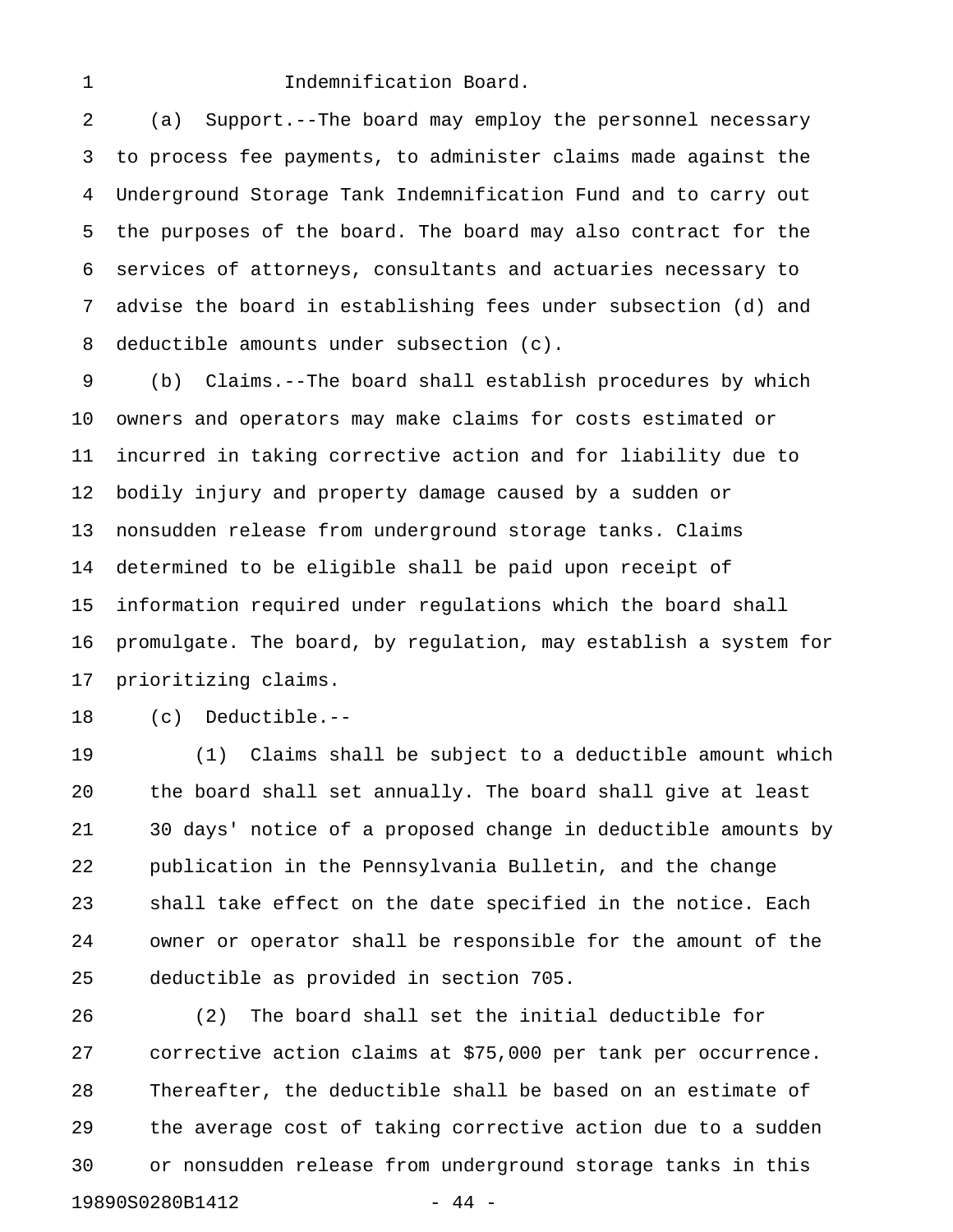1 Commonwealth. The board shall not set a deductible in an 2 amount lower than \$50,000 per tank per occurrence.

3 (3) The board shall set the initial deductible for 4 claims due to bodily injury, property damage, or both, at 5 \$150,000 per tank per occurrence. Thereafter, the deductible 6 shall be based on an estimate of the average award for 7 settlement of third-party claims involving bodily injury, 8 property damage, or both, caused by a sudden or nonsudden 9 release from underground storage tanks in this Commonwealth. 10 The board shall not set a deductible in an amount lower than 11 \$100,000 per tank per occurrence.

12 (d) Fees.--The board, by regulations, shall establish fees 13 to be paid by the owner or operator, as appropriate, of 14 underground storage tanks. Fees shall be set on an actuarial 15 basis in order to provide an amount sufficient to pay 16 outstanding and anticipated claims against the Underground 17 Storage Tank Indemnification Fund in a timely manner. Fees shall 18 also include an amount sufficient to meet all other financial 19 requirements of the board. Fees shall be adjusted as deemed 20 necessary by the board, but no more than once a year.

21 (e) Payment of fees.--Fees established under subsection (d) 22 shall be paid by the owner of the tank unless a written 23 agreement between the owner and the operator provides otherwise. 24 A person who fails or refuses to pay the fee or a part of the 25 fee by the date established by the board shall be assessed a 26 penalty of 5% of the amount due which shall accrue on the first 27 day of delinquency and be added thereto. Thereafter, on the last 28 day of each month during which any part of any fee or any prior 29 accrued penalty remains unpaid, an additional 5% of the then 30 unpaid balance shall accrue and be added thereto.

19890S0280B1412 - 45 -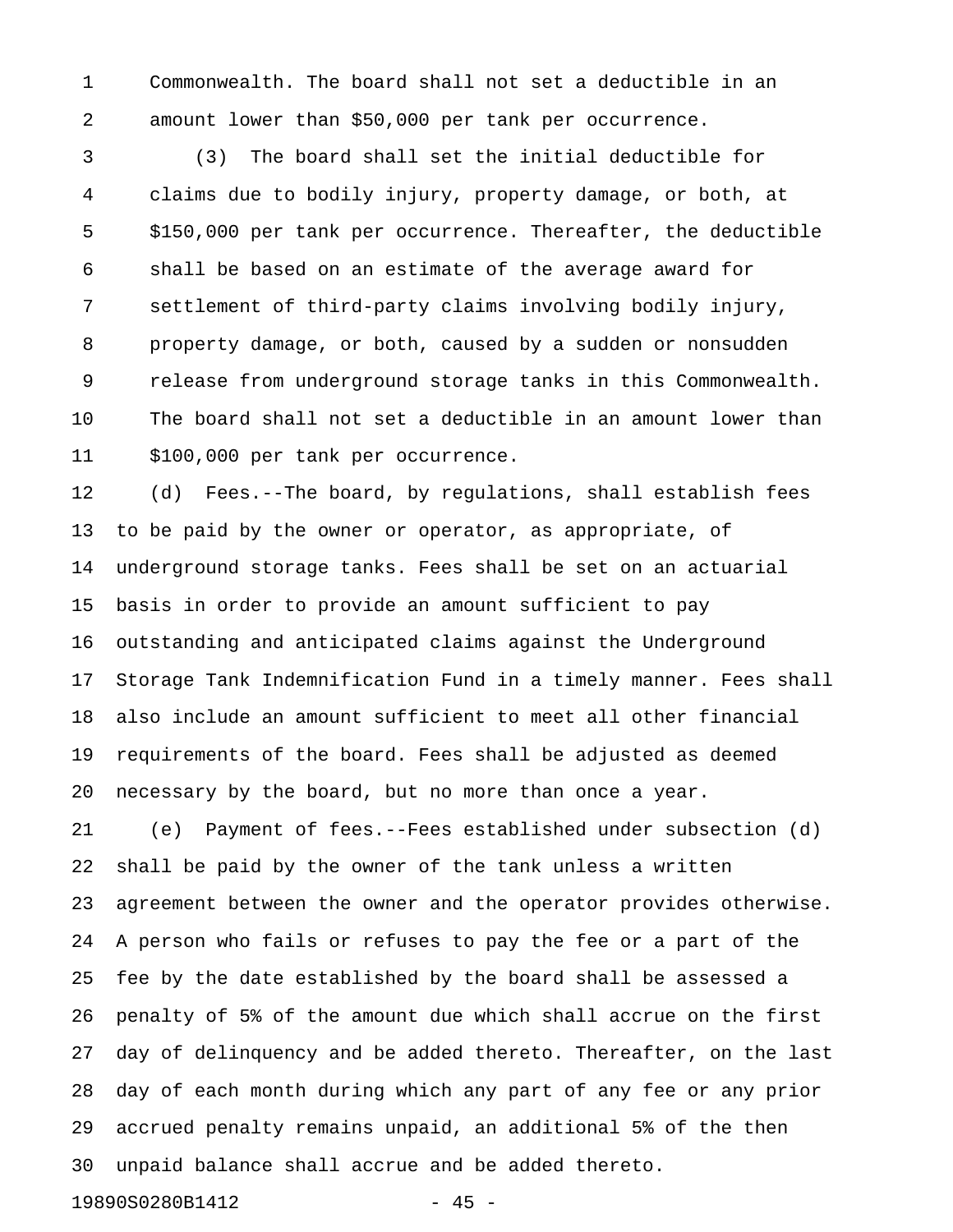1 (f) Additional powers.--The board shall have additional 2 powers as may be necessary to carry out its duties under this 3 act, including, but not limited to, the following:

4 (1) To make contracts and execute all instruments 5 necessary or convenient for carrying on of its business.

6 (2) To make bylaws for the management and regulation of 7 its affairs and to adopt, amend and repeal rules, regulations 8 and guidelines governing the administrative procedures and 9 business of the board and operation and administration of the 10 fund. Regulations of the board shall be subject to review 11 under the act of June 25, 1982 (P.L.633, No.181), known as 12 the Regulatory Review Act.

13 (3) To sue or be sued concerning claims arising as the 14 result of a release from an underground storage tank and to 15 implead and be impleaded, complain and defend in all courts.

16 (4) To conduct examinations and investigations and take 17 testimony under oath or affirmation on any matter necessary 18 to the determination of approval or disapproval of any claim. 19 Section 706. Eligibility of claimants.

20 In order to receive a payment from the Underground Storage 21 Tank Indemnification Fund, a claimant shall meet the following 22 eligibility requirements:

23 (1) The claimant is the owner or operator of the tank 24 which is the subject of the claim.

25 (2) The current fee required under section 705 has been 26 paid.

27 (3) The tank has been registered in accordance with the 28 requirements of section 503.

29 (4) The owner or operator has obtained a permit, if 30 required under sections 501 and 504.

19890S0280B1412 - 46 -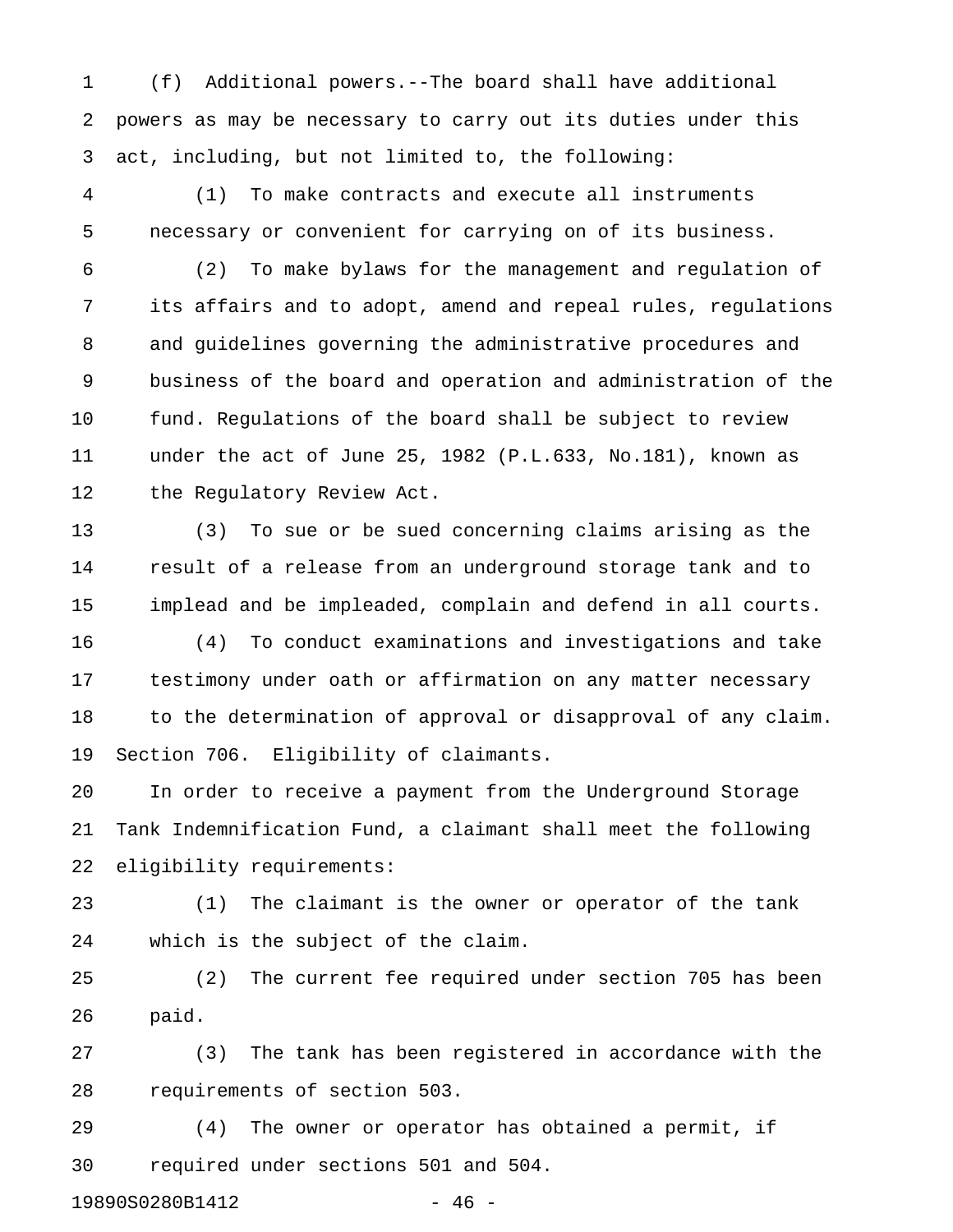1 (5) The claimant demonstrates to the satisfaction of the 2 board that the release that is the subject of the claim 3 occurred after the date established by the board for payment 4 of the fee required by section 705(d).

5 (6) Additional eligibility requirements which the board 6 may adopt by regulation.

7 Section 707. Audit.

8 The board shall contract for an annual independent audit of 9 the Underground Storage Tank Indemnification Fund.

10 Section 708. Sunset review.

11 The Underground Storage Tank Indemnification Fund and the 12 board shall be subject to periodic evaluation, review and 13 termination or continuation under the act of December 22, 1981 14 (P.L.508, No.142), known as the Sunset Act, every five years 15 commencing with an initial termination date of December 31, 16 1993. Nothing in the Sunset Act or this section shall be 17 construed to invalidate any claim submitted prior to the date of 18 termination.

19 Section 709. Loan fund.

20 (a) Establishment.--There is established a separate account 21 in the State Treasury to be known as the Storage Tank Loan Fund, 22 which shall be a special fund administered by the Department of 23 Commerce.

24 (b) Purpose.--In a case when the department has identified 25 no more than two owners or operators that individually own no 26 more than 20 storage tanks as potentially liable to take 27 corrective action under section 1302, such persons may be 28 eligible, upon written application to the Department of 29 Commerce, to receive long-term, low-interest loans in an amount 30 up to \$15,000 at an interest rate not to exceed 2%. The 19890S0280B1412 - 47 -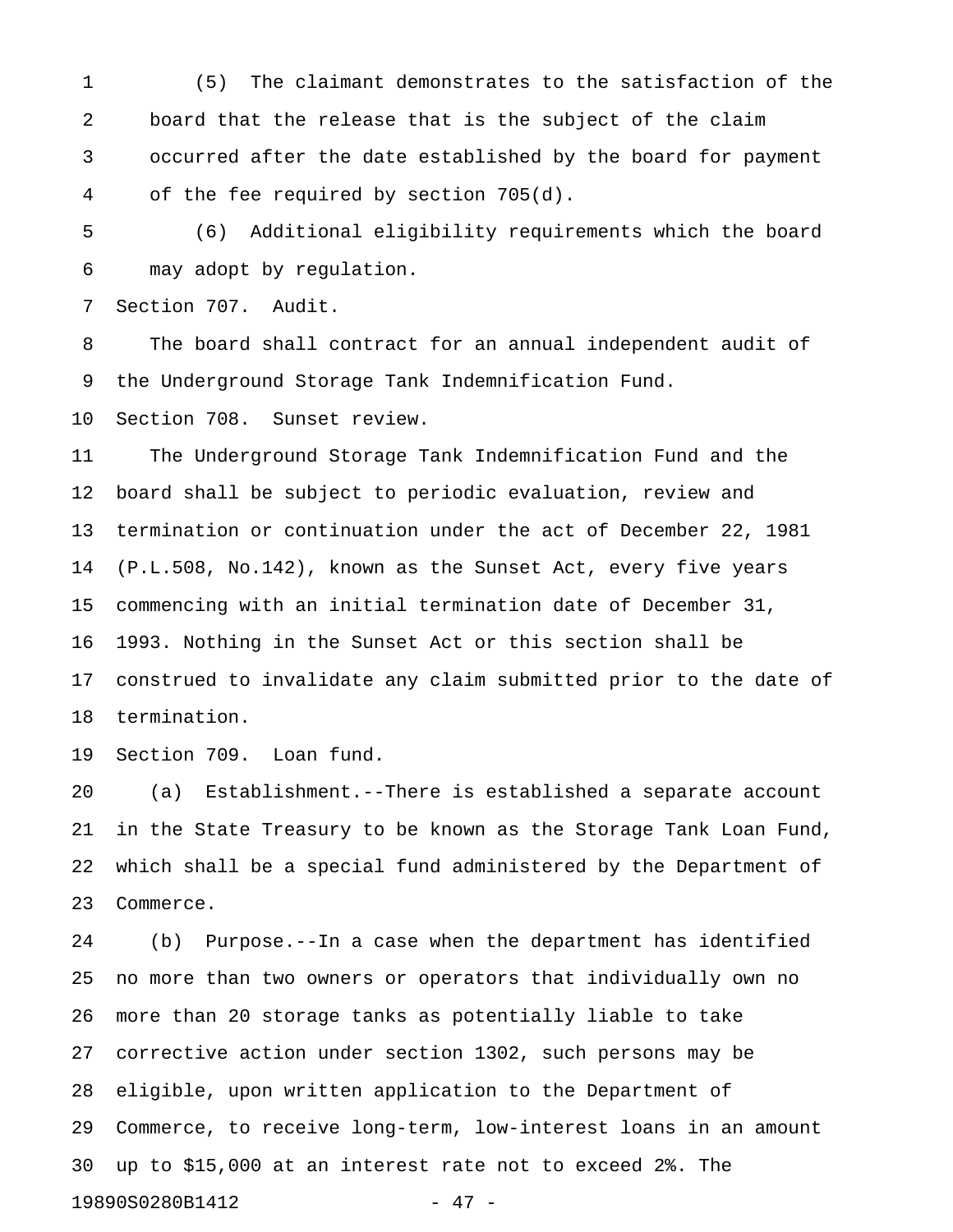1 Department of Commerce shall promulgate regulations establishing 2 eligibility criteria for the loans. As part of this effort, the 3 Department of Commerce shall include a determination of the 4 availability of other sources of funds at reasonable rates to 5 finance all or a portion of the response action and the need for 6 Department of Commerce assistance to finance the response 7 action.

8 (c) Funds.--In addition to any funds as may be appropriated 9 by the General Assembly, at least 2% of the funds raised 10 annually by the assessments imposed by sections 303 and 502 11 shall be deposited into the loan fund.

12 (d) Annual report.--Beginning January 1, 1990, and annually 13 thereafter, the Department of Commerce shall transmit to the 14 General Assembly a report concerning activities and expenditures 15 made pursuant to this section for the preceding State fiscal 16 year. Included in this report shall be information concerning 17 all revenues and receipts deposited into the loan fund and all 18 loans extended to eligible applicants.

19 (e) Sunset.--The loan fund shall cease to exist on June 30, 20 1995, unless it is reestablished by action of the General 21 Assembly. Any funds remaining in the loan fund on June 30, 1995, 22 shall lapse to the Storage Tank Fund. Money received by the 23 Department of Commerce as repayment of outstanding loans after 24 June 30, 1995, shall lapse to the Storage Tank Fund.

#### 25 CHAPTER 9

# 26 SPILL PREVENTION RESPONSE PLAN

27 Section 901. Submission of spill prevention response plan. 28 (a) Schedule.-- Each owner of an aboveground storage tank or 29 tank facility shall submit to the department within one year of 30 the effective date of this act a plan for each aboveground 19890S0280B1412 - 48 -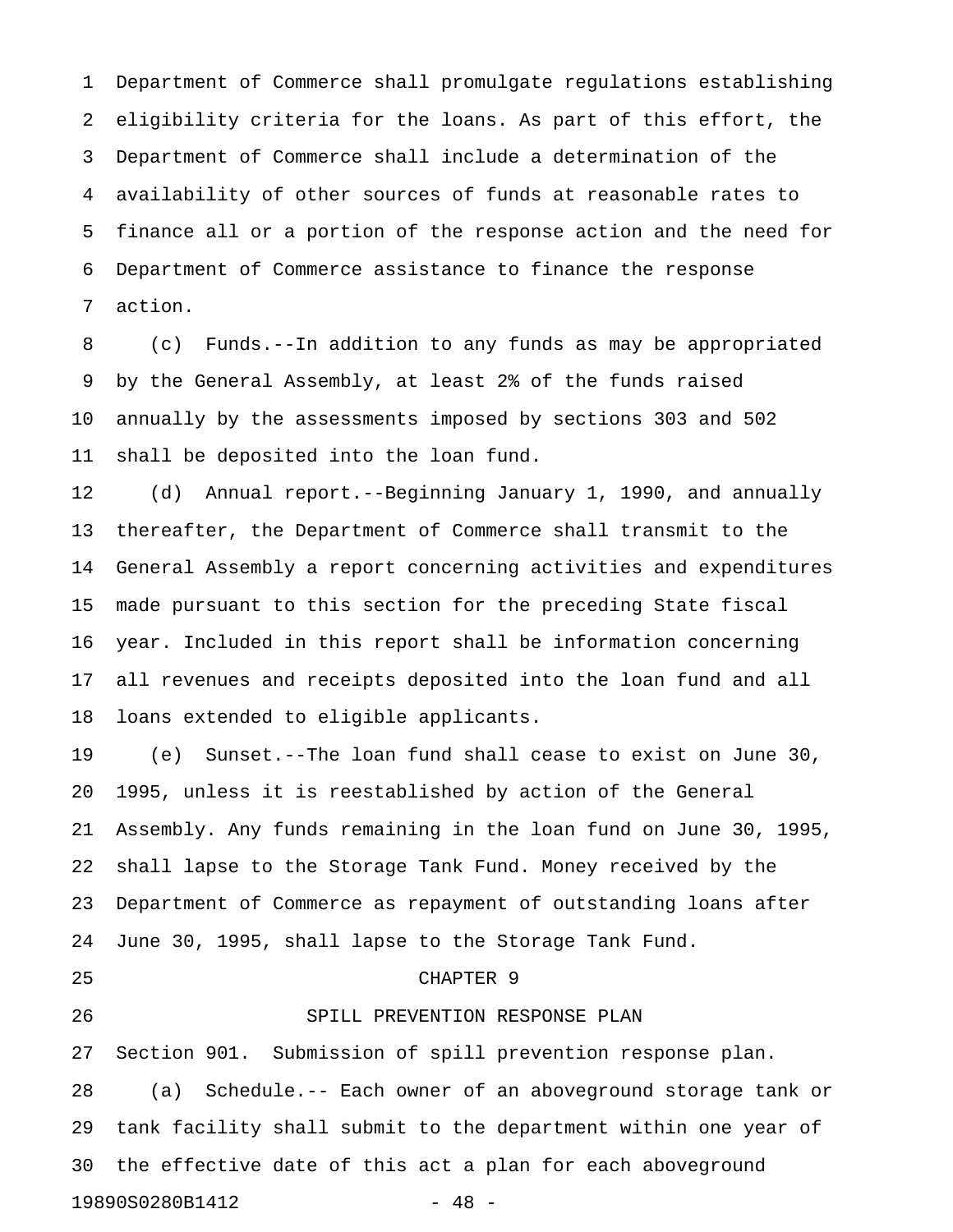1 storage tank or tank facility. Each plan shall be site-specific 2 and be consistent with the requirements of this act and shall be 3 developed in consultation with county and municipal emergency 4 management agencies. This chapter shall not apply to aboveground 5 storage tank facilities with a capacity equal to or less than 6 21,000 gallons.

7 (b) Plan revisions.--Each owner of an aboveground storage 8 tank or tank facility with an approved spill prevention response 9 plan shall submit a revised plan or addendum to the plan to the 10 department in accordance with the requirements of this act if 11 any of the following occur:

12 (1) There is a substantial modification in design, 13 construction, operation, maintenance of the storage tank or 14 tank facility or associated equipment or other circumstances 15 that increase the potential for fires, explosions or releases 16 of regulated substances.

17 (2) There is a substantial modification in emergency 18 equipment at the facility.

19 (3) There are substantial changes in tank facility 20 emergency organization.

21 (4) Applicable department regulations are revised.

22 (5) The plan fails in an emergency.

23 (6) The removal or the addition of any storage tank or 24 storage tanks.

25 (7) Other circumstances occur of which the department 26 requests an update.

27 (c) Existing plans.--All existing plans regarding storage 28 tank facilities required by the department pursuant to the act 29 of June 22, 1937 (P.L.1987, No.394), known as The Clean Streams 30 Law, and known as preparedness, prevention and contingency plans 19890S0280B1412 - 49 -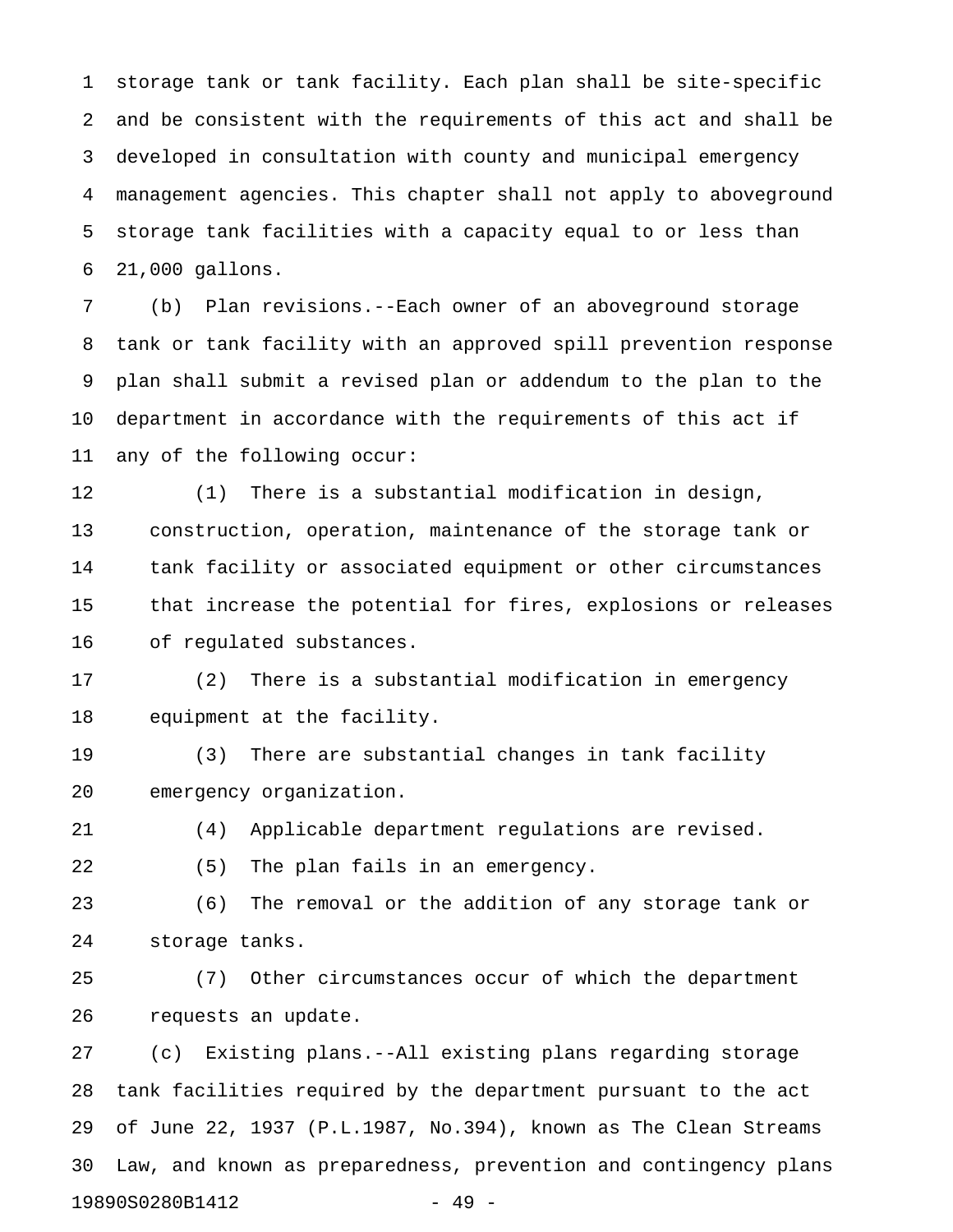1 must be revised within one year of the effective date of this 2 act. Thereafter, all plans submitted in accordance with this 3 Chapter shall be deemed to have satisfied the requirements of 4 The Clean Streams Law, relating to preparedness, prevention and 5 contingency plans.

6 Section 902. Content of spill prevention response plan.

7 (a) Description of facility.--The plan shall identify and 8 describe the industrial or commercial activity which occurs at 9 the site, including a specific listing and inventory of all 10 types of products stored, amount of products stored and wastes 11 generated which are stored at the aboveground storage tank or 12 tank facility. The plan shall include drawings of the 13 aboveground storage tank facility, including location of all 14 drainage pipes and water outlets.

15 (b) Description of the organization structure for plan 16 implementation.--The plan shall identify all facility related 17 individuals and their duties and responsibilities for 18 developing, implementing and maintaining the facilities' plan. 19 The plan shall describe in detail the chain of command at the 20 aboveground storage tank or storage tank facility and list all 21 facility emergency coordinators, and emergency response 22 contractors.

23 (c) Spill leak prevention and response.--The plan shall 24 provide a preventive maintenance program that includes 25 monitoring and inspection procedures, including identification 26 of stress points, employee training program and security system. 27 The plan shall include a description of potential sources and 28 areas where spills and leaks may occur by drawings and plot 29 plans and shall identify specific spill prevention measures for 30 those identified areas.

19890S0280B1412 - 50 -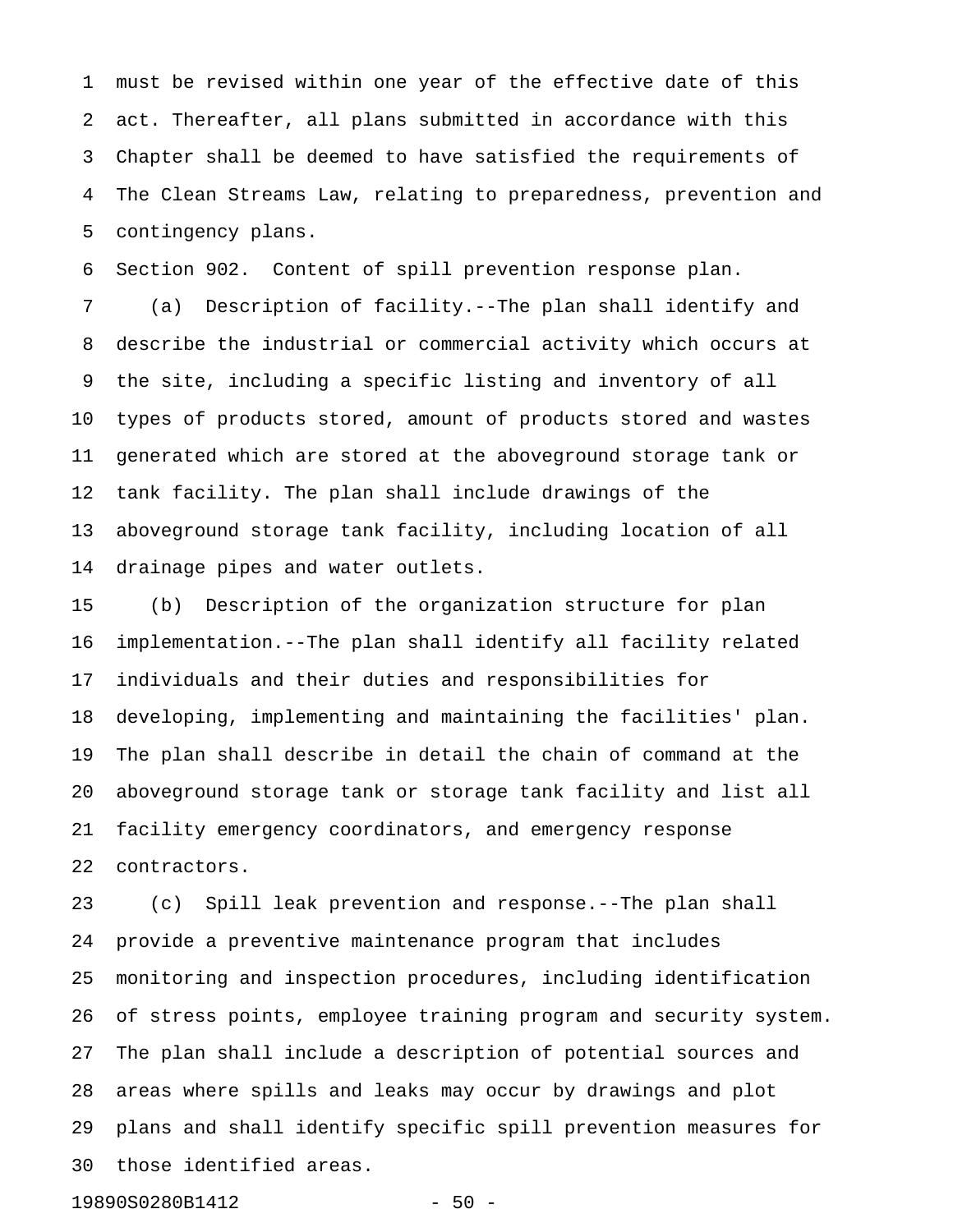1 (d) Countermeasure.--The plan shall explain in detail the 2 specific response that storage tank facility and contract 3 emergency personnel shall take upon the occurrence of any 4 release at the facility.

5 (e) Emergency spill control network.--The plan shall include 6 information obtained by the owner of the aboveground storage 7 tank facility from the county and municipal emergency management 8 agencies. The plan shall also contain information relating to 9 persons to be notified in the event of a spill.

10 (f) Other information.--The owner shall provide the 11 department with all other information required by the department 12 to carry out its duties under this act.

13 Section 903. Review of spill prevention response plans.

14 (a) Written notice.--The owner of the aboveground storage 15 tank facility located adjacent to surface waters shall annually 16 provide public notice to all downstream municipalities, 17 downstream water companies and downstream industrial users 18 within 20 miles of the aboveground storage tank facility site 19 and the local municipality and county in which the facility is 20 located. The notice shall provide a detailed inventory of the 21 type and quantity of material in storage at the facility. The 22 facility operator shall annually provide a copy of the spill 23 prevention response plan or updates to that plan after its 24 initial preparation to the county and municipal emergency 25 management agency and the department.

26 (b) Department action.--The department shall approve the 27 spill prevention response plan or disapprove the plan and 28 provide the owner of the storage tank or tank facility with 29 specific reasons for the disapproval. If disapproved, the owner 30 of the storage tank or tank facility shall submit a revised plan 19890S0280B1412 - 51 -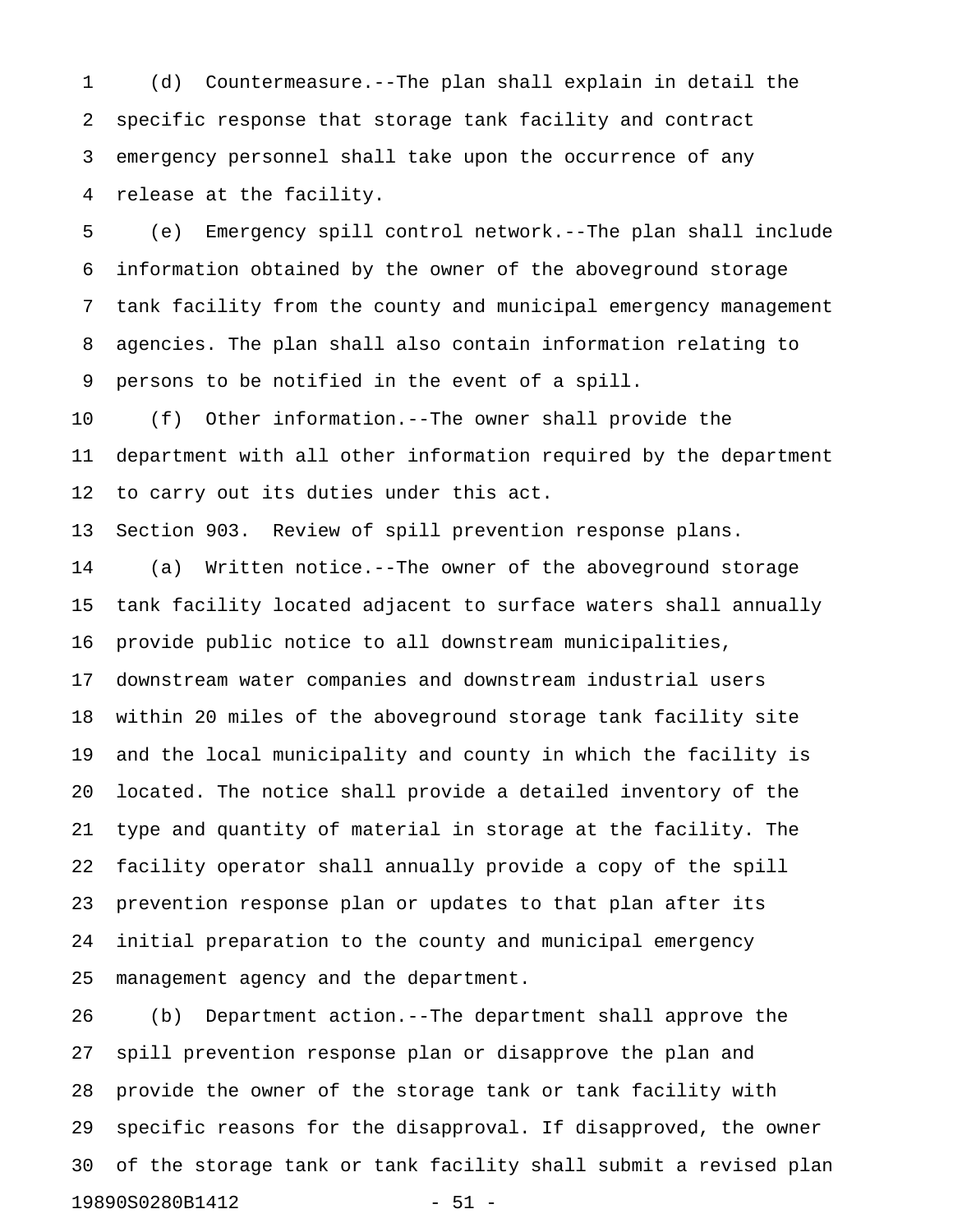1 to the department.

2 Section 904. Notification.

3 (a) Procedure for spill notification.--Upon the occurrence 4 of a release at the aboveground storage tank, the owner or 5 operator of a storage tank shall immediately notify the county 6 emergency management agency, the Pennsylvania Emergency 7 Management Agency and the department. All downstream water 8 companies, downstream municipalities and downstream industrial 9 users within 20 miles of the aboveground storage tank located 10 adjacent to surface waters shall be notified on a priority basis 11 based on the proximity of the release by the owner or operator 12 of the agent of the owner or operator of the aboveground storage 13 tank within two hours of any release which enters a water supply 14 or which threatens the water supply of downstream users. Where 15 the owner or operator or his agent failed to notify or is 16 incapable of notifying downstream water users, the county 17 emergency management agency shall make the required 18 notifications.

19 (b) Notification list.--The owner of the aboveground storage 20 tank or tank facility located adjacent to surface waters shall 21 annually obtain and annually update a list from the local 22 emergency management agency of all downstream municipal water 23 users, water companies and industrial users within 20 miles of 24 the tank facility.

25 (c) State agency.--Notwithstanding any Federal law to the 26 contrary, the department is hereby designated as the State 27 agency empowered to direct emergency cleanup efforts onsite at a 28 release site upon the occurrence of a release.

29 (d) Other emergency response plans.--Notwithstanding Chapter 30 9 to the contrary, the aboveground storage tank spill prevention 19890S0280B1412 - 52 -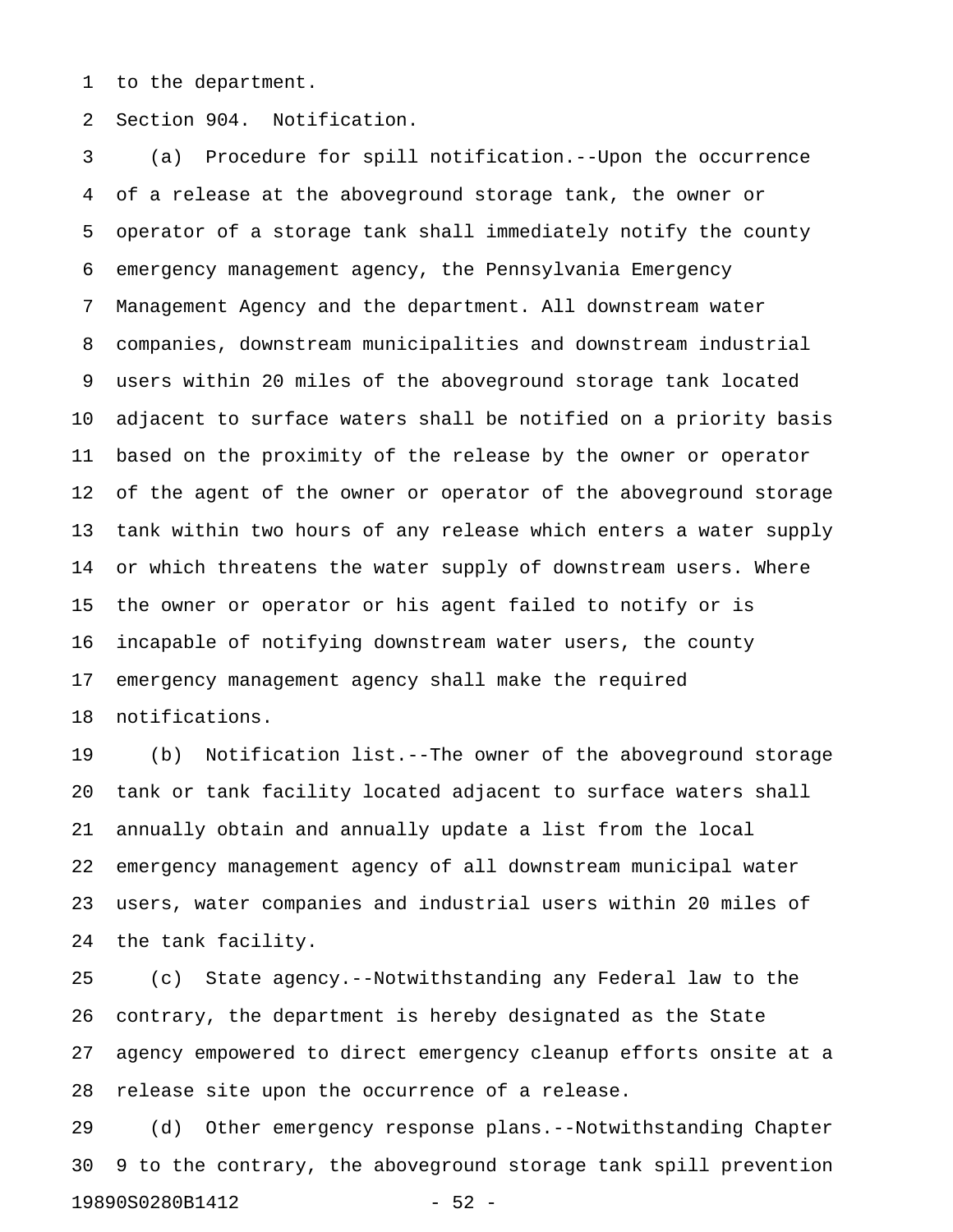1 response plan shall be developed <del>jointly</del> by the owner of the set 2 aboveground storage tank in consultation with the local and 3 county emergency management agency consistent with the emergency 4 management procedures developed by local emergency management 5 agencies under Title III of the Superfund Amendments and 6 Reauthorization Act of 1986 (Public Law 99-499, 100 Stat. 1613). 7 CHAPTER 11 8 SITING OF NEW ABOVEGROUND STORAGE TANK FACILITY 9 AND REGULATIONS 10 Section 1101. Notification.

11 (a) Procedure.--The owner or operator of an existing or 12 proposed aboveground tank facility shall provide written 13 notification to the local municipality and county in which the 14 aboveground tank facility is situated or to be located prior to 15 submitting an application for an aboveground storage permit to 16 construct or reconstruct an additional aboveground storage tank 17 at the aboveground storage tank facility or construct a new 18 aboveground storage tank facility. This chapter shall not apply 19 to aboveground storage tanks with a capacity equal to or less 20 than 21,000 gallons.

21 (b) Public hearings.--Upon submission to the department of 22 the permit application to construct any new aboveground tank 23 facility, the department may hold a public hearing in the 24 municipality or county in which the aboveground tank facility is 25 proposed to be located. The department shall publish the permit 26 application in the Pennsylvania Bulletin upon receipt of the 27 permit application and provide not more than a 60-day comment 28 period.

29 (c) Public comment on aboveground storage tank permit.--The 30 department shall publish the aboveground storage tank facility 19890S0280B1412 - 53 -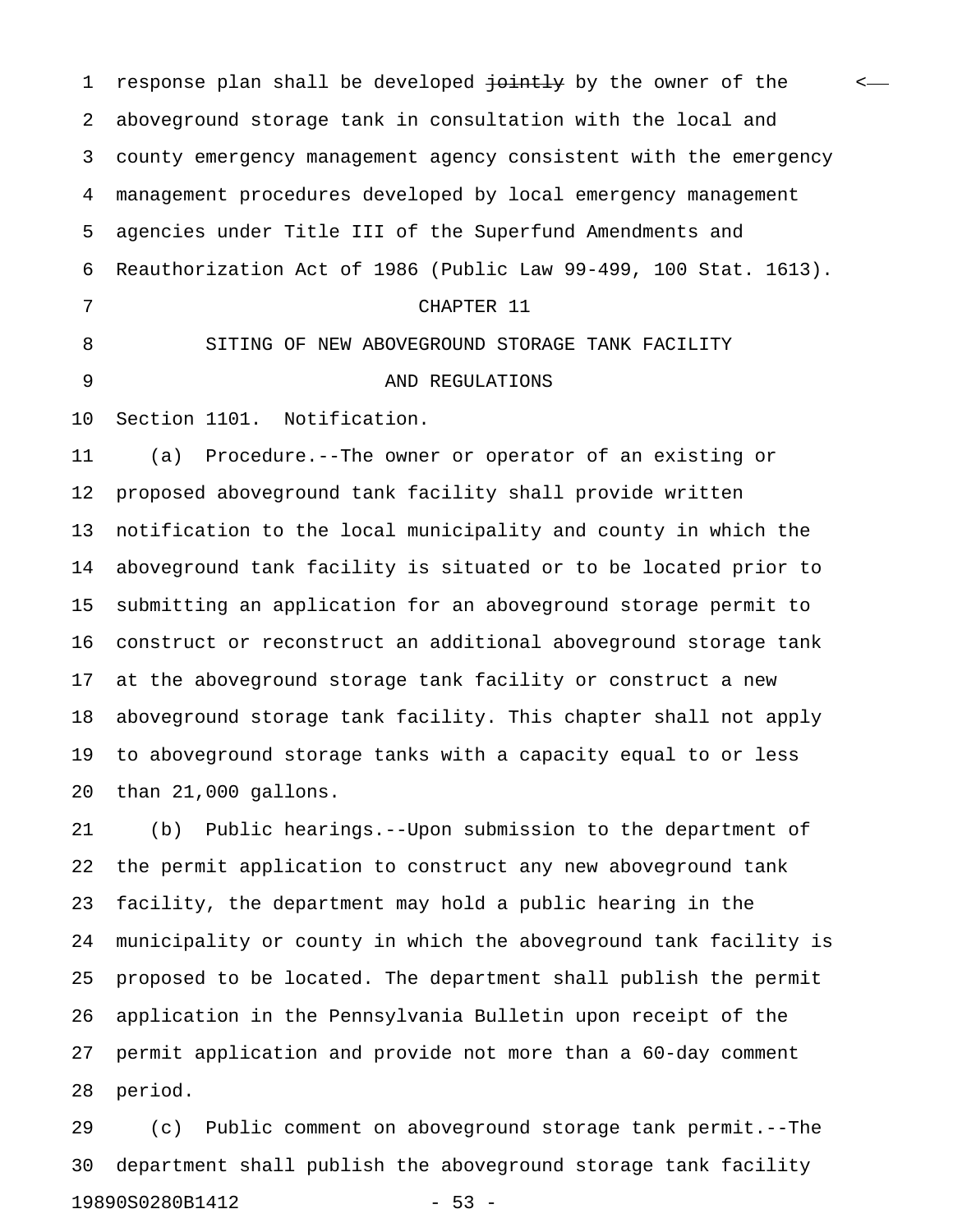1 permit application in the Pennsylvania Bulletin upon receipt of 2 the permit application and provide a 30-day comment period for 3 new aboveground storage tank facilities.

4 Section 1102. Siting regulations.

5 The Environmental Quality Board shall develop siting 6 regulations for new aboveground storage tank facilities which 7 shall contain detailed provisions which an applicant shall use 8 to evaluate a potential site. The regulations shall include, but 9 not be limited to, consideration for public health and safety, 10 protection of water supply sources, water quality, air quality, 11 flooding, topography, soil conditions and hydrogeology. The 12 board shall hold at least one public hearing on the siting 13 regulations and shall solicit and take into consideration 14 written public comments, prior to final adoption.

#### 15 CHAPTER 13

# 16 ENFORCEMENT

17 Section 1301. Withholding permit.

18 The department shall not issue any permit pursuant to this 19 act or amend any permit issued under this act, and may revoke 20 any permit previously issued under this act, if it finds, after 21 investigation and an opportunity for informal hearing, that:

22 (1) the applicant has failed and continues to fail to 23 comply with any provisions of Federal or State law which are 24 in any way connected with or related to the regulation of 25 storage tanks or of any relevant rule, regulation, permit or 26 order of the department or related to the regulation of 27 storage tanks.

28 (2) the applicant has shown a lack of ability or 29 intention to comply with any law, rule, regulation, permit or 30 order of the department issued pursuant to this act as 19890S0280B1412 - 54 -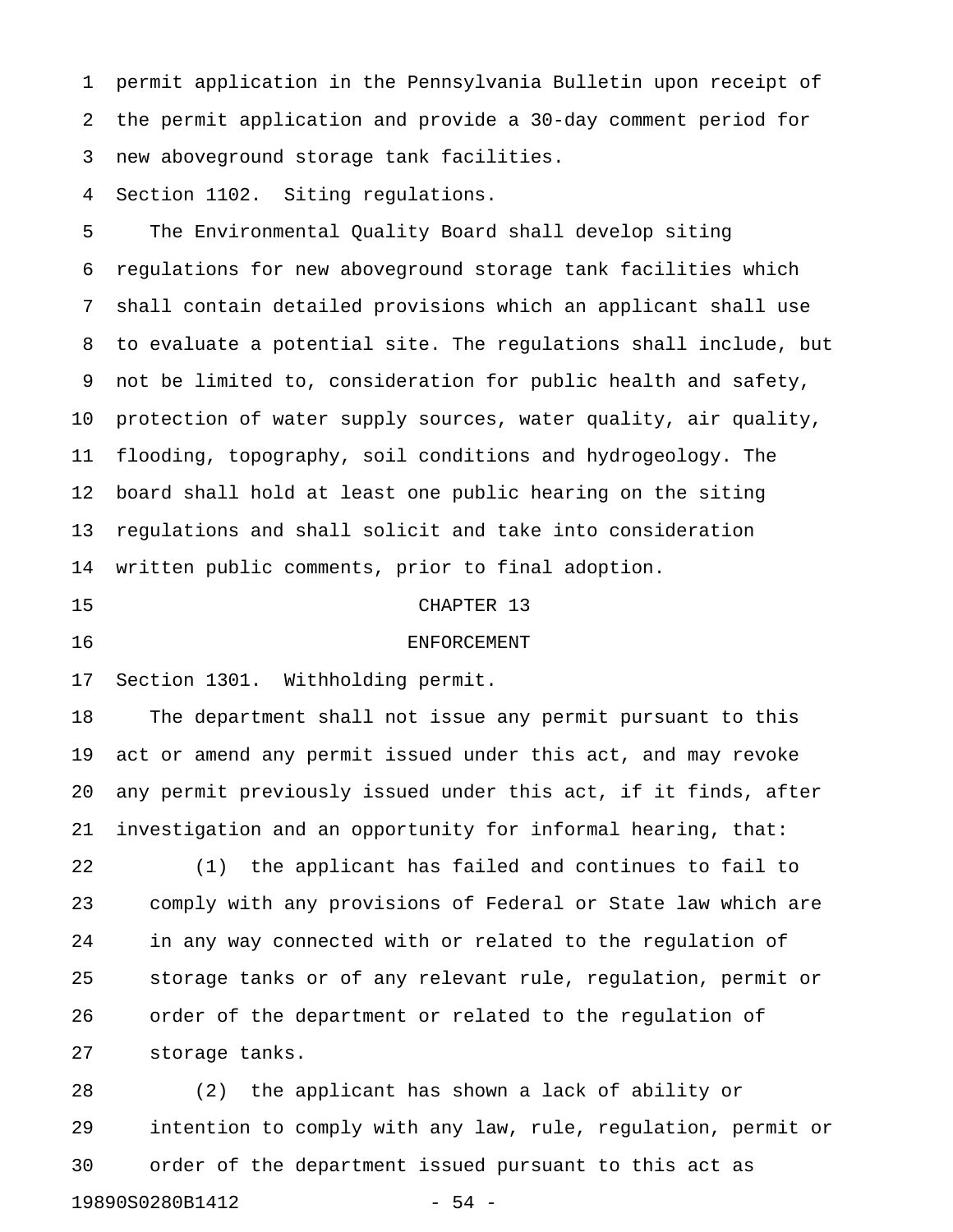1 indicated by past or continuing violations. Any person, 2 partnership, association or corporation which has violated 3 this act, rule, regulation, order of the department, or any 4 condition of any permit issued pursuant to this act, or which 5 has a partner, associate, officer, parent corporation, 6 subsidiary corporation, contractor or subcontractor which has 7 engaged in such violation shall be denied any permit required 8 by this act unless the permit application demonstrates that 9 the violation is being corrected to the satisfaction of the 10 department.

11 Section 1302. Responsibilities of owners and operators. 12 (a) Order to correct condition.--Whenever the department 13 finds that a release or danger of a release is or may be 14 resulting from a storage tank in this Commonwealth, the 15 department may order the owner, operator, landowner or occupier 16 to take corrective action in a manner satisfactory to the 17 department or it may order such owner, operator, landowner or 18 occupier to allow access to the land by the department or a 19 third party to take such action.

20 (b) Assessment of expenses.--For purposes of collecting or 21 recovering the expense involved in taking corrective and cost 22 recovery action pursuant to an order or recovering the cost of 23 corrective action, litigation, oversight, monitoring, sampling, 24 testing<sub>7</sub> AND investigation related to a corrective action  $\frac{1}{2}$  and  $\frac{1}{2}$ 25 other expenses. The, THE department may collect the amount in  $\leftarrow$ 26 the same manner as civil penalties are collected under the 27 provisions of section 1307(b).

28 (c) Contracts.--The department is authorized to enter into 29 contracts and to develop streamlined contract procedures, 30 policies, rules and regulations that provide for: 19890S0280B1412 - 55 -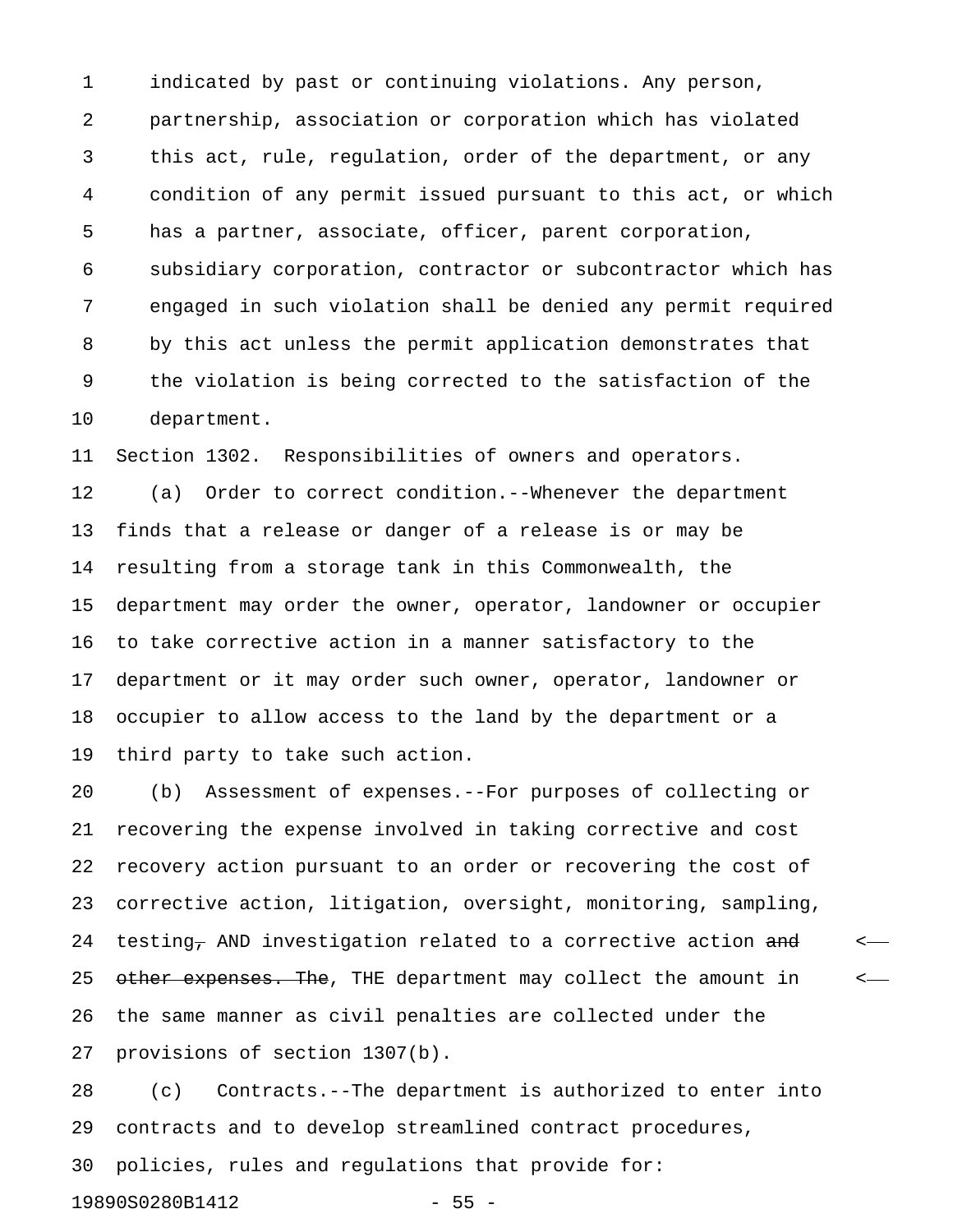1 (1) The identification, investigation, containment, 2 remediation, disposal, monitoring and maintenance of leaking 3 underground storage tanks.

4 (2) Conducting and funding programs for research into 5 innovative and alternative methods for site remediation.

6 (3) The purchase, lease or rental of equipment, and 7 other necessary expenses.

8 (4) Emergency housing, replacement water supplies and 9 water sources.

10 Section 1303. Protection of water supplies.

11 (a) Regulations.--In addition to the powers and authority 12 hereinbefore granted, power and authority is hereby conferred 13 upon the department to make, adopt, promulgate and enforce 14 orders, and regulations for the protection of any source of 15 water for present or future supply to the public or other 16 legitimate use, prohibiting the pollution of any such source of 17 water which would render the same inimical or injurious to the 18 public health or objectionable for the purposes served by the 19 water supply and for the replacement of any water supply 20 affected, polluted, diminished or threatened by a release from a 21 storage tank. For purposes of this section, water supply to the 22 public shall include a water supply serving one or more persons. 23 (b) Affected or diminished supply.--Any owner or operator 24 of a storage tank who affects or diminishes a water supply as a 25 result of a release shall restore or replace the affected supply 26 with an alternate source of water adequate in quantity and 27 quality for the purposes served by the supply, at no cost to the 28 owner of the affected water supply.

29 Section 1304. Public nuisances.

30 A violation of this act or of any order or regulation adopted 19890S0280B1412 - 56 -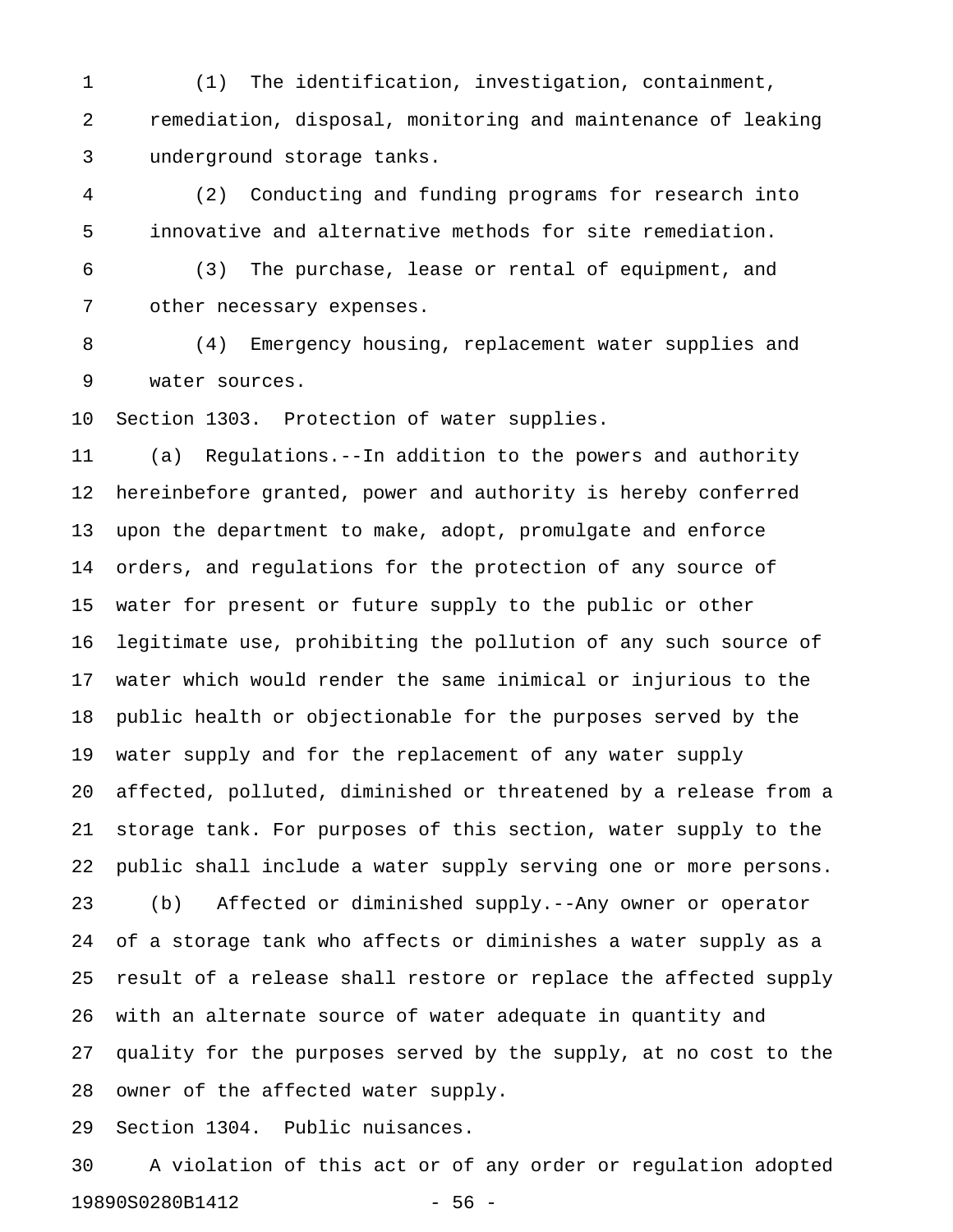1 by the department or of permits issued by the department shall 2 constitute a public nuisance. The department shall have the 3 authority to order any person causing a public nuisance to abate 4 the public nuisance. In addition, the department or any 5 Commonwealth agency which undertakes to abate a public nuisance 6 may recover the costs of abatement in an action in equity 7 brought before any court of competent jurisdiction. Whenever 8 such nuisance shall be maintained or continued contrary to this 9 act or such orders, regulations or permits the same may be 10 abatable in the manner provided by this act. Any person who 11 causes such public nuisance shall be liable for the cost of 12 abatement.

13 Section 1305. Suits to abate nuisances and restrain violations. 14 (a) Suits to abate nuisances.--Any activity or condition 15 declared by this act to be a nuisance, or which is otherwise in 16 violation of this act, shall be abatable in the manner provided 17 by law or equity for the abatement of public nuisances. In 18 addition, in order to restrain or prevent any violation of this 19 act and of the rules, regulations or orders issued thereunder, 20 or to restrain the maintenance and threat of public nuisance, 21 suits may be instituted in equity or at law in the name of the 22 Commonwealth upon relation of the Attorney General, the General 23 Counsel or upon relation of any district attorney of any county, 24 or upon relation of the solicitor of any municipality affected, 25 after notice has first been served upon the Attorney General of 26 the intention of the General Counsel, district attorney or 27 solicitor to so proceed. Such proceedings may be prosecuted in 28 the Commonwealth Court, or in the court of common pleas of the 29 county where the activity has taken place, the condition exists, 30 or the public is affected, and to that end jurisdiction is 19890S0280B1412 - 57 -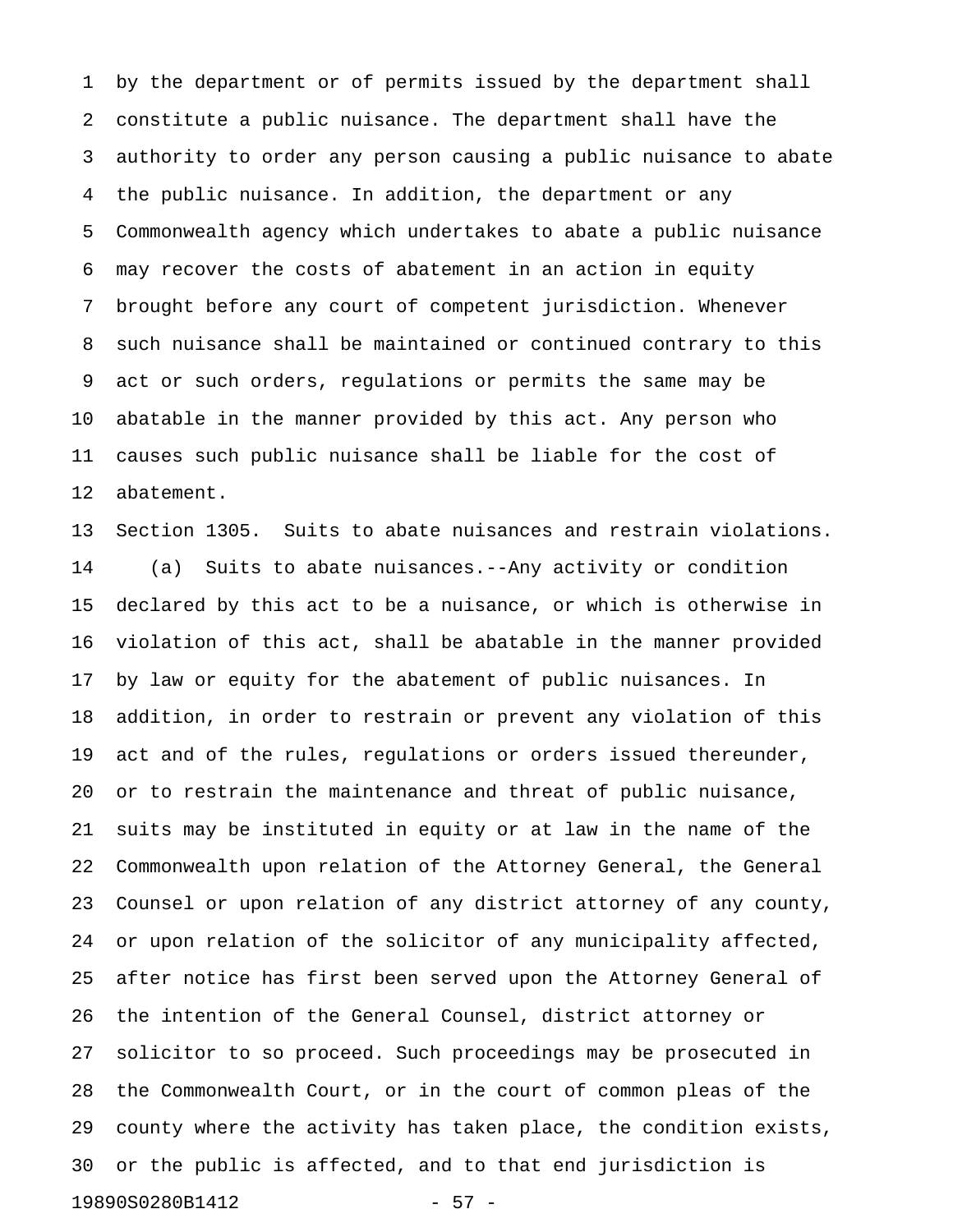1 hereby conferred in law and equity upon such courts. Except in 2 cases of emergency where, in the opinion of the court, the 3 exigencies of the case require immediate abatement of the 4 nuisance, the court may, in its decree, fix a reasonable time 5 during which the person responsible for the nuisance may make 6 provision for the abatement of the same.

7 (b) Mandatory and special injunctions.--In cases where the 8 circumstances require it or the public health is endangered, a 9 mandatory preliminary injunction, special injunction or 10 temporary restraining order may be issued upon the terms 11 prescribed by the court, notice of the application therefor 12 having been given to the defendant in accordance with the rules 13 of equity practice, and in any such case the Attorney General, 14 the General Counsel, the district attorney or the solicitor of 15 any municipality shall not be required to give bond. In any such 16 proceeding the court shall, upon motion of the Commonwealth, 17 issue a prohibitory or mandatory preliminary injunction if it 18 finds that the defendant is engaging in unlawful conduct as 19 defined by this act or is engaged in conduct which is causing 20 immediate and irreparable harm to the public. In addition to an 21 injunction, the court in such equity proceedings may levy civil 22 penalties in the same manner as the department in accordance 23 with section 1307.

24 (c) Private actions.--Except as provided in subsection (d), 25 any person having an interest which is or may be affected may 26 commence a civil action on his behalf to compel compliance with 27 this act or any rule, regulation, order or permit issued 28 pursuant to this act by any owner, operator, landowner or 29 occupier alleged to be in violation of any provision of this act 30 or any rule, regulation, order or permit issued pursuant to this 19890S0280B1412 - 58 -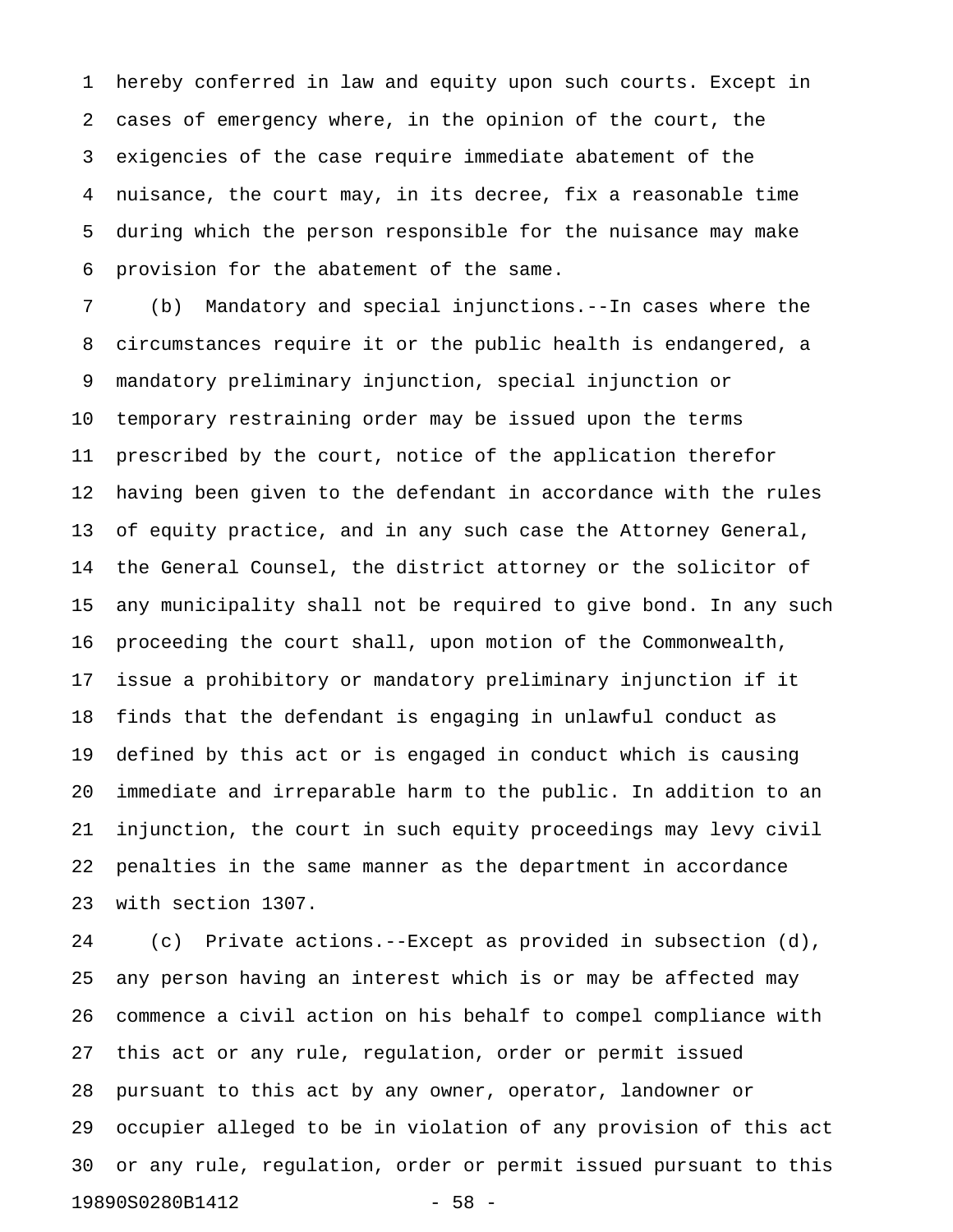1 act. Except where 42 Pa.C.S. (relating to judiciary and judicial 2 procedure) requires otherwise, the courts of common pleas shall 3 have jurisdiction of such actions, and venue in such actions 4 shall be as set forth in the Rules of Civil Procedure concerning 5 civil actions in assumpsit. No such action may be commenced if 6 the department has commenced and is diligently prosecuting a 7 civil action in a court of the United States or of the 8 Commonwealth or is in litigation before the Environmental 9 Hearing Board to require the alleged violator to comply with 10 this act or any rule, regulation, order or permit issued 11 pursuant to this act, but in any such action in a court of the 12 United States or of the Commonwealth, any person having or 13 representing an interest which is or may be adversely affected 14 may intervene as a matter of right without posting bond.

15 (d) Notice of private action.--No action pursuant to 16 subsection (c) may be commenced prior to 60 days after the 17 plaintiff has given notice, in writing, of the violation to the 18 department and to any alleged violator.

19 (e) Notice not required.--The 60-day notice provisions of 20 subsection (d) to the contrary notwithstanding, any action 21 pursuant to subsection (c) may be initiated immediately upon 22 written notification to the department in the case where the 23 violation or order complained of constitutes an imminent threat 24 to the health or safety of the plaintiff or would immediately 25 affect a legal interest of the plaintiff.

26 (f) Fees and costs.--The court, in issuing any final order 27 in any action brought pursuant to this section, may award costs 28 of litigation (including attorney and expert witness fees) to 29 any party, whenever the court determines such award is 30 appropriate. Except as provided in subsection (b), the court 19890S0280B1412 - 59 -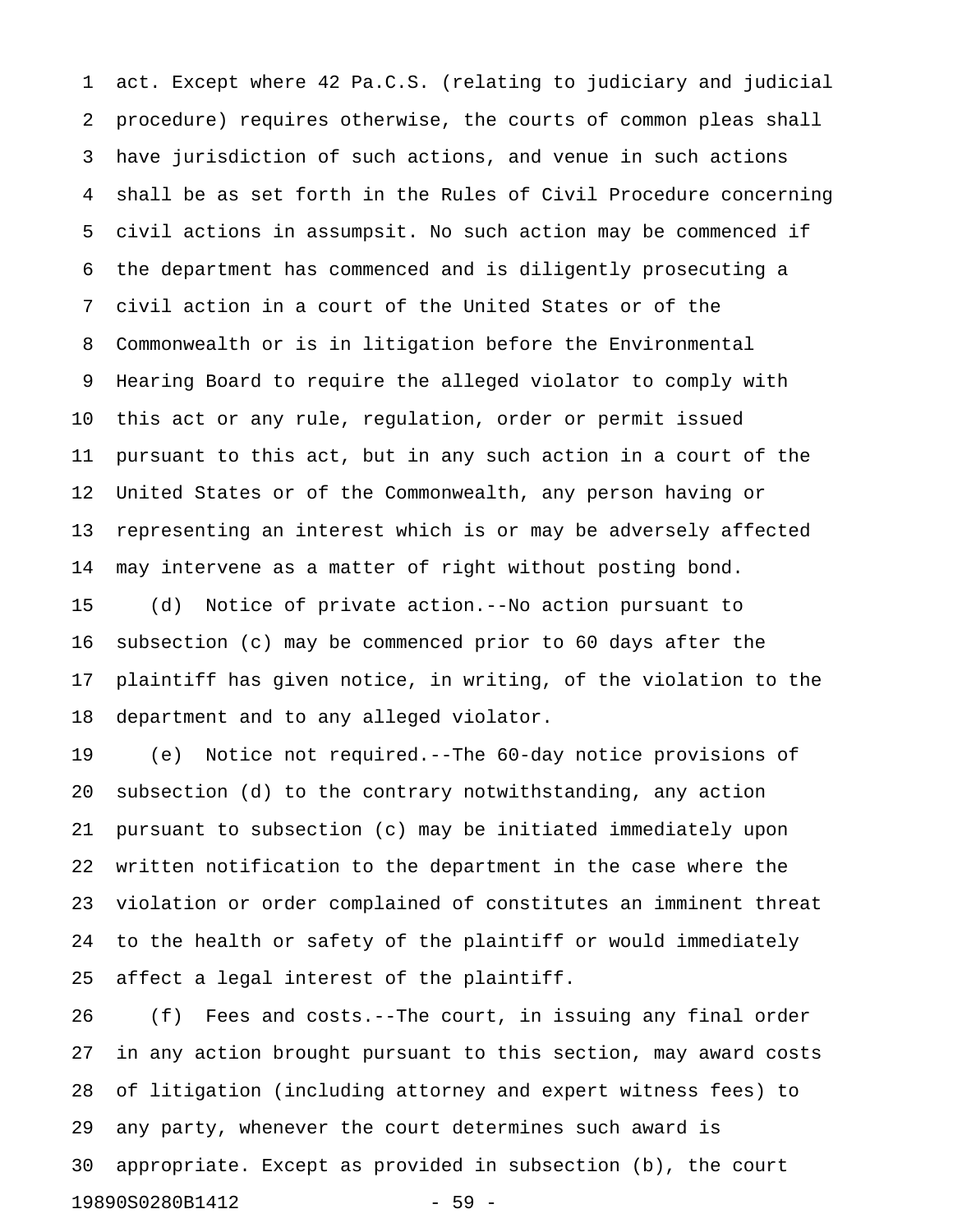1 may, if a temporary restraining order or preliminary injunction 2 is sought, require the filing of a bond or equivalent security 3 in accord with the Rules of Civil Procedure.

4 Section 1306. Criminal penalties.

5 (a) Summary offense.--Any person who violates any provision 6 of this act, any rule or regulation of the department, any order 7 of the department, or any condition or term of any permit or 8 certification issued pursuant to this act commits a summary 9 offense and shall, upon conviction, be sentenced to pay a fine 10 of not less than \$100 nor more than \$1,000 for each separate 11 offense, and, in default of the payment of such fine, may be 12 sentenced to imprisonment for 90 days. Employees of the 13 department are hereby declared to be law enforcement officers 14 for purposes of issuing citations for summary violations under 15 this act.

16 (b) Misdemeanor.--

17 (1) Any person who willfully or negligently violates any 18 provision of this act, any rule or regulation of the 19 department, any order of the department, or any condition or 20 term of any permit issued pursuant to this act commits a 21 misdemeanor of the third degree and shall, upon conviction, 22 be sentenced to pay a fine of not less than \$2,500 nor more 23 than \$25,000 per day for each separate offense or to 24 imprisonment for a period of not more than one year, or both.

25 (2) Any person who, after a conviction of a misdemeanor 26 for any violation as provided in paragraph (1), willfully or 27 negligently violates any provision of this act, any rule or 28 regulation of the department, any order of the department, or 29 any condition or term of any permit issued pursuant to this 30 act commits a misdemeanor of the second degree and shall, 19890S0280B1412 - 60 -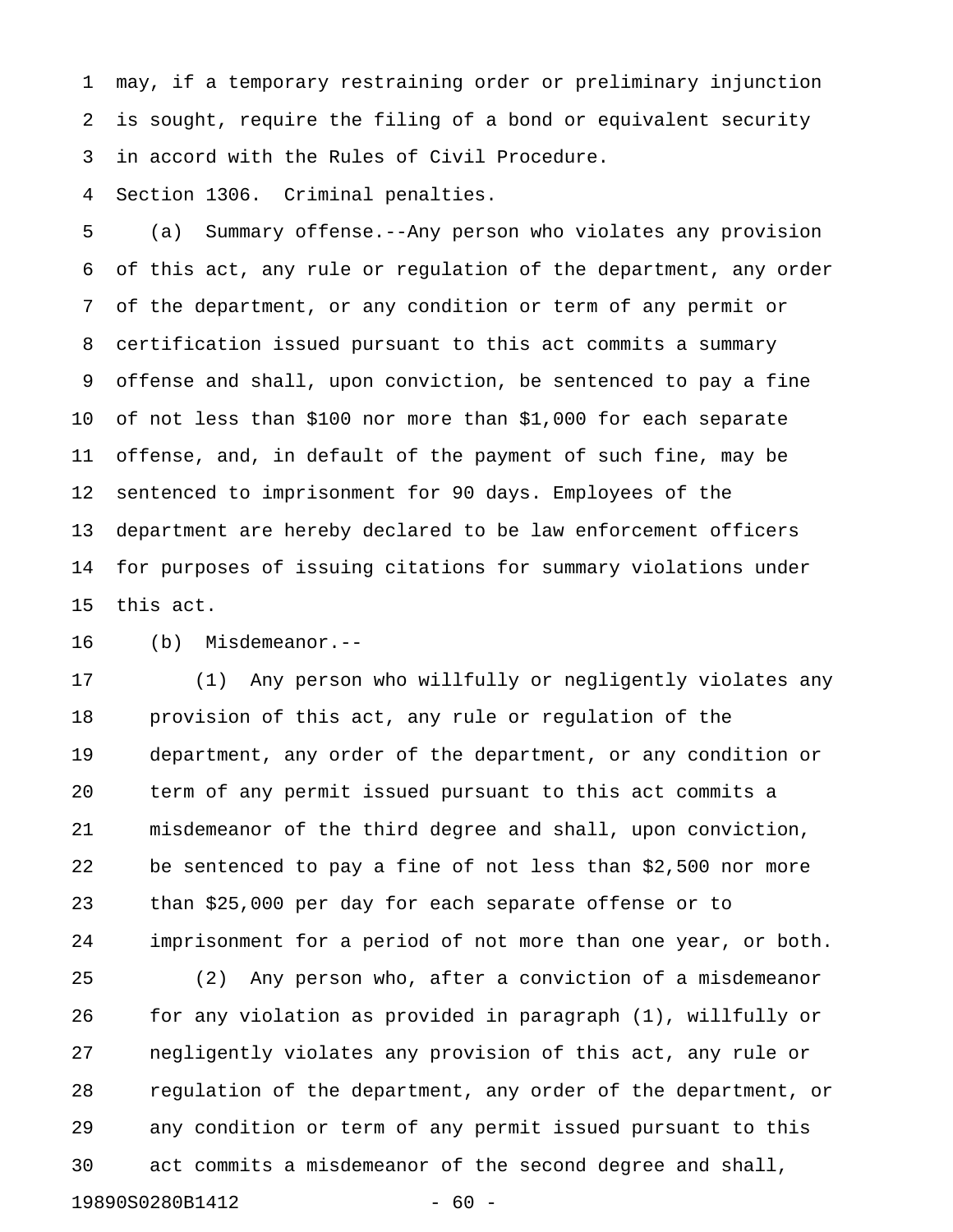1 upon conviction, be sentenced to pay a fine of not less than 2 \$5,000 nor more than \$50,000 for each separate offense or to 3 imprisonment for a period of not more than two years, or 4 both.

5 (c) Continuing violations.--Each day of continued violation 6 and each violation of any provision of this act, any rule or 7 regulation of the department, any order of the department, or 8 any condition or term of any permit issued pursuant to this act 9 shall constitute a separate offense.

10 Section 1307. Civil penalties.

11 (a) Assessment.--In addition to proceeding under any other 12 remedy available at law or in equity for a violation of a 13 provision of this act, rule, regulation, order of the 14 department, or a condition or term of any permit issued pursuant 15 to this act, the department may assess a civil penalty for the 16 violation. This penalty may be assessed whether or not the 17 violation was willful. The civil penalty so assessed shall not 18 exceed \$10,000 per day for each violation. In determining the 19 amount of the penalty, the department shall consider the 20 willfulness of the violation; damage to air, water, land or 21 other natural resources of this Commonwealth or their uses; cost 22 of restoration and abatement; savings resulting to the person in 23 consequence of the violation; deterrence of future violations; 24 and other relevant factors. Each violation of any provision of 25 this act, rule, regulation, order of the department or condition 26 of a permit and each day of violation shall constitute a 27 separate violation.

28 (b) Collection.--When the department or any State agency, 29 Federal Agency, county, joint county authority or multimunicipal 30 authority delegated authority to assess civil penalties under 19890S0280B1412 - 61 -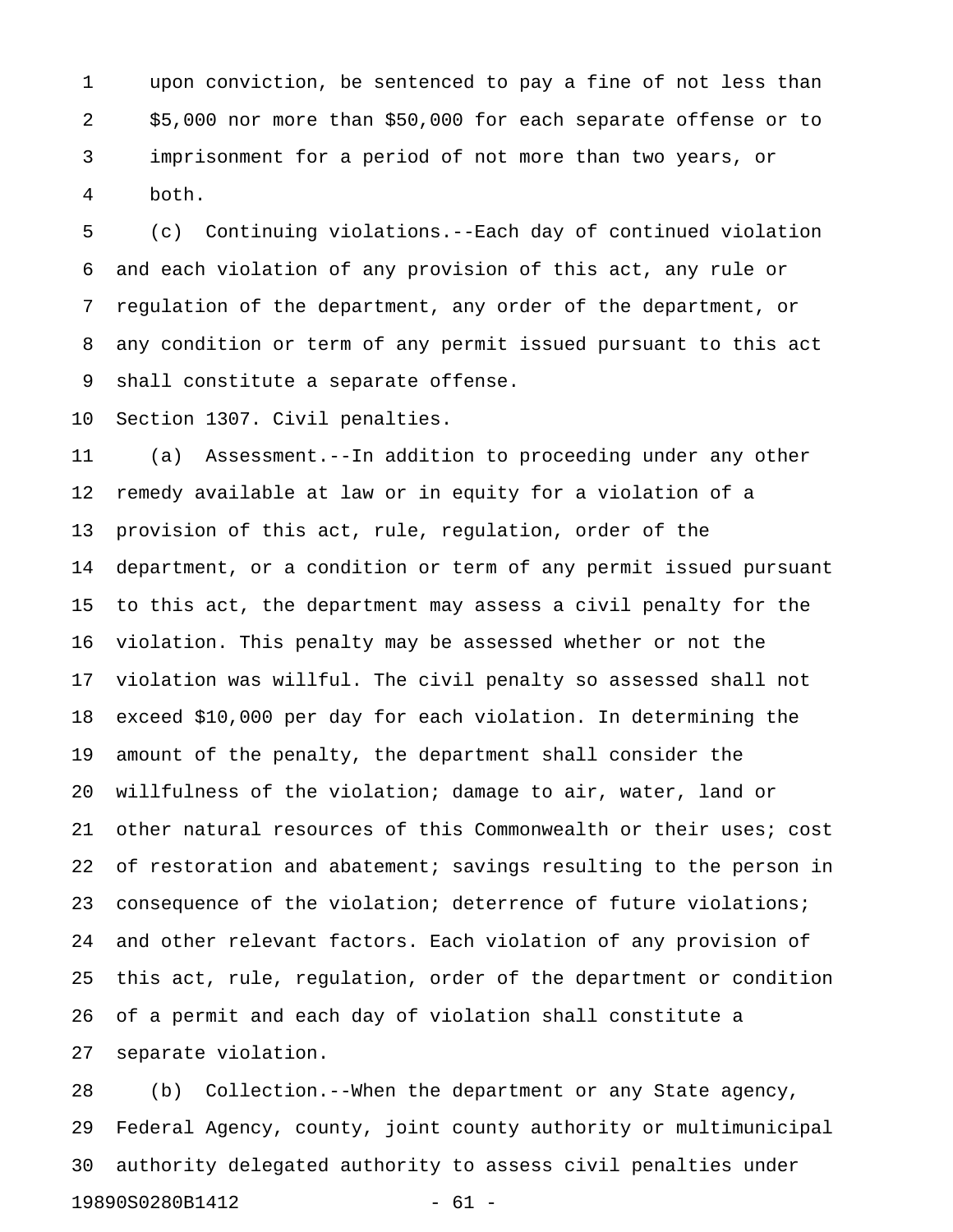1 section 107(a) proposes to assess a civil penalty, it shall 2 inform the person of the proposed amount of the penalty. The 3 person charged with the penalty shall then have 30 days to pay 4 the proposed penalty in full or, if the person wishes to contest 5 the amount of the penalty or the fact of the violation, forward 6 the proposed amount of the penalty to the department within the 7 30-day period for placement in an escrow account with the State 8 Treasurer or any Pennsylvania bank, or post an appeal bond to 9 the department within 30 days in the amount of the proposed 10 penalty, provided that such bond is executed by a surety 11 licensed to do business in this Commonwealth and is satisfactory 12 to the department. If, through administrative or final judicial 13 review of the proposed penalty, it is determined that no 14 violation occurred or that the amount of the penalty shall be 15 reduced, the department shall within 30 days remit the 16 appropriate amount to the person with any interest accumulated 17 by the escrow deposit. Failure to forward the money or the 18 appeal bond shall result in a waiver of all legal rights to 19 contest the violation or the amount of the penalty. The amount 20 assessed after administrative hearing or after waiver of 21 administrative hearing shall be payable to the Commonwealth of 22 Pennsylvania and shall be collectible in any manner provided by 23 law for the collection of debts. If any person liable to pay any 24 such penalty neglects or refuses to pay the same after demand, 25 the amount, together with interest and any costs that may 26 accrue, shall constitute a judgment in favor of the Commonwealth 27 upon the property of such person from the date it has been 28 entered and docketed on record by the prothonotary of the county 29 where such is situated. The department may, at any time, 30 transmit to the prothonotaries of the respective counties 19890S0280B1412 - 62 -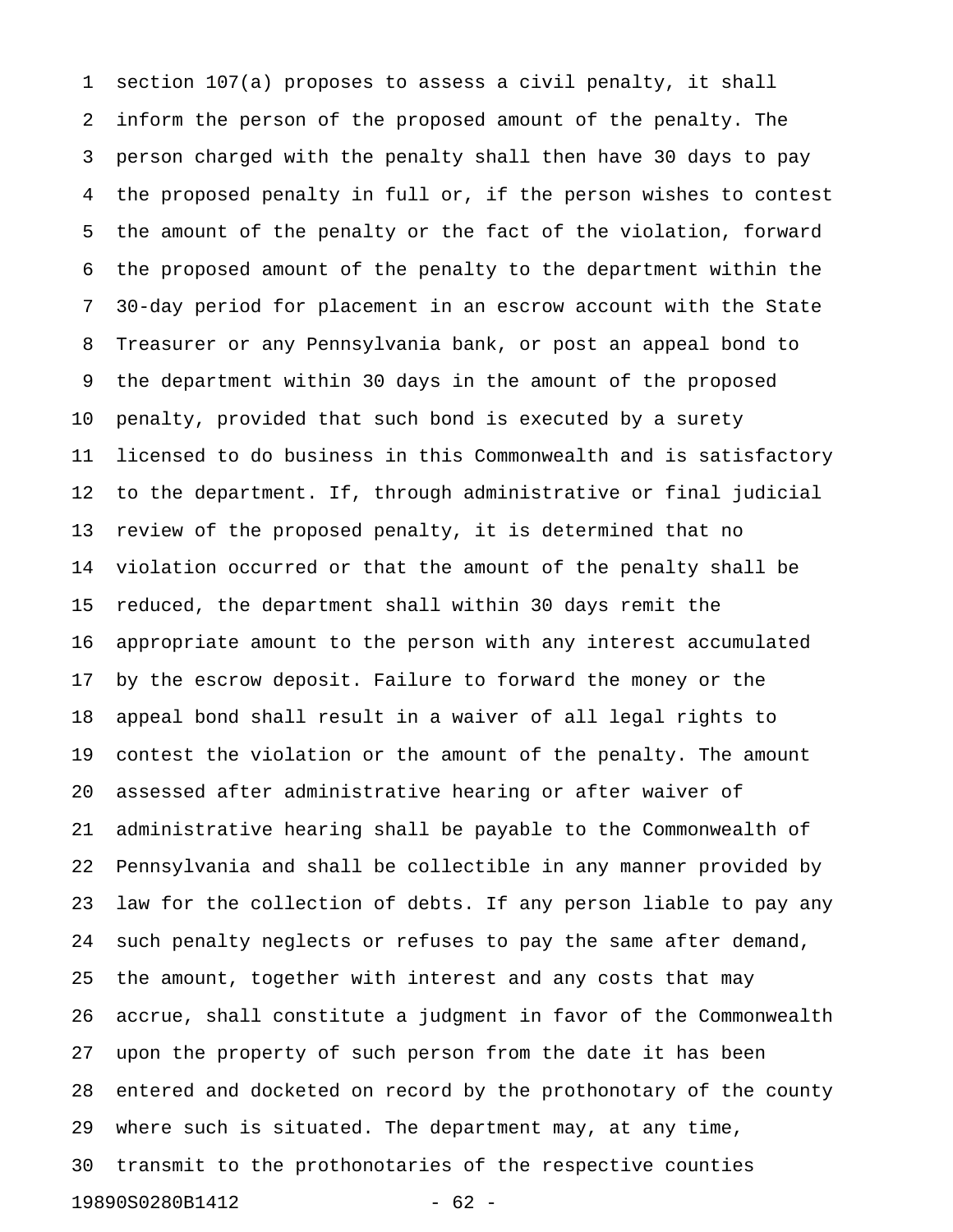1 certified copies of all such judgments, and it shall be the duty 2 of each prothonotary to enter and docket them of record in his 3 office, and to index the same as judgments are indexed, without 4 requiring the payment of costs as a condition precedent to the 5 entry thereof.

6 Section 1308. Proceedings where waters are polluted from many 7 sources.

8 Nothing contained in the laws of this Commonwealth shall 9 estop the department from proceeding under the provisions of 10 this act against any person releasing any regulated substance 11 into the waters of the Commonwealth even though said waters are, 12 at the time, polluted from other sources.

13 Section 1309. Enforcement orders.

14 The department may issue such orders as are necessary to aid 15 in the enforcement of the provisions of this act. Such orders 16 shall include, but shall not be limited to, orders modifying, 17 suspending or revoking permits or certifications, orders 18 requiring persons to cease unlawful activities or cease 19 operation of an establishment which, in the course of its 20 operation, is in violation of any provision of this act, rule or 21 regulation promulgated hereunder, permit, order to take 22 corrective action or to abate a public nuisance, or an order 23 requiring the testing, sampling or monitoring of any tank. Such 24 an order may be issued if the department finds that any 25 condition existing in or on the facility or operation involved 26 is causing or is creating a danger of pollution of the waters of 27 this Commonwealth, including any public or private water supply, 28 surface water or groundwater or if it finds that the permittee, 29 or any person is in violation of any provision of this act, or 30 of any rule, regulation or order of the Environmental Hearing 19890S0280B1412 - 63 -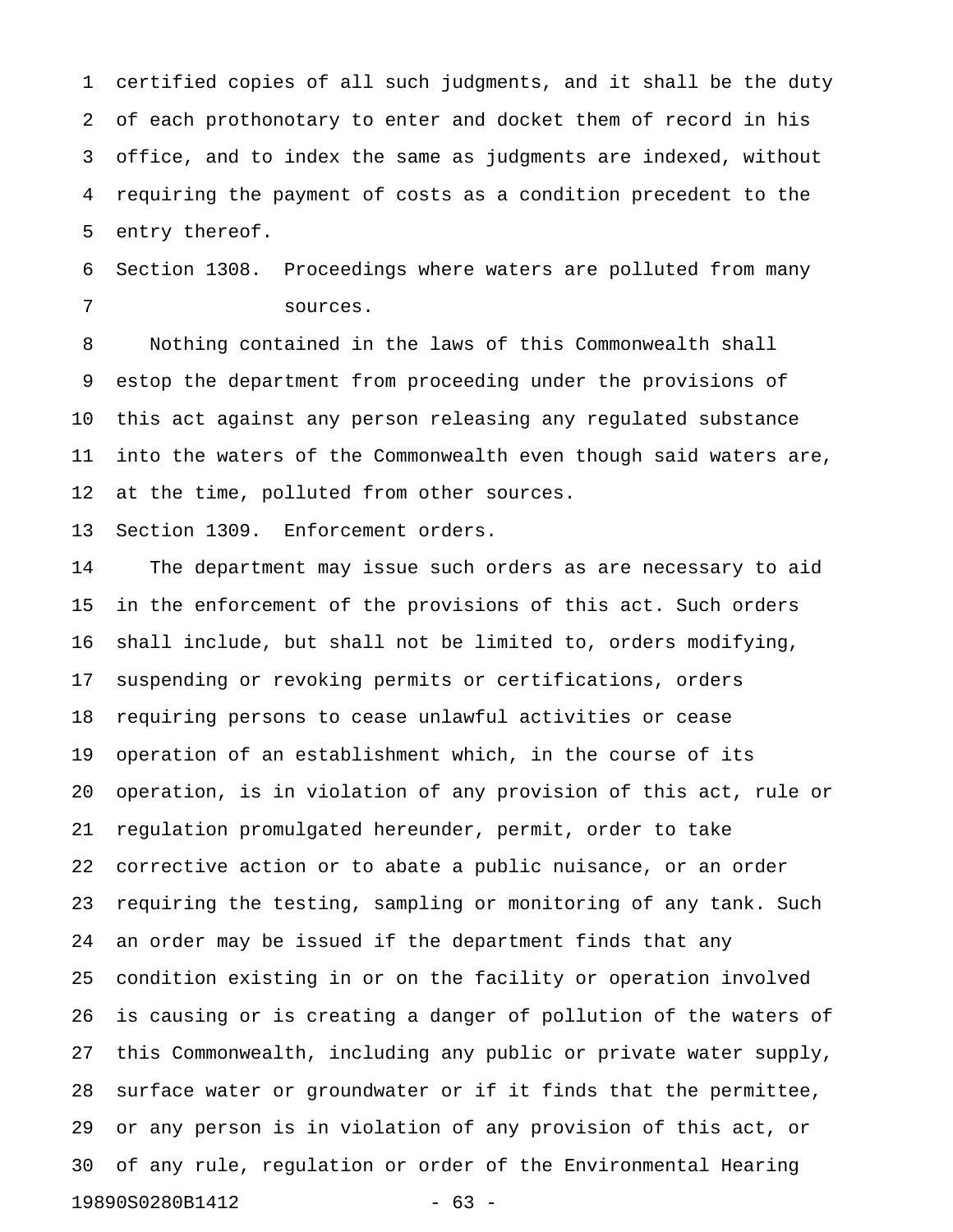1 Board or regulation, order, permit or certification of the 2 department, provided, however, that an order addressed to an 3 operation not directly related to the condition or violation in 4 question may be issued only if the department finds that the 5 other enforcement procedures, penalties and remedies available 6 under this act would not be adequate to effectuate prompt or 7 effective correction of the condition or violation. The 8 department may, in its order, require compliance with such 9 conditions as are necessary to prevent or abate pollution or 10 effect the purposes of this act. An order issued under this 11 section shall take effect upon notice, unless the order 12 specifies otherwise. An appeal to the Environmental Hearing 13 Board of the department's order shall not act as a supersedeas, 14 provided, however, that, upon application and for cause shown, 15 the Environmental Hearing Board may issue such a supersedeas. 16 The right of the department to issue an order under this section 17 is in addition to any remedy or penalty which may be imposed 18 pursuant to this act. The failure to comply with any such order 19 is hereby declared to be a nuisance.

20 Section 1310. Unlawful conduct.

21 It shall be unlawful to fail to comply with, or to cause or 22 assist in the violation of, any of the provisions of this act or 23 rules and regulations adopted hereunder; or to fail to comply 24 with any order, permit, registration, or certification 25 requirement of the department; or to cause a public nuisance; or 26 to cause air, soil or water pollution; or to hinder, obstruct, 27 prevent or interfere with the department or its personnel in the 28 performance of any duty hereunder; or to violate the provisions 29 of 18 Pa.C.S. § 4903 (relating to false swearing) or 4904 30 (relating to unsworn falsification to authorities) in regard to 19890S0280B1412 - 64 -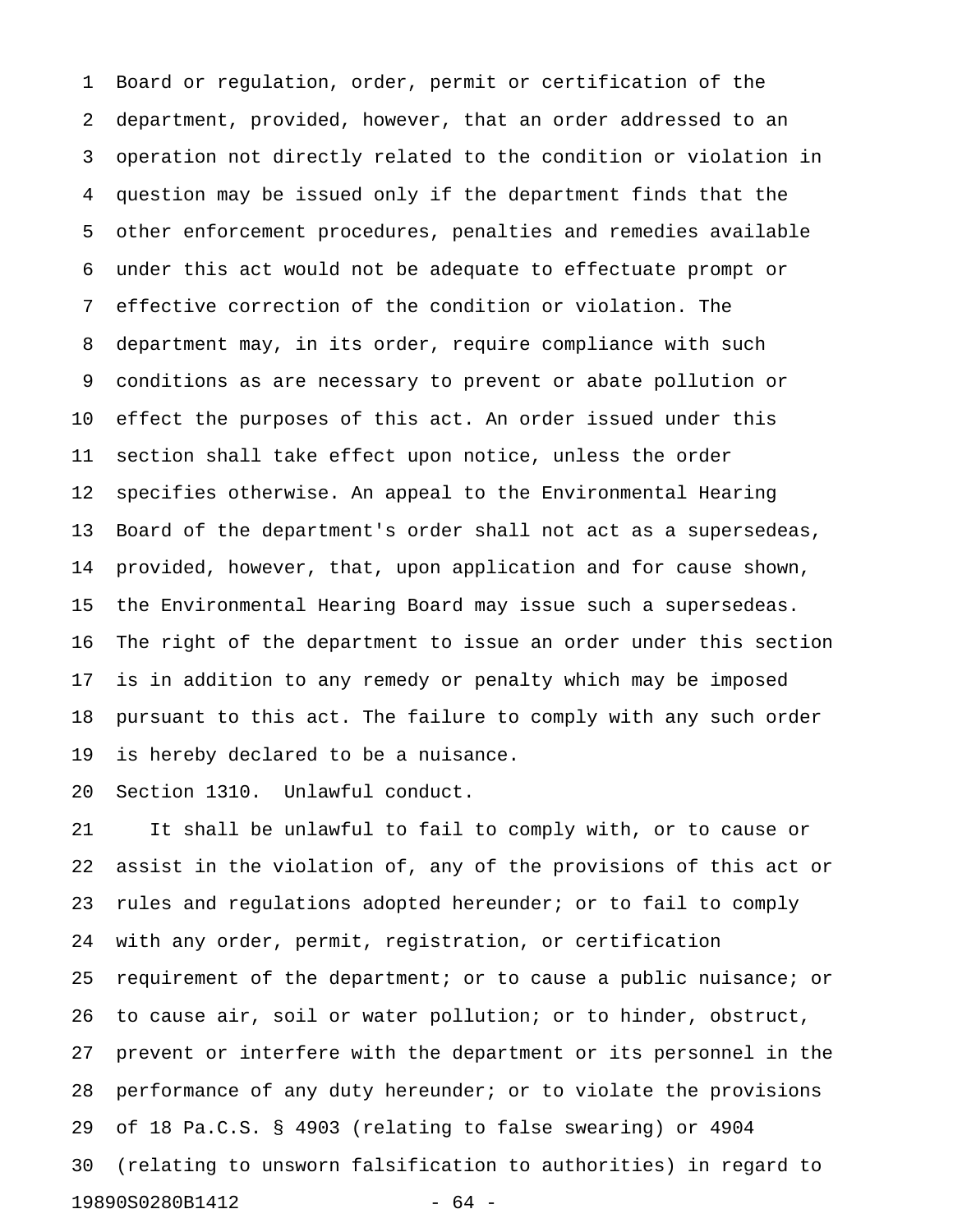1 papers required to be submitted under this act. The owner or 2 operator of a storage tank and the landowner or occupier on 3 whose land a storage tank is or was located shall not allow 4 pollution resulting from, or a release to occur from, a storage 5 tank.

6 Section 1311. Presumption.

7 (a) General rule.--Except as provided in subsection (b), it 8 shall be presumed as a rebuttable presumption of law in civil 9 and administrative proceedings that a person who owns or 10 operates an aboveground or underground storage tank shall be 11 liable, without proof of fault, negligence, or causation for all 12 damages, contamination or pollution within 2,500 feet of the 13 perimeter of the site of a storage tank containing or which 14 contained a regulated substance of the type which caused the 15 damage, contamination or pollution. Such presumption may be 16 overcome by clear and convincing evidence that the person so 17 charged did not contribute to the damage, contamination or 18 pollution.

19 (b) Defenses.--In order to overcome the presumption of 20 liability established in subsection (a), the owner or operator 21 must affirmatively prove, by clear and convincing evidence, one 22 of the following:

23 (1) The damages, contamination or pollution existed 24 prior to the use of any storage tank at the facility to 25 contain an accumulation of regulated substances, as 26 determined by surveys of the site and within 2,500 feet of 27 the perimeter of the storage tank or facility.

28 (2) An adjacent landowner refused to allow the owner or 29 operator of a storage tank at a new facility access to property 30 within 2,500 feet of the perimeter of a storage tank facility to 19890S0280B1412 - 65 -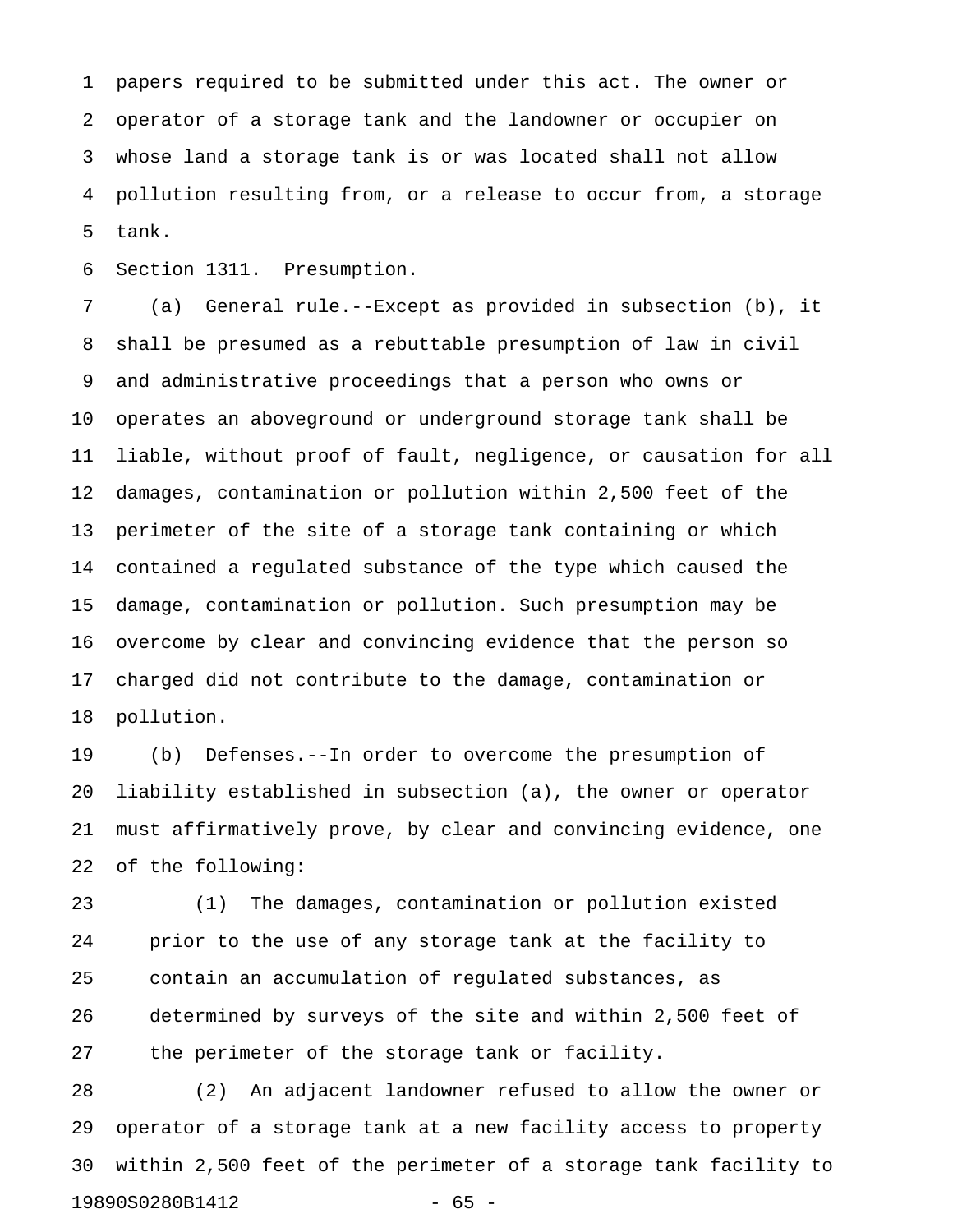1 conduct a survey.

2 (3) The damage, contamination or pollution was not 3 within 2,500 feet of the perimeter of a storage tank.

4 (4) The owner or operator did not contribute to the 5 damages, contamination or pollution.

6 Section 1312. Existing rights and remedies preserved.

7 The collection of any penalty imposed under the provisions of 8 this act shall not be construed as estopping the Commonwealth, 9 or any district attorney or solicitor of a municipality, from 10 proceeding in courts of law or equity to abate pollutions 11 forbidden under this act, or abate nuisances under existing law. 12 It is hereby declared to be the purpose of this act to provide 13 additional and cumulative remedies to prevent and abate the 14 pollution caused by storage tanks, and nothing contained in this 15 act shall in any way abridge or alter rights of action or 16 remedies now or hereafter existing in equity, or under the 17 common law or statutory law, criminal or civil, nor shall any 18 provision in this act, or the granting of any permit under this 19 act, or any act done by virtue of this act, be construed as 20 estopping the Commonwealth, persons or municipalities, in the 21 exercise of their rights under the common law or decisional law 22 or in equity, from proceeding in courts of law or equity to 23 suppress nuisances, or to abate any pollution now or hereafter 24 existing, or enforce common law or statutory rights. 25 Section 1313. Appealable actions.

26 Any person aggrieved by an order or other administrative 27 action of the department issued pursuant to this act shall have 28 the right, within 30 days, to appeal the action to the 29 Environmental Hearing Board in accordance with 2 Pa.C.S. Ch. 5 30 Subch. A (relating to practice and procedure of Commonwealth 19890S0280B1412 - 66 -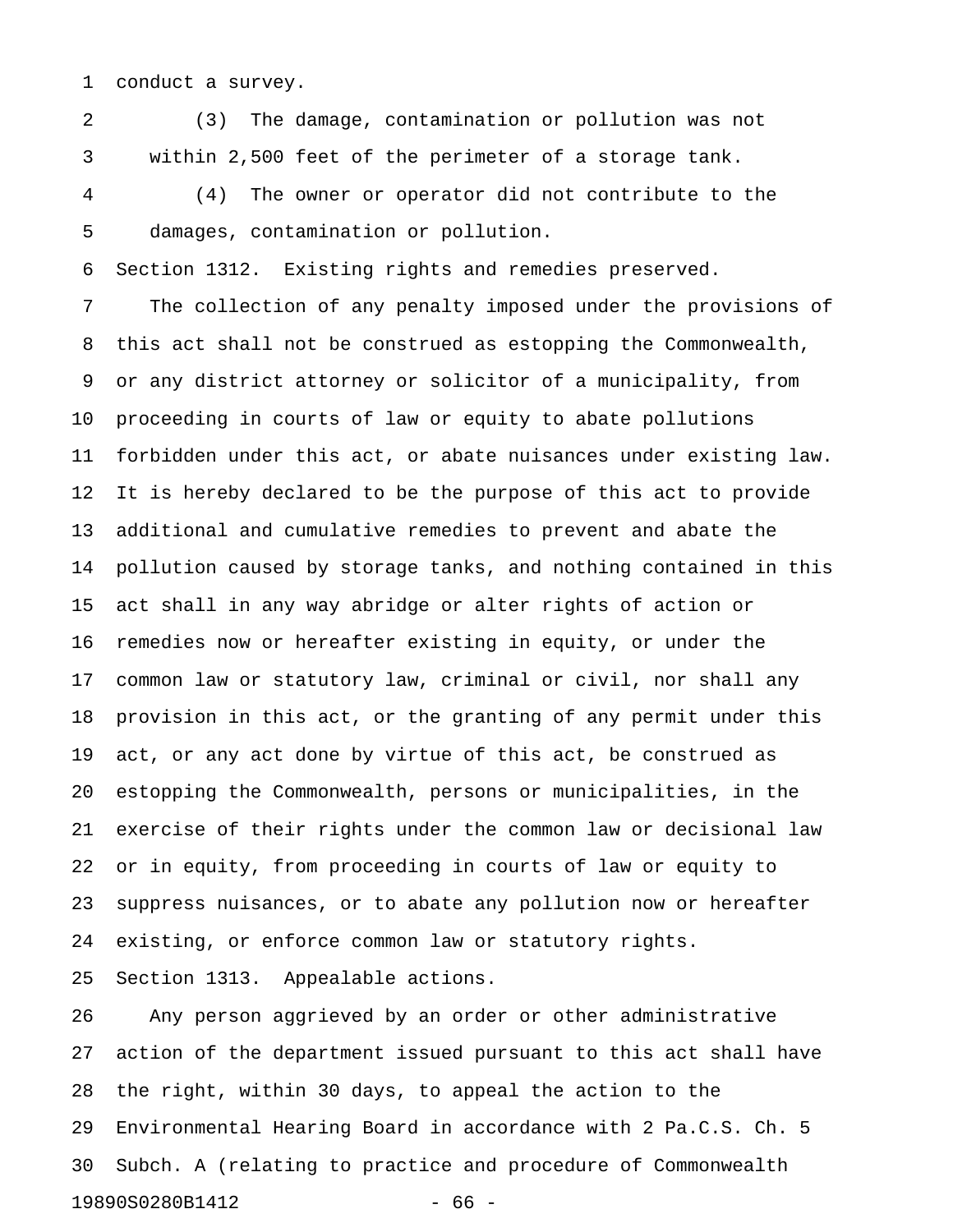1 agencies) and the act of July 13, 1988 (P.L.530, No.94), known 2 as the Environmental Hearing Board Act.

3 Section 1314. Limitation on action.

4 The provisions of any other statute to the contrary 5 notwithstanding actions for civil or criminal penalties under 6 this act may be commenced at any time within a period of 20 7 years from the date the offense is discovered.

8 Section 1315. Collection of fines and penalties.

9 All fines and penalties shall be collectible in any manner 10 provided by law for the collection of debts. If any person 11 liable to pay any such penalty neglects or refuses to pay the 12 same after demand, the amount together with interest and any 13 costs that may accrue, shall be a judgment in favor of the 14 Commonwealth upon the property of such person, but only after 15 same has been entered and docketed of record by the prothonotary 16 of the county where such property is situated. The department 17 may at any time transmit to the prothonotaries of the respective 18 counties certified copies of all such judgments, and it shall be 19 the duty of each prothonotary to enter and docket the same of 20 record in his office, and to index the same as judgments are 21 indexed, without requiring the payment of costs as a condition 22 precedent to the entry thereof.

#### 23 CHAPTER 21

#### 24 MISCELLANEOUS PROVISIONS

25 Section 2101. Start-up costs.

26 The Governor is hereby authorized to transfer \$2,500,000, or 27 as much thereof as may be necessary, from the Hazardous Sites 28 Cleanup Fund created by section 602.3 of the act of March 4, 29 1971 (P.L.6, No.2), known as the Tax Reform Code of 1971, to the 30 Storage Tank Fund to begin development and operation of the 19890S0280B1412 - 67 -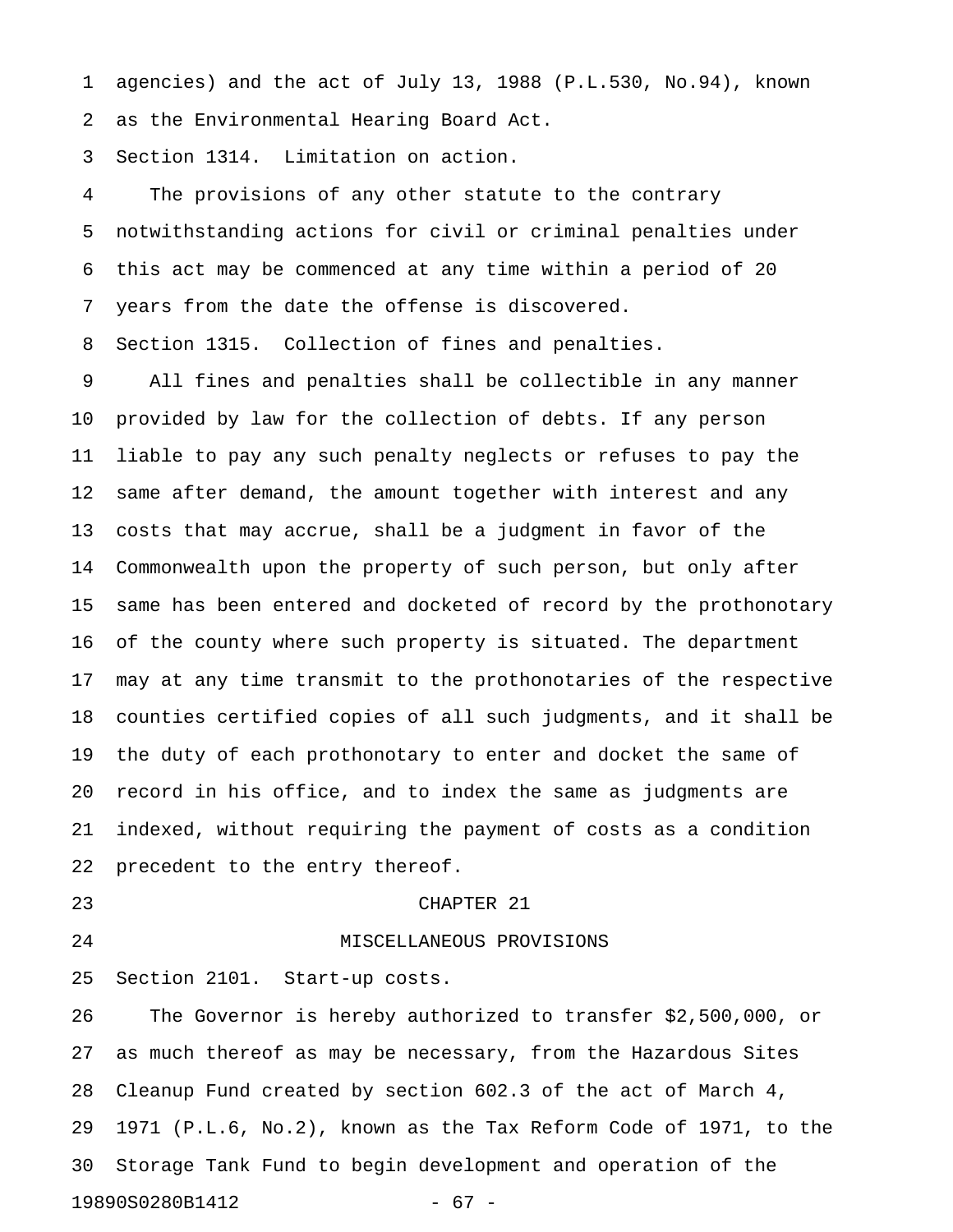1 Aboveground and Underground Storage Tank Programs and to the 2 Underground Storage Tank Indemnification Fund to be used for the 3 initial administrative expenses of the Underground Storage Tank 4 Indemnification Board. All transferred funds from the Hazardous 5 Sites Cleanup Fund shall be repaid to that fund from funds in 6 the Storage Tank Fund or the Underground Storage Tank 7 Indemnification Fund within two years of the transfer. Such 8 transfers shall be made hereunder upon warrant of the State 9 Treasurer upon requisition by the Governor.

10 Section 2102. Saved from repeal.

11 The following acts which are repealed in section 2104 are 12 saved from repeal to the extent that such acts provide authority 13 for the regulation and prevention of fire or explosive hazards 14 at aboveground or underground storage tanks:

15 Act of June 8, 1911 (P.L.705, No.281), entitled "An act 16 creating the office of Fire Marshal, to be attached to the 17 Department of Public Safety in cities of the first class; 18 prescribing his duties and powers; and providing penalties for 19 violations of the provisions of the act; and providing for the 20 method of appointment, compensation, and for the maintenance of 21 his office."

22 Act of April 27, 1927 (P.L.450, No.291), referred to as the 23 State Fire Marshal Law.

24 Act of July 28, 1953 (P.L.723, No.230), known as the Second 25 Class County Code.

26 Section 2103. Severability.

27 The provisions of this act are severable. If any provision of 28 this act or its application to any person or circumstance is 29 held invalid, the invalidity shall not affect other provisions 30 or applications of this act which can be given effect without 19890S0280B1412 - 68 -